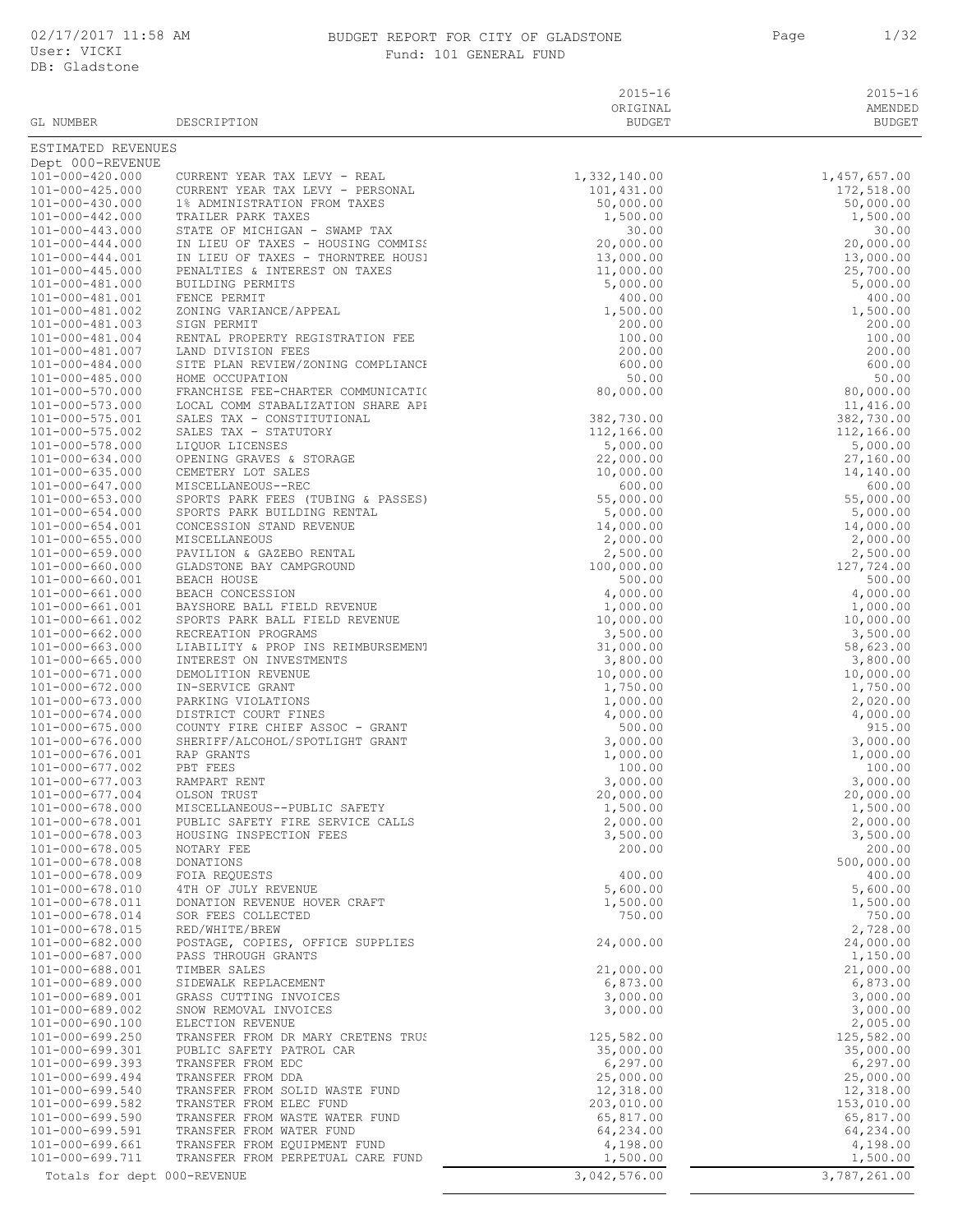### BUDGET REPORT FOR CITY OF GLADSTONE Fund: 101 GENERAL FUND

Page 2/32

|                                                        |                                                        | $2015 - 16$<br>ORIGINAL | $2015 - 16$<br>AMENDED |
|--------------------------------------------------------|--------------------------------------------------------|-------------------------|------------------------|
| GL NUMBER                                              | DESCRIPTION                                            | <b>BUDGET</b>           | <b>BUDGET</b>          |
| ESTIMATED REVENUES<br>TOTAL ESTIMATED REVENUES         |                                                        |                         |                        |
|                                                        |                                                        | 3,042,576.00            | 3,787,261.00           |
| APPROPRIATIONS                                         |                                                        |                         |                        |
| Dept 101-CITY COMMISSION<br>101-101-702.000            | PAYROLL                                                | 6,120.00                | 6,120.00               |
| 101-101-702.100                                        | SOCIAL SECURITY 6.2%                                   | 3,200.00                | 3,200.00               |
| 101-101-702.200                                        | MEDICARE 1.45%                                         | 750.00                  | 750.00                 |
| 101-101-702.300<br>$101 - 101 - 791.000$               | MERS--DEFINED BENEFIT<br>SCHOOL & PUBLIC LIBRARY       | 242,750.00<br>6,100.00  | 242,750.00<br>6,100.00 |
| 101-101-801.000                                        | LEGAL FEES                                             | 5,000.00                | 12,025.00              |
| 101-101-802.000                                        | <b>AUDIT FEES</b>                                      | 620.00                  | 620.00                 |
| 101-101-817.000<br>101-101-831.000                     | RETIREES BENEFITS<br>MEMBERSHIPS & DUES                | 132,150.00<br>6,550.00  | 132,150.00<br>6,550.00 |
| 101-101-860.000                                        | TRANSPORTATION & LODGING                               | 5,000.00                | 5,000.00               |
| 101-101-870.000                                        | EAP PROGRAM                                            | 1,500.00                | 1,500.00               |
| 101-101-880.000<br>101-101-880.001                     | COMMUNITY PROMOTION<br>FOURTH OF JULY EXPENSES         | 3,000.00<br>25,000.00   | 3,000.00<br>25,000.00  |
| 101-101-880.002                                        | CHRISTMAS DECORATION                                   | 1,000.00                | 1,000.00               |
| 101-101-900.000                                        | PRINTING & PUBLISHING                                  | 2,500.00                | 2,500.00               |
| 101-101-910.000                                        | INSURANCE - LIABILTIY                                  | 9,200.00                | 9,200.00               |
| 101-101-912.000<br>101-101-940.000                     | INSURANCE-ERRORS/OMISSIONS<br>CONTRACTED SERVICES      | 6,900.00<br>8,900.00    | 6,900.00<br>8,900.00   |
| 101-101-960.000                                        | EDUCATION & TRAINING                                   | 3,500.00                | 3,500.00               |
| $101 - 101 - 963.000$                                  | MISCELLANEOUS                                          | 500.00                  | 500.00                 |
| $101 - 101 - 963.004$<br>$101 - 101 - 963.005$         | WINTERGREEN WOODS 425 AGREEMENT<br>CODIFICATION        | 2,000.00<br>3,000.00    | 2,000.00<br>3,000.00   |
| $101 - 101 - 965.000$                                  | MISCELLANEOUS TAX CHARGEBACKS                          | 500.00                  | 4,200.00               |
| $101 - 101 - 966.000$                                  | PILT-HOUSING COMMISSION                                | 15,000.00               | 15,000.00              |
| $101 - 101 - 967.000$<br>$101 - 101 - 998.390$         | PILT - THORNTREE                                       | 10, 200.00<br>7,169.30  | 10, 200.00             |
| $101 - 101 - 998.661$                                  | TRANSFER TO FUND BALANCE<br>TRANSFER TO EQUIPMENT FUND |                         | 210,904.30<br>3,082.00 |
|                                                        | Totals for dept 101-CITY COMMISSION                    | 508,109.30              | 725,651.30             |
| Dept 172-CITY MANAGER                                  |                                                        |                         |                        |
| 101-172-702.000<br>101-172-702.100                     | PAYROLL<br>SOCIAL SECURITY 6.2%                        | 85,000.00<br>5,270.00   | 85,000.00<br>5,270.00  |
| 101-172-702.200                                        | MEDICARE 1.45%                                         | 1,230.00                | 1,230.00               |
| 101-172-702.400                                        | FORT DEARBORN LIFE INSURANCE                           | 320.00                  | 320.00                 |
| 101-172-702.500                                        | HEALTH INSURANCE                                       | 9,170.00                | 9,170.00               |
| 101-172-702.600<br>101-172-702.900                     | MERS--DEFINED CONTRIBUTION<br>WORKER'S COMPENSATION    | 9,350.00<br>320.00      | 9,350.00<br>320.00     |
| 101-172-728.000                                        | OFFICE SUPPLIES                                        | 250.00                  | 250.00                 |
| 101-172-801.000                                        | LEGAL FEES                                             | 4,000.00                | 6,430.00               |
| 101-172-802.000<br>101-172-831.000                     | <b>AUDIT FEES</b><br>MEMBERSHIPS & DUES                | 570.00<br>110.00        | 570.00<br>110.00       |
| 101-172-850.000                                        | TELEPHONE                                              | 1,020.00                | 1,020.00               |
| 101-172-860.000                                        | TRANSPORTATION & LODGING                               | 700.00                  | 700.00                 |
| 101-172-940.000<br>101-172-941.000                     | CONTRACTED SERVICES<br>COMPUTER                        | 1,000.00<br>500.00      | 1,000.00<br>500.00     |
| 101-172-942.000                                        | COPIER RENTAL                                          | 700.00                  | 700.00                 |
| 101-172-943.000                                        | EQUIPMENT RENTALS                                      | 6,000.00                | 6,000.00               |
| 101-172-960.000                                        | EDUCATION & TRAINING                                   | 1,000.00<br>800.00      | 1,000.00               |
| $101 - 172 - 963.000$                                  | MISCELLANEOUS<br>Totals for dept 172-CITY MANAGER      | 127,310.00              | 800.00<br>129,740.00   |
|                                                        |                                                        |                         |                        |
| Dept 191-ELECTIONS<br>101-191-702.000                  | PAYROLL                                                | 5,100.00                | 5,100.00               |
| 101-191-702.100                                        | SOCIAL SECURITY 6.2%                                   | 320.00                  | 320.00                 |
| 101-191-702.200                                        | MEDICARE 1.45%                                         | 80.00                   | 80.00                  |
| 101-191-728.000<br>$101 - 191 - 860.000$               | OFFICE SUPPLIES<br>TRANSPORTATION & LODGING            | 1,000.00<br>200.00      | 1,000.00<br>200.00     |
| $101 - 191 - 900.000$                                  | PRINTING / PUBLISHING / CODING                         | 2,500.00                | 4,505.00               |
| $101 - 191 - 935.000$                                  | REPAIRS & MAINTENANCE - EQUIPMENT                      | 1,000.00                | 1,000.00               |
| $101 - 191 - 960.000$                                  | EDUCATION & TRAINING                                   | 1,000.00                | 1,000.00               |
| $101 - 191 - 963.000$<br>Totals for dept 191-ELECTIONS | MISCELLANEOUS                                          | 500.00<br>11,700.00     | 500.00<br>13,705.00    |
| Dept 209-CITY ASSESSOR                                 |                                                        |                         |                        |
| 101-209-702.000                                        | PAYROLL                                                | 37,800.00               | 38,802.00              |
| 101-209-702.100                                        | SOCIAL SECURITY 6.2%                                   | 2,340.00                | 2,340.00               |
| 101-209-702.200<br>101-209-702.900                     | MEDICARE 1.45%<br>WORKER'S COMPENSATION                | 550.00<br>100.00        | 550.00<br>100.00       |
| 101-209-728.000                                        | OFFICE SUPPLIES                                        | 250.00                  | 250.00                 |
| 101-209-730.000                                        | POSTAGE                                                | 1,200.00                | 1,200.00               |
| 101-209-801.000<br>101-209-802.000                     | LEGAL FEES<br>AUDIT FEES                               | 700.00<br>600.00        | 700.00<br>600.00       |
| 101-209-831.000                                        | MEMBERSHIPS & DUES                                     | 200.00                  | 200.00                 |
|                                                        |                                                        |                         |                        |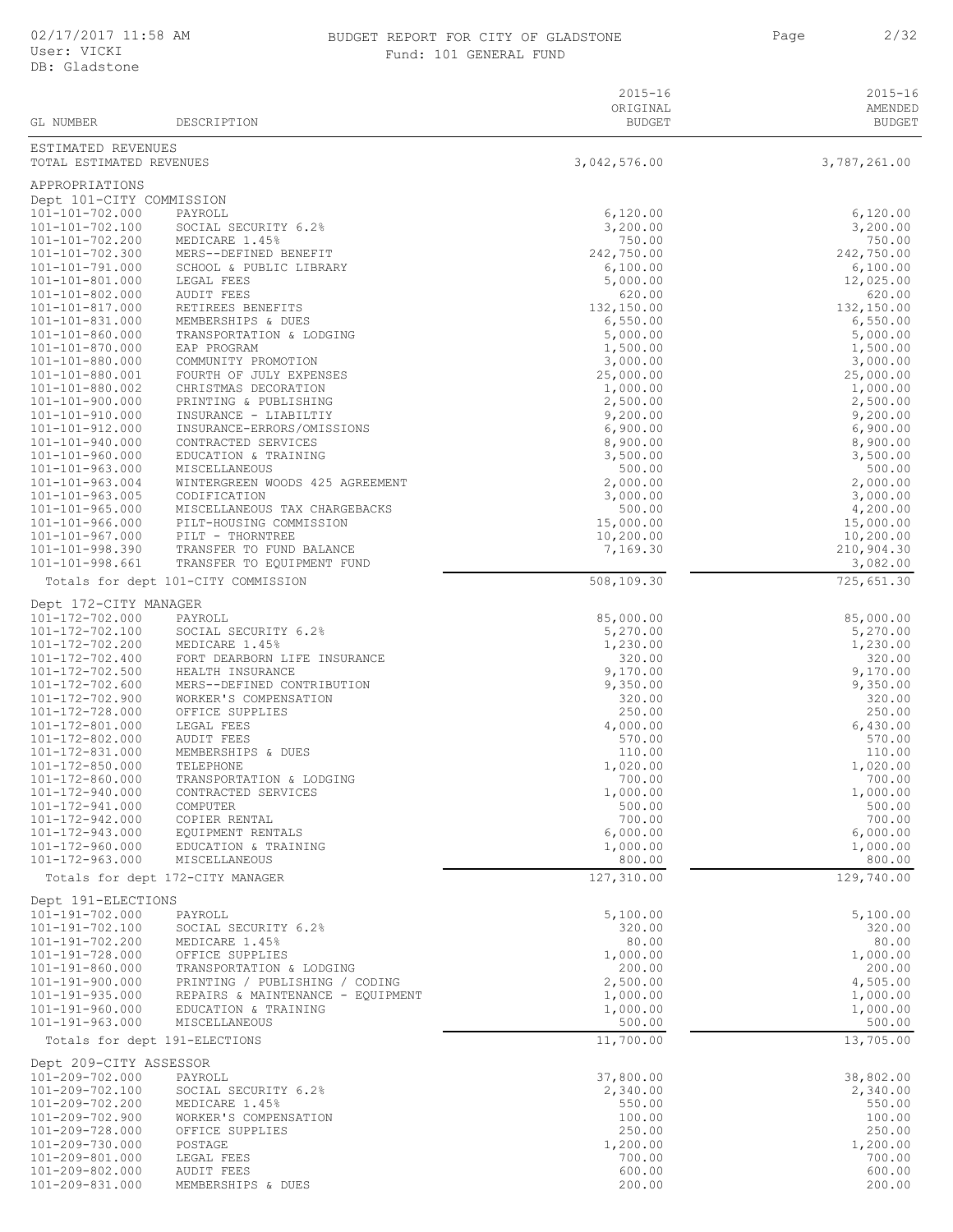## BUDGET REPORT FOR CITY OF GLADSTONE **3/32**

Page 3/32

Fund: 101 GENERAL FUND

| GL NUMBER                                 | DESCRIPTION                                 | $2015 - 16$<br>ORIGINAL<br><b>BUDGET</b> | $2015 - 16$<br>AMENDED<br><b>BUDGET</b> |
|-------------------------------------------|---------------------------------------------|------------------------------------------|-----------------------------------------|
|                                           |                                             |                                          |                                         |
| APPROPRIATIONS                            |                                             |                                          |                                         |
| Dept 209-CITY ASSESSOR<br>101-209-850.000 | TELEPHONE                                   | 600.00                                   | 930.00                                  |
| 101-209-940.000                           | CONTRACTED SERVICES                         |                                          | 927.00                                  |
| 101-209-941.000                           | COMPUTER                                    | 2,000.00                                 | 2,700.00                                |
| 101-209-942.000<br>101-209-960.000        | COPIER RENTAL<br>EDUCATION & TRAINING       | 300.00<br>550.00                         | 300.00<br>860.00                        |
| 101-209-965.401                           | TRANSFER TO CAPITAL PROJ FUND               | 500.00                                   | 500.00                                  |
|                                           | Totals for dept 209-CITY ASSESSOR           | 47,690.00                                | 50,959.00                               |
| Dept 211-BOARD OF REVIEW                  |                                             |                                          |                                         |
| 101-211-702.000                           | PAYROLL                                     | 2,000.00                                 | 2,000.00                                |
| 101-211-702.100                           | SOCIAL SECURITY 6.2%                        | 124.00                                   | 124.00                                  |
| 101-211-702.200<br>101-211-900.000        | MEDICARE 1.45%<br>PRINTING & PUBLISHING     | 29.00<br>200.00                          | 29.00<br>200.00                         |
| $101 - 211 - 963.000$                     | MISCELLANEOUS                               | 200.00                                   | 200.00                                  |
|                                           | Totals for dept 211-BOARD OF REVIEW         | 2,553.00                                 | 2,553.00                                |
| Dept 213-CITY TREASURER                   |                                             |                                          |                                         |
| 101-213-702.000                           | PAYROLL                                     | 50,482.00                                | 50,482.00                               |
| 101-213-702.100<br>101-213-702.200        | SOCIAL SECURITY 6.2%<br>MEDICARE 1.45%      | 3,130.00<br>732.00                       | 3,130.00<br>732.00                      |
| 101-213-702.400                           | FORT DEARBORN LIFE INSURANCE                | 143.00                                   | 143.00                                  |
| 101-213-702.500                           | HEALTH INSURANCE                            | 8,337.00                                 | 9,800.00                                |
| 101-213-702.600                           | MERS--DEFINED CONTRIBUTION                  | 5,553.00                                 | 5,553.00                                |
| 101-213-702.800<br>101-213-702.900        | UNEMPLOYMENT<br>WORKER'S COMPENSATION       | 5.70<br>217.00                           | 5.70<br>217.00                          |
| 101-213-728.000                           | OFFICE SUPPLIES                             | 300.00                                   | 1,200.00                                |
| 101-213-730.000                           | POSTAGE                                     | 2,700.00                                 | 2,700.00                                |
| 101-213-801.000<br>101-213-802.000        | LEGAL FEES                                  | 1,000.00                                 | 1,000.00<br>2,850.00                    |
| 101-213-831.000                           | <b>AUDIT FEES</b><br>MEMBERSHIPS & DUES     | 2,850.00<br>50.00                        | 50.00                                   |
| 101-213-850.000                           | TELEPHONE                                   | 800.00                                   | 800.00                                  |
| 101-213-860.000                           | TRANSPORTATION & LODGING                    | 1,000.00                                 | 1,000.00                                |
| 101-213-940.000<br>101-213-941.000        | CONTRACTED SERVICES<br>COMPUTER MAINTENANCE | 500.00<br>1,200.00                       | 500.00<br>2,503.00                      |
| 101-213-942.000                           | COPIER RENTAL                               | 700.00                                   | 700.00                                  |
| 101-213-960.000                           | EDUCATION & TRAINING                        | 650.00                                   | 650.00                                  |
| $101 - 213 - 965.401$                     | TRANSFER TO CAPITAL PROJ FUND               | 500.00                                   | 500.00                                  |
|                                           | Totals for dept 213-CITY TREASURER          | 80,849.70                                | 84,515.70                               |
| Dept 215-CITY CLERK                       |                                             |                                          |                                         |
| 101-215-702.000                           | PAYROLL                                     | 57,700.00                                | 57,700.00                               |
| 101-215-702.100<br>101-215-702.200        | SOCIAL SECURITY 6.2%<br>MEDICARE 1.45%      | 3,600.00<br>850.00                       | 3,600.00<br>850.00                      |
| 101-215-702.400                           | FORT DEARBORN LIFE INSURANCE                | 190.00                                   | 190.00                                  |
| 101-215-702.500                           | HEALTH INSURANCE                            | 17,500.00                                | 17,500.00                               |
| 101-215-702.600<br>101-215-702.800        | MERS--DEFINED CONTRIBUTION<br>UNEMPLOYMENT  | 6,350.00<br>10.00                        | 6,350.00<br>10.00                       |
| 101-215-702.900                           | WORKER'S COMPENSATION                       | 250.00                                   | 250.00                                  |
| 101-215-728.000                           | OFFICE SUPPLIES                             | 200.00                                   | 200.00                                  |
| 101-215-730.000                           | POSTAGE                                     | 800.00<br>570.00                         | 1,500.00                                |
| 101-215-802.000<br>101-215-831.000        | <b>AUDIT FEES</b><br>MEMBERSHIPS & DUES     | 250.00                                   | 570.00<br>250.00                        |
| 101-215-850.000                           | TELEPHONE                                   | 1,500.00                                 | 1,500.00                                |
| 101-215-860.000                           | TRANSPORTATION & LODGING                    | 500.00                                   | 500.00                                  |
| 101-215-940.000<br>101-215-941.000        | CONTRACTED SERVICES<br>COMPUTER             | 700.00<br>100.00                         | 1,080.00<br>285.00                      |
| 101-215-942.000                           | COPIER RENTAL                               | 1,900.00                                 | 3,500.00                                |
| 101-215-960.000                           | EDUCATION & TRAINING                        | 550.00                                   | 550.00                                  |
|                                           | Totals for dept 215-CITY CLERK              | 93,520.00                                | 96,385.00                               |
| Dept 265-CITY HALL                        |                                             |                                          |                                         |
| 101-265-702.000                           | PAYROLL                                     | 1,000.00                                 | 1,000.00                                |
| 101-265-702.100                           | SOCIAL SECURITY 6.2%                        | 62.00                                    | 62.00                                   |
| 101-265-702.200<br>101-265-702.501        | MEDICARE 1.45%<br>HSA EMPLOYER              | 15.00<br>6.00                            | 15.00<br>6.00                           |
| 101-265-702.600                           | MERS--DEFINED CONTRIBUTION                  | 3.00                                     | 3.00                                    |
| 101-265-702.800                           | UNEMPLOYMENT                                | 1.00                                     | 1.00                                    |
| 101-265-702.900                           | WORKER'S COMPENSATION                       | 60.00                                    | 60.00                                   |
| 101-265-740.000<br>$101 - 265 - 850.000$  | MATERIAL & SUPPLIES<br>TELEPHONE            | 1,500.00<br>150.00                       | 1,500.00<br>150.00                      |
| 101-265-911.000                           | INSURANCE - BUILDING                        | 2,000.00                                 | 2,000.00                                |
| 101-265-921.000                           | ELECTRICITY                                 | 3,500.00                                 | 3,500.00                                |
| $101 - 265 - 922.000$<br>101-265-923.000  | NATURAL GAS<br>WATER & SEWER                | 1,500.00<br>500.00                       | 1,500.00<br>500.00                      |
| 101-265-936.000                           | REPAIRS & MAINTENANCE - BUILDING            | 7,500.00                                 | 7,500.00                                |
| 101-265-940.000                           | CONTRACTED SERVICES                         | 14,000.00                                | 14,000.00                               |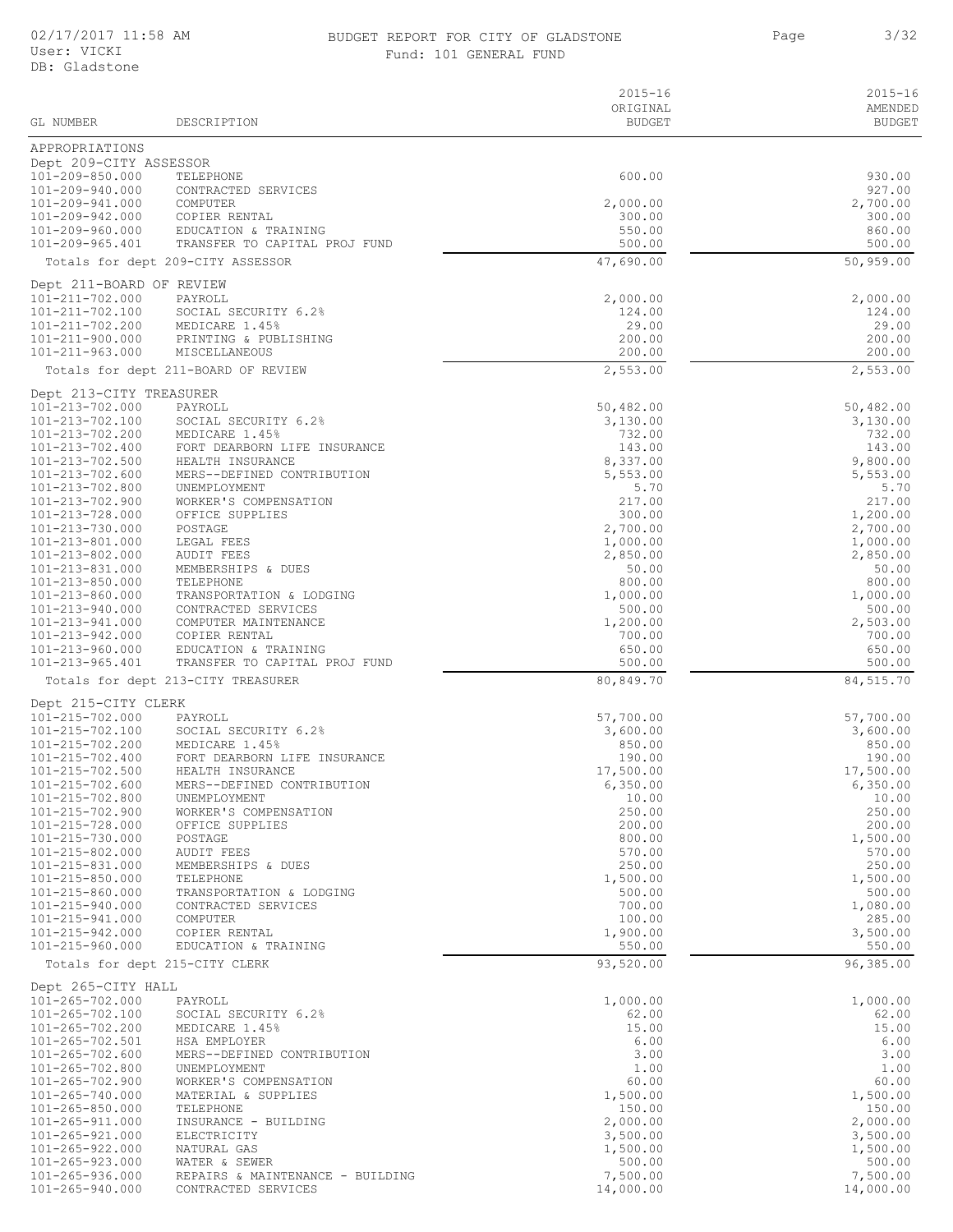### BUDGET REPORT FOR CITY OF GLADSTONE **1/32** Page 4/32 Fund: 101 GENERAL FUND

| GL NUMBER                                | DESCRIPTION                                                      | $2015 - 16$<br>ORIGINAL<br><b>BUDGET</b> | $2015 - 16$<br>AMENDED<br><b>BUDGET</b> |
|------------------------------------------|------------------------------------------------------------------|------------------------------------------|-----------------------------------------|
|                                          |                                                                  |                                          |                                         |
| APPROPRIATIONS<br>Dept 265-CITY HALL     |                                                                  |                                          |                                         |
| 101-265-970.000                          | CAPITAL OUTLAY                                                   |                                          | 19,448.00                               |
|                                          | Totals for dept 265-CITY HALL                                    | 31,797.00                                | 51,245.00                               |
|                                          | Dept 276-CEMETERY ADMINISTRATION                                 |                                          |                                         |
| 101-276-702.000                          | PAYROLL                                                          | 6, 200.00                                | 6,200.00                                |
| 101-276-702.100                          | SOCIAL SECURITY 6.2%                                             | 385.00                                   | 385.00                                  |
| 101-276-702.200<br>101-276-702.300       | MEDICARE 1.45%                                                   | 90.00                                    | 90.00                                   |
| 101-276-702.400                          | MERS--DEFINED BENEFIT<br>FORT DEARBORN LIFE INSURANCE            | 1,160.00<br>17.00                        | 1,160.00<br>17.00                       |
| 101-276-702.500                          | HEALTH INSURANCE                                                 | 3,072.00                                 | 3,072.00                                |
| 101-276-702.600                          | MERS--DEFINED CONTRIBUTION                                       | 682.00                                   | 682.00                                  |
| 101-276-702.800<br>101-276-702.900       | UNEMPLOYMENT<br>WORKER'S COMPENSATION                            | 20.00<br>270.00                          | 20.00<br>270.00                         |
| 101-276-802.000                          | AUDIT FEES                                                       | 540.00                                   | 540.00                                  |
| 101-276-850.000                          | TELEPHONE                                                        | 50.00                                    | 50.00                                   |
| 101-276-911.000<br>101-276-921.000       | INSURANCE - BUILDING<br>ELECTRICITY                              | 50.00<br>2,000.00                        | 50.00<br>2,000.00                       |
|                                          | Totals for dept 276-CEMETERY ADMINISTRATION                      | 14,536.00                                | 14,536.00                               |
|                                          |                                                                  |                                          |                                         |
| 101-277-702.000                          | Dept 277-CEMETERY-GROUNDS MAINT/BURIAL<br>PAYROLL--PARTIME ADMIN | 21,500.00                                | 30,000.00                               |
| 101-277-702.100                          | SOCIAL SECURITY 6.2%                                             | 1,333.00                                 | 2,000.00                                |
| 101-277-702.101                          | DPW BENEFITS                                                     | 3,200.00                                 | 14,000.00                               |
| 101-277-702.200<br>101-277-702.501       | MEDICARE 1.45%<br>HSA EMPLOYER                                   | 312.00<br>600.00                         | 500.00<br>600.00                        |
| 101-277-702.600                          | MERS--DEFINED CONTRIBUTION                                       | 300.00                                   | 500.00                                  |
| 101-277-702.800                          | UNEMPLOYMENT                                                     | 100.00                                   | 100.00                                  |
| 101-277-740.000                          | MATERIAL & SUPPLIES                                              | 2,000.00                                 | 5,000.00                                |
| 101-277-940.000<br>101-277-943.000       | CONTRACTED SERVICES<br>EQUIPMENT RENTALS                         | 800.00<br>15,250.00                      | 800.00<br>15,250.00                     |
| 101-277-970.000                          | CAPITAL OUTLAY                                                   | 30,000.00                                | 30,000.00                               |
| 101-277-998.661                          | TRANSFER TO EQUIPMENT FUND                                       | 1,500.00                                 | 1,500.00                                |
|                                          | Totals for dept 277-CEMETERY-GROUNDS MAINT/BURIAL                | 76,895.00                                | 100,250.00                              |
| Dept 301-POLICE DEPARTMENT               |                                                                  |                                          |                                         |
| 101-301-702.000                          | PAYROLL                                                          | 651,150.00                               | 651,150.00                              |
| 101-301-702.002<br>101-301-702.100       | PAYROLL & FRINGES-SPOTLIGHT GRANT<br>SOCIAL SECURITY 6.2%        | 3,000.00<br>41,280.00                    | 3,000.00<br>41,280.00                   |
| 101-301-702.200                          | MEDICARE 1.45%                                                   | 9,660.00                                 | 9,660.00                                |
| 101-301-702.300                          | MERS--DEFINED BENEFIT                                            | 106,030.00                               | 106,030.00                              |
| 101-301-702.400<br>101-301-702.500       | LIFE INSURANCE<br>HEALTH INSURANCE                               | 1,530.00<br>160,400.00                   | 1,530.00                                |
| $101 - 301 - 702.600$                    | MERS--DEFINED CONTRIBUTION                                       | 13,050.00                                | 160,400.00<br>13,050.00                 |
| 101-301-702.800                          | UNEMPLOYMENT                                                     | 60.00                                    | 60.00                                   |
| 101-301-702.900                          | WORKER'S COMPENSATION                                            | 18,760.00                                | 18,760.00                               |
| $101 - 301 - 703.000$<br>101-301-730.000 | CLOTHING ALLOWANCE<br>POSTAGE                                    | 7,000.00<br>500.00                       | 7,000.00<br>500.00                      |
| 101-301-740.000                          | MATERIAL & SUPPLIES                                              | 7,500.00                                 | 7,500.00                                |
| 101-301-740.001                          | PBT EQUIPMENT & SUPPLIES                                         | 200.00                                   | 200.00                                  |
| 101-301-740.002<br>$101 - 301 - 801.000$ | OLSON TRUST EXPENDITURES<br>LEGAL FEES                           | 20,000.00<br>4,000.00                    | 20,000.00<br>4,000.00                   |
| 101-301-802.000                          | <b>AUDIT FEES</b>                                                | 1,400.00                                 | 1,250.00                                |
| 101-301-831.000                          | MEMBERSHIPS & DUES                                               | 350.00                                   | 350.00                                  |
| $101 - 301 - 850.000$<br>101-301-860.000 | TELEPHONE<br>TRANSPORTATION & LODGING                            | 6,500.00<br>500.00                       | 6,500.00<br>500.00                      |
| $101 - 301 - 865.000$                    | GAS & OIL                                                        | 16,500.00                                | 16,500.00                               |
| 101-301-881.000                          | STATE OF MI SOR FEES                                             | 450.00                                   | 450.00                                  |
| 101-301-900.000                          | PRINTING & PUBLISHING                                            | 700.00                                   | 700.00                                  |
| 101-301-910.000<br>101-301-911.000       | INSURANCE - LIABILTIY<br>INSURANCE - BUILDING                    | 10,000.00<br>2,000.00                    | 13,050.00<br>1,680.00                   |
| 101-301-913.000                          | INSURANCE - VEHICLE                                              | 3,000.00                                 | 3,000.00                                |
| 101-301-933.001                          | 2016 FORD INTERCEPTOR #60                                        | 9,710.00                                 | 9,710.00                                |
| 101-301-933.002<br>101-301-933.003       | 2014 FORD INTERCEPTOR CAR #62<br>2017 FORD FUSION #69            | 9,710.00<br>2,880.00                     | 9,710.00<br>2,880.00                    |
| 101-301-933.004                          | 2011 DODGE CHARGER- CAR #61                                      | 8,460.00                                 | 8,460.00                                |
| $101 - 301 - 933.005$                    | 2005 FORD EXPLORER CAR #63                                       | 3,740.00                                 | 3,740.00                                |
| $101 - 301 - 935.000$<br>101-301-940.000 | REPAIRS & MAINTENANCE - EQUIPMENT<br>CONTRACTED SERVICES         | 3,000.00                                 | 3,000.00<br>19,725.00                   |
| 101-301-941.000                          | COMPUTER & COPIER EXPENSES                                       | 23,000.00<br>3,600.00                    | 3,600.00                                |
| 101-301-960.000                          | EDUCATION & TRAINING                                             | 4,500.00                                 | 4,500.00                                |
| 101-301-960.001                          | 302 FUNDS                                                        | 1,700.00                                 | 1,700.00                                |
| $101 - 301 - 963.000$<br>101-301-963.001 | MISCELLANEOUS<br>VACCINES                                        | 1,000.00<br>1,000.00                     | 1,000.00<br>1,000.00                    |
| 101-301-965.401                          | TRANSFER TO CAPITAL PROJ FUND                                    | 1,875.00                                 | 1,875.00                                |
| 101-301-970.000                          | CAPITAL OUTLAY                                                   | 35,000.00                                | 35,000.00                               |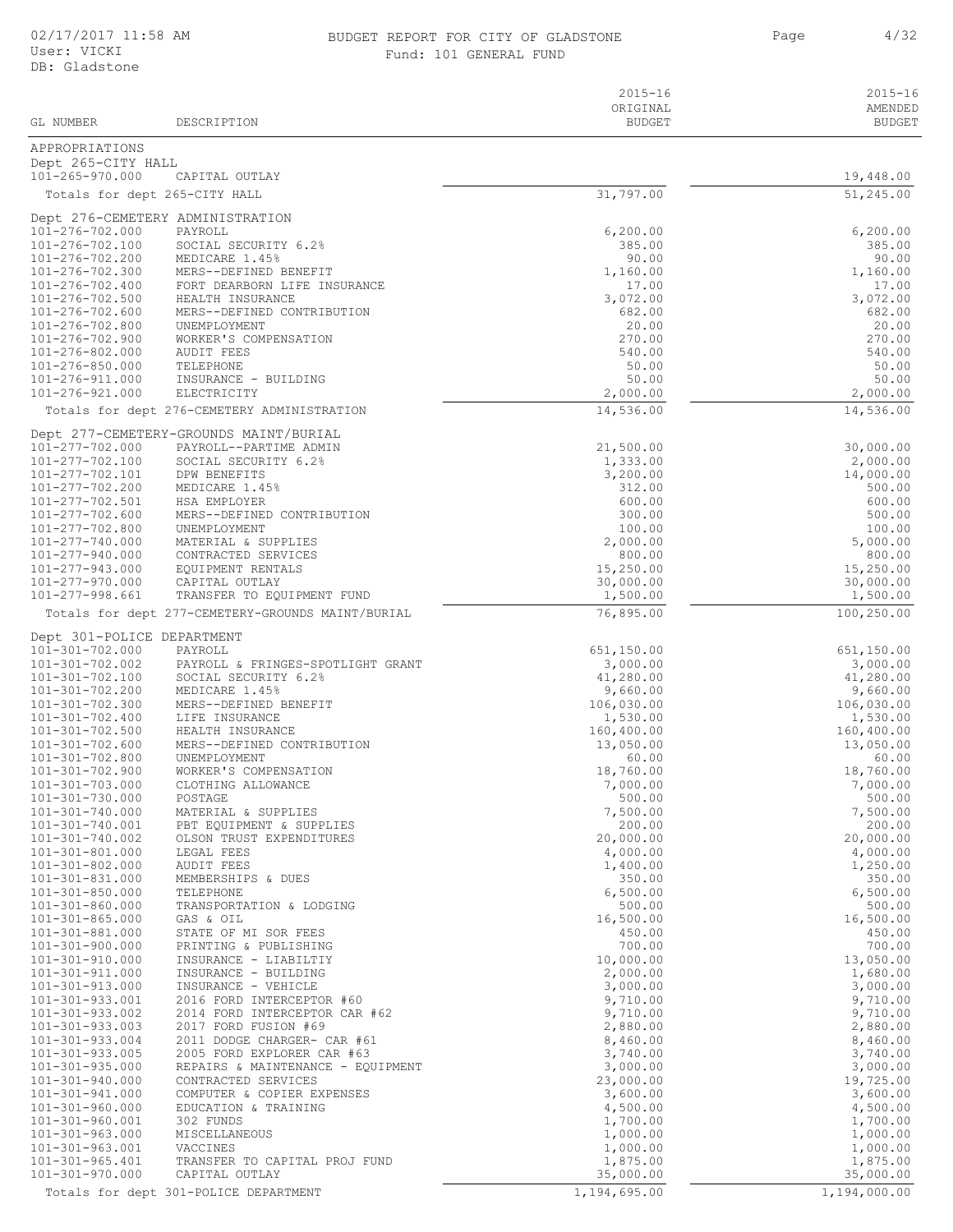#### BUDGET REPORT FOR CITY OF GLADSTONE THE SAME Rage S/32 Fund: 101 GENERAL FUND

| GL NUMBER                                      | DESCRIPTION                                                           | $2015 - 16$<br>ORIGINAL<br><b>BUDGET</b> | $2015 - 16$<br>AMENDED<br><b>BUDGET</b> |
|------------------------------------------------|-----------------------------------------------------------------------|------------------------------------------|-----------------------------------------|
| APPROPRIATIONS                                 |                                                                       |                                          |                                         |
| Dept 336-FIRE DEPARTMENT                       |                                                                       |                                          |                                         |
| 101-336-702.000                                | PAYROLL                                                               | 42,490.00                                | 42,490.00                               |
| 101-336-702.100                                | SOCIAL SECURITY 6.2%                                                  | 2,634.00                                 | 2,634.00                                |
| 101-336-702.200<br>101-336-702.400             | MEDICARE 1.45%<br>DISP LIFE INSURANCE                                 | 616.00<br>120.00                         | 616.00<br>120.00                        |
| 101-336-702.500                                | HEALTH INSURANCE                                                      | 17,900.00                                | 17,900.00                               |
| 101-336-702.600                                | MERS--DEFINED CONTRIBUTION                                            | 3,820.00                                 | 3,820.00                                |
| 101-336-702.800                                | UNEMPLOYMENT                                                          | 20.00                                    | 20.00                                   |
| $101 - 336 - 702.900$                          | WORKER'S COMPENSATION                                                 | 1,100.00                                 | 1,100.00                                |
| 101-336-740.000<br>101-336-831.000             | MATERIAL & SUPPLIES<br>MEMBERSHIPS & DUES                             | 13,000.00<br>200.00                      | 13,000.00<br>200.00                     |
| 101-336-880.000                                | COMMUNITY PROMOTION                                                   | 500.00                                   | 500.00                                  |
| 101-336-900.000                                | PRINTING & PUBLISHING                                                 | 200.00                                   | 200.00                                  |
| 101-336-913.000                                | INSURANCE - VEHICLE                                                   | 4,000.00                                 | 4,000.00                                |
| 101-336-921.000                                | ELECTRICITY                                                           | 7,500.00                                 | 7,500.00                                |
| 101-336-922.000<br>101-336-923.000             | NATURAL GAS<br>WATER & SEWER                                          | 4,000.00<br>900.00                       | 4,000.00<br>900.00                      |
| 101-336-933.006                                | PIERCE FIRE TRUCK #64                                                 | 3,500.00                                 | 3,500.00                                |
| 101-336-933.007                                | 2016 CSI FREIGHLINER #65                                              | 3,500.00                                 | 3,500.00                                |
| 101-336-933.008                                | HOVERCRAFT #66                                                        | 2,000.00                                 | 2,000.00                                |
| 101-336-935.000                                | REPAIRS & MAINTENANCE - EQUIPMENT<br>REPAIRS & MAINTENANCE - BUILDING | 2,000.00                                 | 2,000.00                                |
| 101-336-936.000<br>101-336-940.000             | CONTRACTED SERVICES                                                   | 5,000.00<br>6, 280.00                    | 5,000.00<br>6,280.00                    |
| 101-336-943.000                                | EQUIPMENT RENTALS                                                     | 350.00                                   | 350.00                                  |
| 101-336-960.000                                | EDUCATION & TRAINING                                                  | 4,500.00                                 | 4,500.00                                |
| 101-336-963.000                                | MISCELLANEOUS                                                         | 1,000.00                                 | 2,500.00                                |
| 101-336-970.000                                | CAPITAL OUTLAY                                                        | 50,000.00                                | 500,000.00                              |
|                                                | Totals for dept 336-FIRE DEPARTMENT                                   | 177,130.00                               | 628,630.00                              |
| Dept 372-COMMUNITY DEVELOPMENT                 |                                                                       |                                          |                                         |
| 101-372-702.000                                | PAYROLL                                                               | 82,824.00                                | 82,824.00                               |
| 101-372-702.100<br>101-372-702.200             | SOCIAL SECURITY 6.2%<br>MEDICARE 1.45%                                | 5,135.00<br>1,201.00                     | 5,135.00<br>1,201.00                    |
| 101-372-702.400                                | FORT DEARBORN LIFE INSURANCE                                          | 125.00                                   | 125.00                                  |
| 101-372-702.500                                | HEALTH INSURANCE                                                      | 8,337.00                                 | 8,337.00                                |
| 101-372-702.600                                | MERS--DEFINED CONTRIBUTION                                            | 5,672.00                                 | 5,672.00                                |
| 101-372-702.800                                | UNEMPLOYMENT                                                          | 250.00                                   | 250.00                                  |
| 101-372-702.900<br>101-372-728.000             | WORKER'S COMPENSATION<br>OFFICE SUPPLIES                              | 350.00<br>2,000.00                       | 350.00<br>2,000.00                      |
| 101-372-730.000                                | POSTAGE                                                               | 500.00                                   | 500.00                                  |
| 101-372-801.000                                | LEGAL FEES                                                            | 2,000.00                                 | 2,000.00                                |
| 101-372-831.000                                | MEMBERSHIPS & DUES                                                    | 300.00                                   | 300.00                                  |
| 101-372-850.000<br>101-372-860.000             | TELEPHONE                                                             | 2,000.00                                 | 2,000.00                                |
| $101 - 372 - 900.000$                          | TRANSPORTATION & LODGING<br>PRINTING & PUBLISHING                     | 1,800.00<br>600.00                       | 1,800.00<br>600.00                      |
| 101-372-940.000                                | CONTRACTED SERVICES                                                   | 1,500.00                                 | 1,500.00                                |
| 101-372-940.001                                | DEMOLITION FEES                                                       | 10,000.00                                | 10,000.00                               |
| 101-372-942.000                                | COPIER RENTAL                                                         | 900.00                                   | 900.00                                  |
| 101-372-960.000                                | EDUCATION & TRAINING                                                  | 2,500.00                                 | 2,500.00<br>300.00                      |
| 101-372-963.000<br>101-372-998.401             | MISCELLANEOUS<br>TRANSFER TO CAPITAL PROJECTS                         | 300.00<br>500.00                         | 500.00                                  |
|                                                | Totals for dept 372-COMMUNITY DEVELOPMENT                             | 128,794.00                               | 128,794.00                              |
| Dept 443-SIDEWALKS                             |                                                                       |                                          |                                         |
| $101 - 443 - 702.000$                          | PAYROLL                                                               | 2,000.00                                 | 2,000.00                                |
| 101-443-702.100                                | SOCIAL SECURITY 6.2%                                                  | 124.00                                   | 124.00                                  |
| 101-443-702.200                                | MEDICARE 1.45%                                                        | 29.00                                    | 29.00                                   |
| 101-443-702.600                                | MERS--DEFINED CONTRIBUTION<br>MATERIAL & SUPPLIES                     | 220.00<br>3,000.00                       | 220.00<br>3,000.00                      |
| 101-443-740.000<br>$101 - 443 - 943.000$       | EQUIPMENT RENTALS                                                     | 1,500.00                                 | 1,500.00                                |
| Totals for dept 443-SIDEWALKS                  |                                                                       | 6,873.00                                 | 6,873.00                                |
| Dept 444-GROUNDS MAINTENANCE                   |                                                                       |                                          |                                         |
| $101 - 444 - 702.000$                          | PAYROLL                                                               | 8,000.00                                 | 8,000.00                                |
| $101 - 444 - 702.100$                          | SOCIAL SECURITY 6.2%                                                  | 496.00                                   | 496.00                                  |
| 101-444-702.101                                | DPW BENEFITS                                                          | 4,500.00                                 | 4,500.00                                |
| $101 - 444 - 702.200$<br>$101 - 444 - 702.400$ | MEDICARE 1.45%<br>FORT DEARBORN LIFE INSURANCE                        | 116.00<br>20.00                          | 116.00<br>20.00                         |
| $101 - 444 - 740.000$                          | MATERIAL & SUPPLIES                                                   | 500.00                                   | 500.00                                  |
| $101 - 444 - 943.000$                          | EQUIPMENT RENTALS                                                     | 3,500.00                                 | 3,500.00                                |
|                                                | Totals for dept 444-GROUNDS MAINTENANCE                               | 17,132.00                                | 17,132.00                               |
|                                                | Dept 535-COMPUTER & COPIER EXPENSE                                    |                                          |                                         |
| 101-535-740.000                                | MATERIAL & SUPPLIES                                                   | 4,000.00                                 | 4,000.00                                |
| 101-535-814.000                                | COMPUTER MAINT & CONTRACTS                                            | 3,000.00                                 | 3,000.00                                |
| 101-535-815.000<br>101-535-816.000             | COPIER MAINT & CONTRACTS<br>POSTAGE METER                             | 9,000.00<br>8,000.00                     | 9,000.00<br>8,000.00                    |
|                                                |                                                                       |                                          |                                         |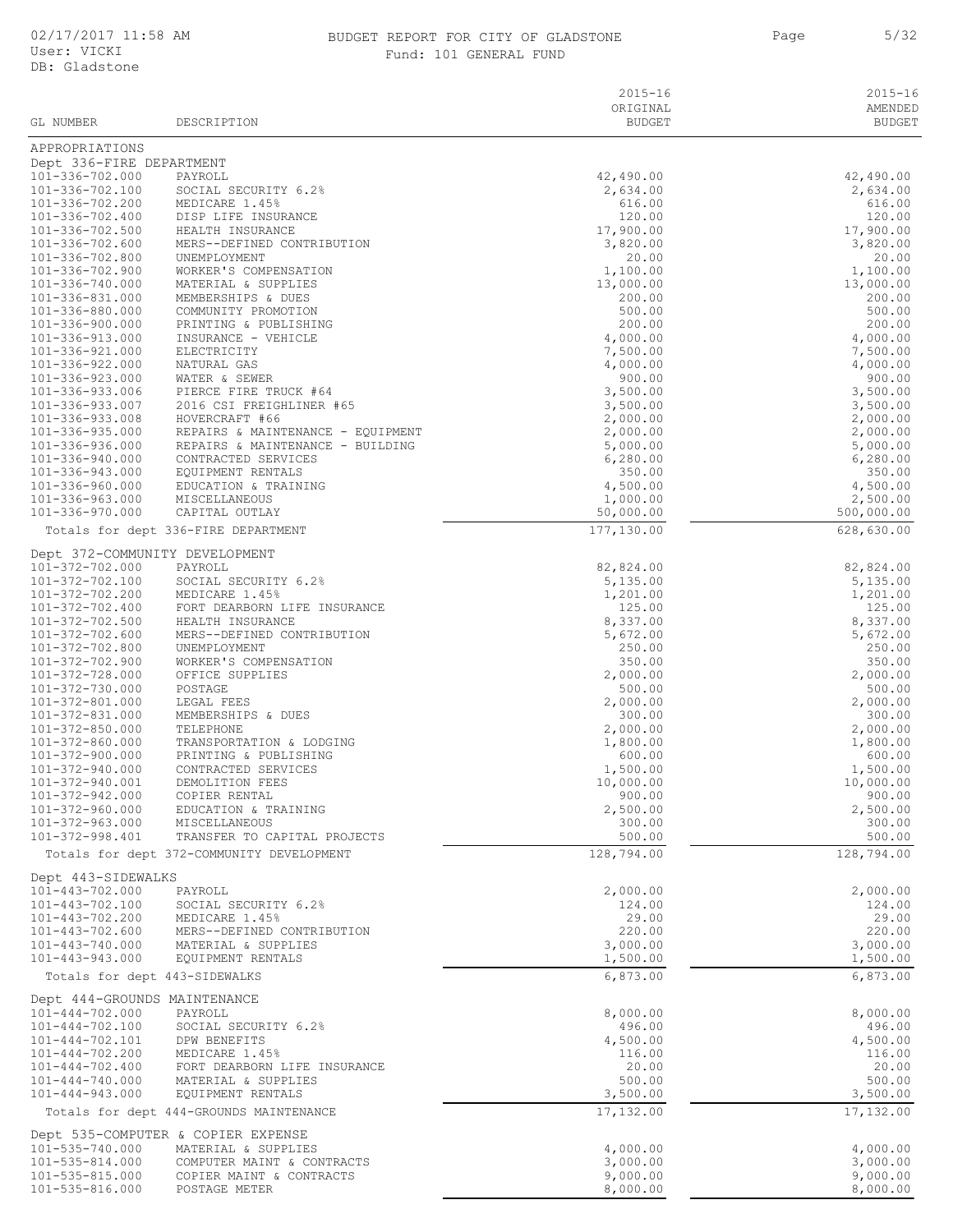#### 02/17/2017 11:58 AM BUDGET REPORT FOR CITY OF GLADSTONE Page BUDGET REPORT FOR CITY OF GLADSTONE **6/32** Page 6/32 Fund: 101 GENERAL FUND

| GL NUMBER                                      | DESCRIPTION                                                                         | $2015 - 16$<br>ORIGINAL<br><b>BUDGET</b> | $2015 - 16$<br>AMENDED<br><b>BUDGET</b> |
|------------------------------------------------|-------------------------------------------------------------------------------------|------------------------------------------|-----------------------------------------|
|                                                |                                                                                     |                                          |                                         |
| APPROPRIATIONS                                 |                                                                                     |                                          |                                         |
|                                                | Dept 535-COMPUTER & COPIER EXPENSE<br>Totals for dept 535-COMPUTER & COPIER EXPENSE | 24,000.00                                | 24,000.00                               |
|                                                |                                                                                     |                                          |                                         |
| 101-750-702.000                                | Dept 750-RECREATION ADMINISTRATION<br>PAYROLL                                       | 69,000.00                                | 73,000.00                               |
| 101-750-702.100                                | SOCIAL SECURITY 6.2%                                                                | 4,200.00                                 | 6,000.00                                |
| 101-750-702.200                                | MEDICARE 1.45%                                                                      | 1,000.00                                 | 1,000.00                                |
| 101-750-702.400<br>101-750-702.500             | FORT DEARBORN LIFE INSURANCE<br>HEALTH INSURANCE                                    | 450.00<br>43,000.00                      | 450.00<br>43,000.00                     |
| 101-750-702.600                                | MERS--DEFINED CONTRIBUTION                                                          | 8,500.00                                 | 8,500.00                                |
| 101-750-702.800                                | UNEMPLOYMENT                                                                        | 375.00                                   | 375.00                                  |
| 101-750-702.900<br>101-750-703.000             | WORKER'S COMPENSATION<br>CLOTHING ALLOWANCE                                         | 3,750.00<br>500.00                       | 3,750.00<br>500.00                      |
| 101-750-730.000                                | POSTAGE                                                                             | 100.00                                   | 100.00                                  |
| 101-750-740.000                                | MATERIAL & SUPPLIES                                                                 | 1,000.00                                 | 1,000.00                                |
| 101-750-802.000<br>101-750-831.000             | <b>AUDIT FEES</b><br>MEMBERSHIPS & DUES                                             | 650.00<br>300.00                         | 650.00<br>300.00                        |
| 101-750-850.000                                | TELEPHONE                                                                           | 3,500.00                                 | 3,500.00                                |
| 101-750-860.000                                | TRANSPORTATION & LODGING                                                            | 500.00                                   | 500.00                                  |
| $101 - 750 - 865.000$<br>101-750-900.000       | GAS & OIL<br>PRINTING & PUBLISHING                                                  | 1,500.00<br>200.00                       | 1,500.00<br>200.00                      |
| 101-750-910.000                                | INSURANCE - LIABILTIY                                                               | 70.00                                    | 70.00                                   |
| 101-750-911.000                                | INSURANCE - BUILDING                                                                | 100.00                                   | 100.00                                  |
| 101-750-940.000<br>101-750-942.000             | CONTRACTED SERVICES<br>COPIER RENTAL                                                | 3,000.00<br>1,000.00                     | 5,200.00<br>1,000.00                    |
| 101-750-943.000                                | EQUIPMENT RENTALS                                                                   | 3,000.00                                 | 3,000.00                                |
| 101-750-960.000                                | EDUCATION & TRAINING                                                                | 1,000.00                                 | 1,000.00                                |
| 101-750-963.001                                | VACCINES                                                                            | 25.00                                    | 25.00                                   |
|                                                | Totals for dept 750-RECREATION ADMINISTRATION                                       | 146,720.00                               | 154,720.00                              |
| Dept 754-PARKS<br>101-754-702.000              | PAYROLL                                                                             | 41,000.00                                | 49,000.00                               |
| 101-754-702.100                                | SOCIAL SECURITY 6.2%                                                                | 2,700.00                                 | 2,700.00                                |
| 101-754-702.200                                | MEDICARE 1.45%                                                                      | 600.00                                   | 600.00                                  |
| $101 - 754 - 702.600$<br>101-754-702.800       | MERS--DEFINED CONTRIBUTION<br>UNEMPLOYMENT                                          | 2,700.00<br>100.00                       | 5,000.00<br>100.00                      |
| 101-754-702.900                                | WORKER'S COMPENSATION                                                               | 100.00                                   | 100.00                                  |
| 101-754-740.000                                | MATERIAL & SUPPLIES                                                                 | 8,000.00                                 | 9,000.00                                |
| $101 - 754 - 865.000$<br>101-754-910.000       | GAS & OIL<br>INSURANCE - LIABILTIY                                                  | 1,500.00<br>400.00                       | 1,500.00<br>400.00                      |
| 101-754-911.000                                | INSURANCE - BUILDING                                                                | 250.00                                   | 250.00                                  |
| $101 - 754 - 921.000$                          | ELECTRICITY                                                                         | 3,500.00                                 | 3,500.00                                |
| $101 - 754 - 930.000$<br>$101 - 754 - 940.000$ | GARBAGE COLLECTION<br>CONTRACTED SERVICES                                           | 450.00<br>1,000.00                       | 450.00<br>1,000.00                      |
| $101 - 754 - 943.000$                          | EQUIPMENT RENTALS                                                                   | 4,500.00                                 | 4,500.00                                |
| Totals for dept 754-PARKS                      |                                                                                     | 66,800.00                                | 78, 100.00                              |
|                                                | Dept 755-OTHER RECREATION FACILITIES                                                |                                          |                                         |
| 101-755-702.000                                | PAYROLL                                                                             | 3,000.00                                 | 3,000.00                                |
| 101-755-702.100<br>101-755-702.200             | SOCIAL SECURITY 6.2%<br>MEDICARE 1.45%                                              | 600.00<br>150.00                         | 600.00<br>150.00                        |
| 101-755-702.501                                | HSA EMPLOYER                                                                        | 400.00                                   | 400.00                                  |
| 101-755-702.600                                | MERS--DEFINED CONTRIBUTION                                                          | 400.00                                   | 400.00                                  |
| 101-755-702.800<br>101-755-740.000             | UNEMPLOYMENT<br>MATERIAL & SUPPLIES                                                 | 100.00<br>2,000.00                       | 100.00<br>2,000.00                      |
| 101-755-810.000                                | SMALL PAVILION                                                                      | 2,000.00                                 | 2,000.00                                |
| 101-755-811.000                                | BALL DIAMONDS                                                                       | 1,500.00                                 | 1,500.00                                |
| 101-755-812.000<br>101-755-813.000             | SPORTS PARK BALL DIAMONDS<br>BATHROOMS/GAZEBO                                       | 17,000.00<br>2,000.00                    | 17,000.00<br>2,000.00                   |
| 101-755-814.000                                | FISHING PIER - 10TH STREET                                                          | 3,800.00                                 | 3,800.00                                |
| 101-755-817.000                                | STROPICH OIL                                                                        | 500.00                                   | 500.00                                  |
| 101-755-818.000                                | KID'S KINGDOM                                                                       | 1,500.00                                 | 1,500.00                                |
| 101-755-819.000<br>101-755-819.002             | NEIGHBORHOOD PARKS<br>WINTERGREEN PLAYGROUND                                        | 2,000.00<br>500.00                       | 2,000.00<br>500.00                      |
| 101-755-820.000                                | FISH CLEANING                                                                       | 700.00                                   | 700.00                                  |
| 101-755-821.000                                | BOARDWALK                                                                           | 400.00                                   | 400.00                                  |
| 101-755-921.000<br>101-755-922.000             | ELECTRICITY<br>NATURAL GAS                                                          | 500.00<br>600.00                         | 500.00<br>600.00                        |
| 101-755-930.000                                | GARBAGE COLLECTION                                                                  | 400.00                                   | 400.00                                  |
| 101-755-931.000                                | SKATE PARK                                                                          | 1,000.00                                 | 1,000.00                                |
| 101-755-970.000                                | CAPITAL OUTLAY<br>Totals for dept 755-OTHER RECREATION FACILITIES                   | 10,000.00<br>51,050.00                   | 10,000.00<br>51,050.00                  |
| Dept 756-BEACH                                 |                                                                                     |                                          |                                         |
| 101-756-702.000                                | PAYROLL                                                                             | 16,000.00                                | 16,000.00                               |
| 101-756-702.100                                | SOCIAL SECURITY 6.2%                                                                | 1,000.00                                 | 1,000.00                                |
| 101-756-702.101                                | DPW BENEFITS                                                                        | 1,000.00                                 | 1,000.00                                |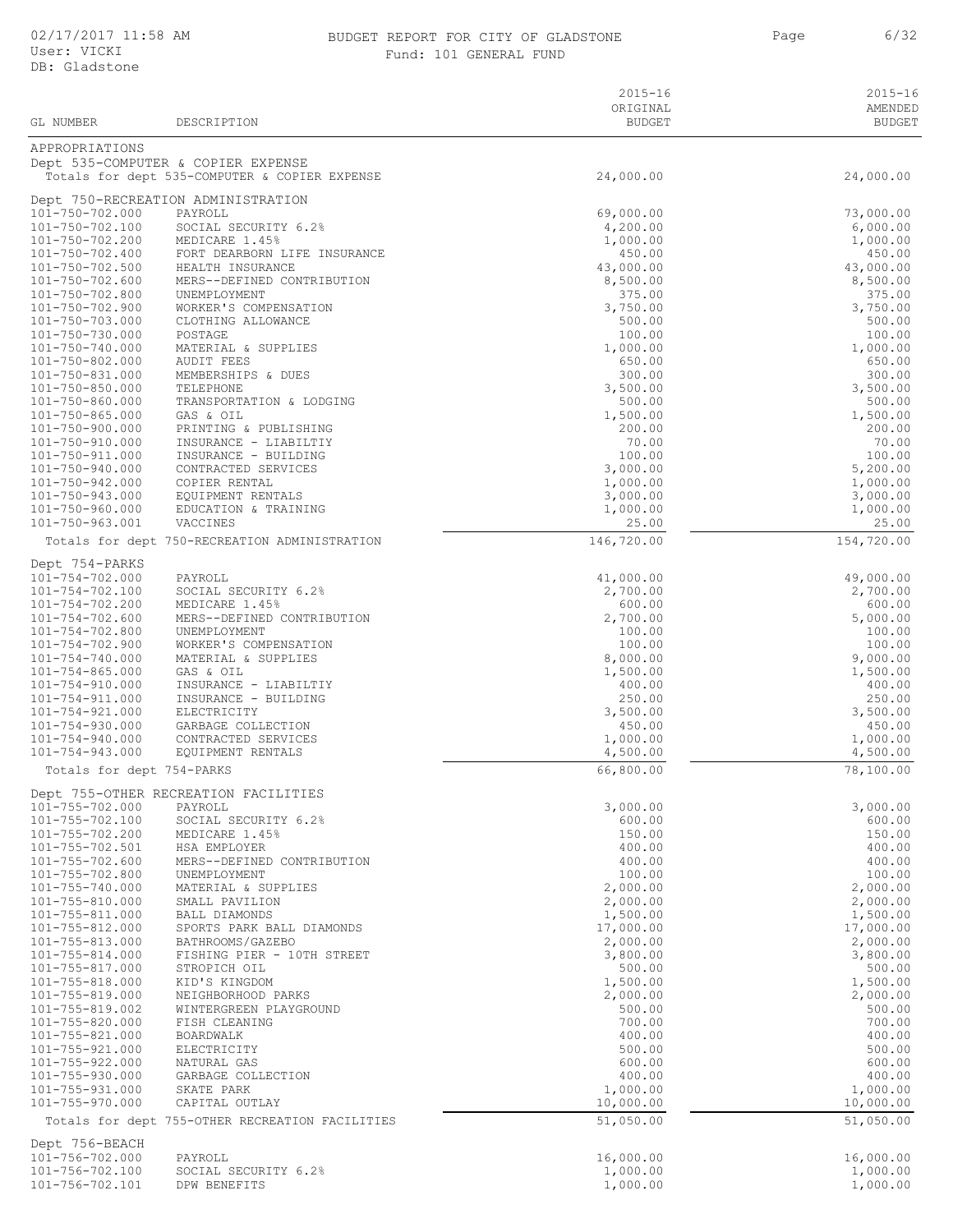#### 02/17/2017 11:58 AM BUDGET REPORT FOR CITY OF GLADSTONE 7/32 Fund: 101 GENERAL FUND

|                                    |                                               | $2015 - 16$<br>ORIGINAL<br><b>BUDGET</b> | $2015 - 16$<br>AMENDED<br><b>BUDGET</b> |
|------------------------------------|-----------------------------------------------|------------------------------------------|-----------------------------------------|
| GL NUMBER                          | DESCRIPTION                                   |                                          |                                         |
| APPROPRIATIONS                     |                                               |                                          |                                         |
| Dept 756-BEACH<br>101-756-702.200  | MEDICARE 1.45%                                | 230.00                                   | 230.00                                  |
| 101-756-702.600                    | MERS--DEFINED CONTRIBUTION                    | 150.00                                   | 150.00                                  |
| 101-756-702.800                    | UNEMPLOYMENT                                  | 20.00                                    | 20.00                                   |
| 101-756-702.900<br>101-756-740.000 | WORKER'S COMPENSATION<br>MATERIAL & SUPPLIES  | 250.00<br>2,000.00                       | 250.00<br>2,000.00                      |
| 101-756-750.000                    | CONCESSION STAND                              | 2,000.00                                 | 2,000.00                                |
| 101-756-810.000                    | STATE LICENSING FEE                           | 300.00                                   | 300.00                                  |
| 101-756-865.000<br>101-756-900.000 | GAS & OIL<br>PRINTING & PUBLISHING            | 400.00<br>120.00                         | 400.00<br>120.00                        |
| 101-756-910.000                    | INSURANCE - LIABILTIY                         | 140.00                                   | 140.00                                  |
| 101-756-911.000                    | INSURANCE - BUILDING                          | 500.00                                   | 500.00                                  |
| 101-756-921.000<br>101-756-922.000 | ELECTRICITY<br>NATURAL GAS                    | 1,900.00<br>200.00                       | 1,900.00<br>200.00                      |
| 101-756-940.000                    | CONTRACTED SERVICES                           | 1,500.00                                 | 1,500.00                                |
| 101-756-943.000                    | EQUIPMENT RENTALS                             | 1,000.00                                 | 1,000.00                                |
| 101-756-960.000                    | EDUCATION & TRAINING<br>CAPITAL OUTLAY        | 500.00                                   | 500.00                                  |
| 101-756-970.000                    |                                               | 10,000.00<br>39,210.00                   | 10,000.00<br>39,210.00                  |
| Totals for dept 756-BEACH          |                                               |                                          |                                         |
| Dept 757-ICE RINK                  |                                               |                                          |                                         |
| 101-757-702.000<br>101-757-702.100 | PAYROLL<br>SOCIAL SECURITY 6.2%               | 5,900.00<br>772.00                       | 5,900.00<br>772.00                      |
| 101-757-702.200                    | MEDICARE 1.45%                                | 90.00                                    | 90.00                                   |
| 101-757-702.900                    | WORKER'S COMPENSATION                         | 20.00                                    | 20.00                                   |
| 101-757-740.000<br>101-757-910.000 | MATERIAL & SUPPLIES<br>INSURANCE - LIABILTIY  | 500.00<br>300.00                         | 500.00<br>300.00                        |
| 101-757-921.000                    | ELECTRICITY                                   | 700.00                                   | 700.00                                  |
| $101 - 757 - 923.000$              | WATER & SEWER                                 | 500.00                                   | 500.00                                  |
| $101 - 757 - 943.000$              | EQUIPMENT RENTALS                             | 1,000.00                                 | 1,000.00                                |
|                                    | Totals for dept 757-ICE RINK                  | 9,782.00                                 | 9,782.00                                |
| Dept 758-SPORTS PARK               |                                               |                                          |                                         |
| 101-758-702.000<br>101-758-702.100 | PAYROLL<br>SOCIAL SECURITY 6.2%               | 48,000.00<br>3,000.00                    | 48,000.00<br>3,000.00                   |
| 101-758-702.200                    | MEDICARE 1.45%                                | 700.00                                   | 700.00                                  |
| 101-758-702.600                    | MERS--DEFINED CONTRIBUTION                    | 1,300.00                                 | 1,300.00                                |
| 101-758-702.800<br>101-758-702.900 | UNEMPLOYMENT<br>WORKER'S COMPENSATION         | 100.00<br>2,500.00                       | 100.00<br>2,500.00                      |
| 101-758-740.000                    | MATERIAL & SUPPLIES                           | 12,000.00                                | 12,000.00                               |
| 101-758-750.000                    | CONCESSION STAND                              | 13,000.00                                | 13,000.00                               |
| 101-758-800.000<br>101-758-810.000 | CREDIT CARD FEES<br>STATE LICENSING FEE       | 300.00<br>750.00                         | 300.00<br>750.00                        |
| 101-758-850.000                    | TELEPHONE                                     | 600.00                                   | 600.00                                  |
| $101 - 758 - 865.000$              | GAS & OIL                                     | 500.00                                   | 500.00                                  |
| 101-758-900.000                    | PRINTING & PUBLISHING                         | 600.00<br>6,000.00                       | 600.00<br>6,000.00                      |
| 101-758-910.000<br>101-758-911.000 | INSURANCE - LIABILTIY<br>INSURANCE - BUILDING | 500.00                                   | 500.00                                  |
| 101-758-921.000                    | ELECTRICITY                                   | 4,000.00                                 | 4,000.00                                |
| 101-758-922.000<br>101-758-923.000 | NATURAL GAS<br>WATER & SEWER                  | 3,000.00                                 | 3,000.00                                |
| 101-758-930.000                    | GARBAGE COLLECTION                            | 1,000.00<br>1,100.00                     | 1,000.00<br>1,100.00                    |
| 101-758-940.000                    | CONTRACTED SERVICES                           | 3,000.00                                 | 3,000.00                                |
| 101-758-943.000                    | EQUIPMENT RENTALS                             | 2,000.00                                 | 2,000.00                                |
|                                    | Totals for dept 758-SPORTS PARK               | 103,950.00                               | 103,950.00                              |
| Dept 759-CAMPGROUND                |                                               |                                          |                                         |
| $101 - 759 - 702.000$              | PAYROLL                                       | 22,000.00                                | 22,000.00                               |
| 101-759-702.100<br>101-759-702.200 | SOCIAL SECURITY 6.2%<br>MEDICARE 1.45%        | 1,300.00<br>320.00                       | 1,300.00<br>320.00                      |
| 101-759-702.501                    | HSA EMPLOYER                                  | 50.00                                    | 50.00                                   |
| 101-759-702.600                    | MERS--DEFINED CONTRIBUTION                    | 300.00                                   | 300.00                                  |
| 101-759-702.800<br>101-759-740.000 | UNEMPLOYMENT<br>MATERIAL & SUPPLIES           | 25.00<br>6,000.00                        | 25.00<br>6,000.00                       |
| 101-759-800.000                    | CREDIT CARD FEES                              | 2,200.00                                 | 2,200.00                                |
| 101-759-810.000                    | STATE LICENSING FEE                           | 150.00                                   | 150.00                                  |
| 101-759-850.000<br>101-759-865.000 | TELEPHONE<br>GAS & OIL                        | 700.00<br>1,000.00                       | 700.00<br>1,000.00                      |
| 101-759-900.000                    | PRINTING & PUBLISHING                         | 400.00                                   | 400.00                                  |
| 101-759-910.000                    | INSURANCE - LIABILTIY                         | 75.00                                    | 75.00                                   |
| 101-759-911.000<br>101-759-921.000 | INSURANCE - BUILDING<br>ELECTRICITY           | 150.00<br>9,000.00                       | 150.00<br>9,000.00                      |
| 101-759-922.000                    | NATURAL GAS                                   | 1,000.00                                 | 1,000.00                                |
| 101-759-923.000                    | WATER & SEWER                                 | 3,000.00                                 | 3,000.00                                |
| 101-759-930.000<br>101-759-940.000 | GARBAGE COLLECTION<br>CONTRACTED SERVICES     | 2,000.00<br>1,400.00                     | 2,000.00<br>1,400.00                    |
| 101-759-943.000                    | EQUIPMENT RENTALS                             | 1,000.00                                 | 1,000.00                                |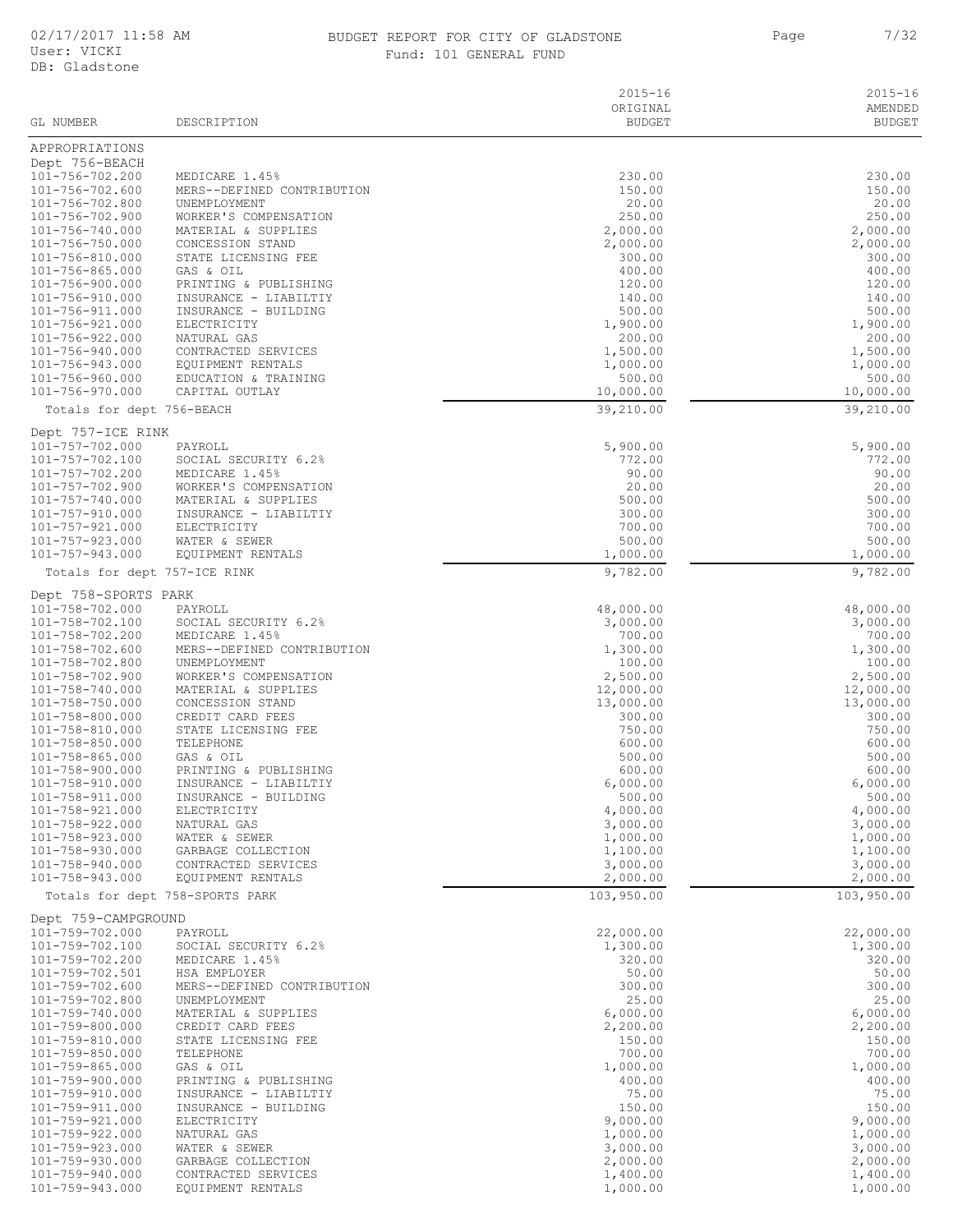#### BUDGET REPORT FOR CITY OF GLADSTONE **8/32** Page 8/32 Fund: 101 GENERAL FUND

| GL NUMBER<br>DESCRIPTION                           | $2015 - 16$<br>ORIGINAL<br><b>BUDGET</b> | $2015 - 16$<br>AMENDED<br><b>BUDGET</b> |
|----------------------------------------------------|------------------------------------------|-----------------------------------------|
| APPROPRIATIONS                                     |                                          |                                         |
| Dept 759-CAMPGROUND                                |                                          |                                         |
| 101-759-970.002<br>BUILDING LOAN PAYMENT           | 24,000.00                                | 24,000.00                               |
| Totals for dept 759-CAMPGROUND                     | 76,070.00                                | 76,070.00                               |
| Dept 761-RECREATION PROGRAMS & SERVICES            |                                          |                                         |
| 101-761-702.000<br>PAYROLL                         | 4,000.00                                 | 4,000.00                                |
| 101-761-702.100<br>SOCIAL SECURITY 6.2%            | 250.00                                   | 250.00                                  |
| 101-761-702.200<br>MEDICARE 1.45%                  | 60.00                                    | 60.00                                   |
| $101 - 761 - 702.800$<br>UNEMPLOYMENT              | 100.00                                   | 100.00                                  |
| $101 - 761 - 740.000$<br>MATERIAL & SUPPLIES       | 1,000.00                                 | 1,000.00                                |
| Totals for dept 761-RECREATION PROGRAMS & SERVICES | 5,410.00                                 | 5,410.00                                |
| TOTAL APPROPRIATIONS                               | 3,042,576.00                             | 3,787,261.00                            |
|                                                    |                                          |                                         |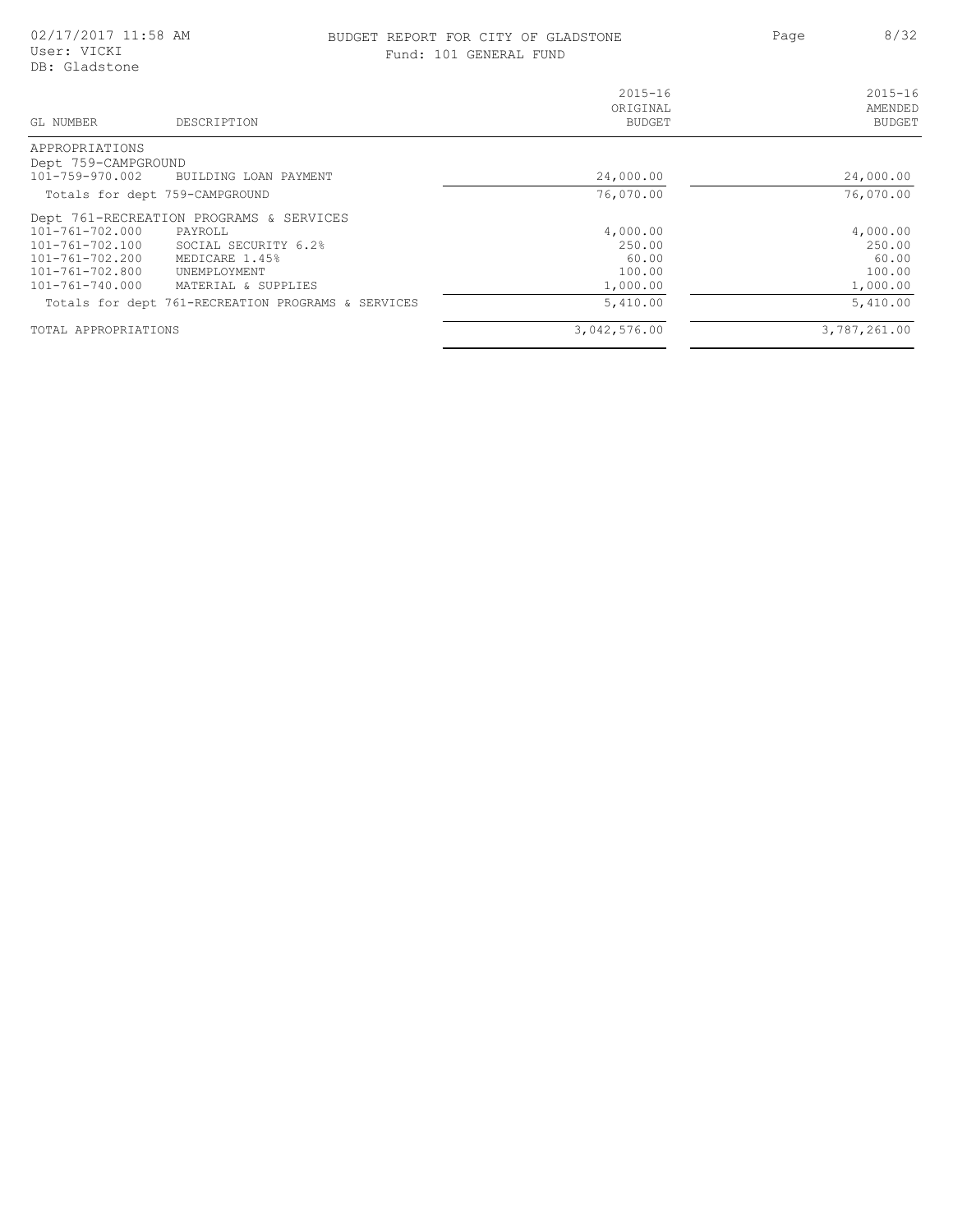#### 02/17/2017 11:58 AM BUDGET REPORT FOR CITY OF GLADSTONE 9/32 Fund: 202 MAJOR STREET FUND

Page 9/32

| GL NUMBER                                                                                                                                                                                    | DESCRIPTION                                                                                                                                                                                                 | $2015 - 16$<br>ORIGINAL<br><b>BUDGET</b>                                                                    | $2015 - 16$<br>AMENDED<br><b>BUDGET</b>                                                                     |
|----------------------------------------------------------------------------------------------------------------------------------------------------------------------------------------------|-------------------------------------------------------------------------------------------------------------------------------------------------------------------------------------------------------------|-------------------------------------------------------------------------------------------------------------|-------------------------------------------------------------------------------------------------------------|
| ESTIMATED REVENUES                                                                                                                                                                           |                                                                                                                                                                                                             |                                                                                                             |                                                                                                             |
| Dept 000-REVENUE<br>202-000-574.000<br>202-000-575.000<br>202-000-579.000<br>202-000-665.000<br>$202 - 000 - 699.390$<br>$202 - 000 - 699.494$                                               | MOTOR VEHICLE FUNDS - ACT 51<br>BUILD MICHIGAN ROADS PROGRAM<br>PA252<br>INTEREST INCOME<br>TRANSFER FROM FUND BALANCE<br>TRANSFER FROM DDA                                                                 | 314,000.00<br>10,500.00<br>10,000.00<br>250.00<br>5,000.00                                                  | 314,000.00<br>10,500.00<br>10,000.00<br>250.00<br>42,677.00<br>5,000.00                                     |
| Totals for dept 000-REVENUE                                                                                                                                                                  |                                                                                                                                                                                                             | 339,750.00                                                                                                  | 382,427.00                                                                                                  |
| TOTAL ESTIMATED REVENUES                                                                                                                                                                     |                                                                                                                                                                                                             | 339,750.00                                                                                                  | 382, 427.00                                                                                                 |
| APPROPRIATIONS                                                                                                                                                                               |                                                                                                                                                                                                             |                                                                                                             |                                                                                                             |
| Dept 453-RE-CONSTRUCTION<br>202-453-702.000<br>202-453-702.100<br>202-453-702.101<br>202-453-702.200<br>202-453-740.000<br>$202 - 453 - 804.000$<br>202-453-943.000<br>$202 - 453 - 970.013$ | PAYROLL<br>SOCIAL SECURITY 6.2%<br>DPW BENEFITS<br>MEDICARE 1.45%<br>MATERIAL & SUPPLIES<br>ENGINEERING FEES<br>EQUIPMENT RENTALS<br>CAPITAL OUTLAY DELTA AVE-4TH ST<br>Totals for dept 453-RE-CONSTRUCTION | 20,000.00<br>1,240.00<br>5,000.00<br>290.00<br>10,000.00<br>15,000.00<br>2,000.00<br>10,000.00<br>63,530.00 | 20,000.00<br>1,240.00<br>5,000.00<br>290.00<br>10,000.00<br>15,000.00<br>2,000.00<br>10,000.00<br>63,530.00 |
| Dept 458-NON-MOTORIZED                                                                                                                                                                       |                                                                                                                                                                                                             |                                                                                                             |                                                                                                             |
| 202-458-702.000<br>202-458-702.100<br>202-458-702.101<br>202-458-702.200<br>$202 - 458 - 702.600$<br>$202 - 458 - 702.800$<br>202-458-943.000                                                | PAYROLL<br>SOCIAL SECURITY 6.2%<br>DPW BENEFITS<br>MEDICARE 1.45%<br>MERS--DEFINED CONTRIBUTION<br>UNEMPLOYMENT<br>EQUIPMENT RENTALS                                                                        |                                                                                                             | 1,500.00<br>100.00<br>1,500.00<br>25.00<br>20.00<br>5.00<br>500.00                                          |
|                                                                                                                                                                                              | Totals for dept 458-NON-MOTORIZED                                                                                                                                                                           |                                                                                                             | 3,650.00                                                                                                    |
| Dept 463-SURFACE MAINTENANCE<br>$202 - 463 - 702.000$<br>202-463-702.100<br>202-463-702.101<br>202-463-702.200<br>$202 - 463 - 740.000$<br>$202 - 463 - 943.000$                             | PAYROLL<br>SOCIAL SECURITY 6.2%<br>DPW BENEFITS<br>MEDICARE 1.45%<br>MATERIAL & SUPPLIES<br>EQUIPMENT RENTALS                                                                                               | 13,000.00<br>806.00<br>2,000.00<br>190.00<br>7,000.00<br>6,000.00                                           | 23,000.00<br>5,500.00<br>15,500.00<br>190.00<br>7,000.00<br>9,000.00                                        |
|                                                                                                                                                                                              | Totals for dept 463-SURFACE MAINTENANCE                                                                                                                                                                     | 28,996.00                                                                                                   | 60,190.00                                                                                                   |
| Dept 464-STORM DRAINS<br>$202 - 464 - 702.000$<br>$202 - 464 - 702.100$<br>$202 - 464 - 702.200$<br>$202 - 464 - 740.000$<br>$202 - 464 - 804.000$<br>$202 - 464 - 943.000$                  | PAYROLL<br>SOCIAL SECURITY 6.2%<br>MEDICARE 1.45%<br>MATERIAL & SUPPLIES<br>ENGINEERING & ARCHITECT FEES<br>EQUIPMENT RENTALS<br>Totals for dept 464-STORM DRAINS                                           | 5,000.00<br>310.00<br>75.00<br>5,000.00<br>10,000.00<br>2,000.00<br>22,385.00                               | 5,000.00<br>310.00<br>75.00<br>5,000.00<br>10,000.00<br>2,000.00<br>22,385.00                               |
| Dept 466-SWEEP/FLUSHING                                                                                                                                                                      |                                                                                                                                                                                                             |                                                                                                             |                                                                                                             |
| $202 - 466 - 702.000$<br>202-466-702.100<br>202-466-702.101<br>$202 - 466 - 702.200$<br>$202 - 466 - 702.600$<br>$202 - 466 - 943.000$                                                       | PAYROLL<br>SOCIAL SECURITY 6.2%<br>DPW BENEFITS<br>MEDICARE 1.45%<br>MERS--DEFINED CONTRIBUTION<br>EQUIPMENT RENTALS                                                                                        | 5,000.00<br>310.00<br>2,000.00<br>75.00<br>12,000.00                                                        | 6,000.00<br>400.00<br>5,687.00<br>100.00<br>100.00<br>24,000.00                                             |
|                                                                                                                                                                                              | Totals for dept 466-SWEEP/FLUSHING                                                                                                                                                                          | 19,385.00                                                                                                   | 36,287.00                                                                                                   |
| Dept 471-GRASS CONTROL<br>$202 - 471 - 702.000$<br>$202 - 471 - 702.100$<br>202-471-702.101<br>202-471-702.200<br>$202 - 471 - 943.000$                                                      | PAYROLL<br>SOCIAL SECURITY 6.2%<br>DPW BENEFITS<br>MEDICARE 1.45%<br>EQUIPMENT RENTALS<br>Totals for dept 471-GRASS CONTROL                                                                                 | 600.00<br>40.00<br>400.00<br>10.00<br>1,000.00<br>2,050.00                                                  | 600.00<br>40.00<br>400.00<br>10.00<br>1,000.00<br>2,050.00                                                  |
| Dept 474-TRAFFIC CONTROL<br>$202 - 474 - 702.000$<br>202-474-702.100<br>202-474-702.101<br>$202 - 474 - 740.000$<br>$202 - 474 - 940.000$<br>$202 - 474 - 943.000$                           | PAYROLL<br>SOCIAL SECURITY 6.2%<br>DPW BENEFITS<br>MATERIAL & SUPPLIES<br>CONTRACTED SERVICES<br>EQUIPMENT RENTALS<br>Totals for dept 474-TRAFFIC CONTROL                                                   | 6,000.00<br>372.00<br>1,000.00<br>6,000.00<br>17,000.00<br>3,000.00<br>33, 372.00                           | 6,000.00<br>372.00<br>1,000.00<br>6,000.00<br>17,000.00<br>3,000.00<br>33, 372.00                           |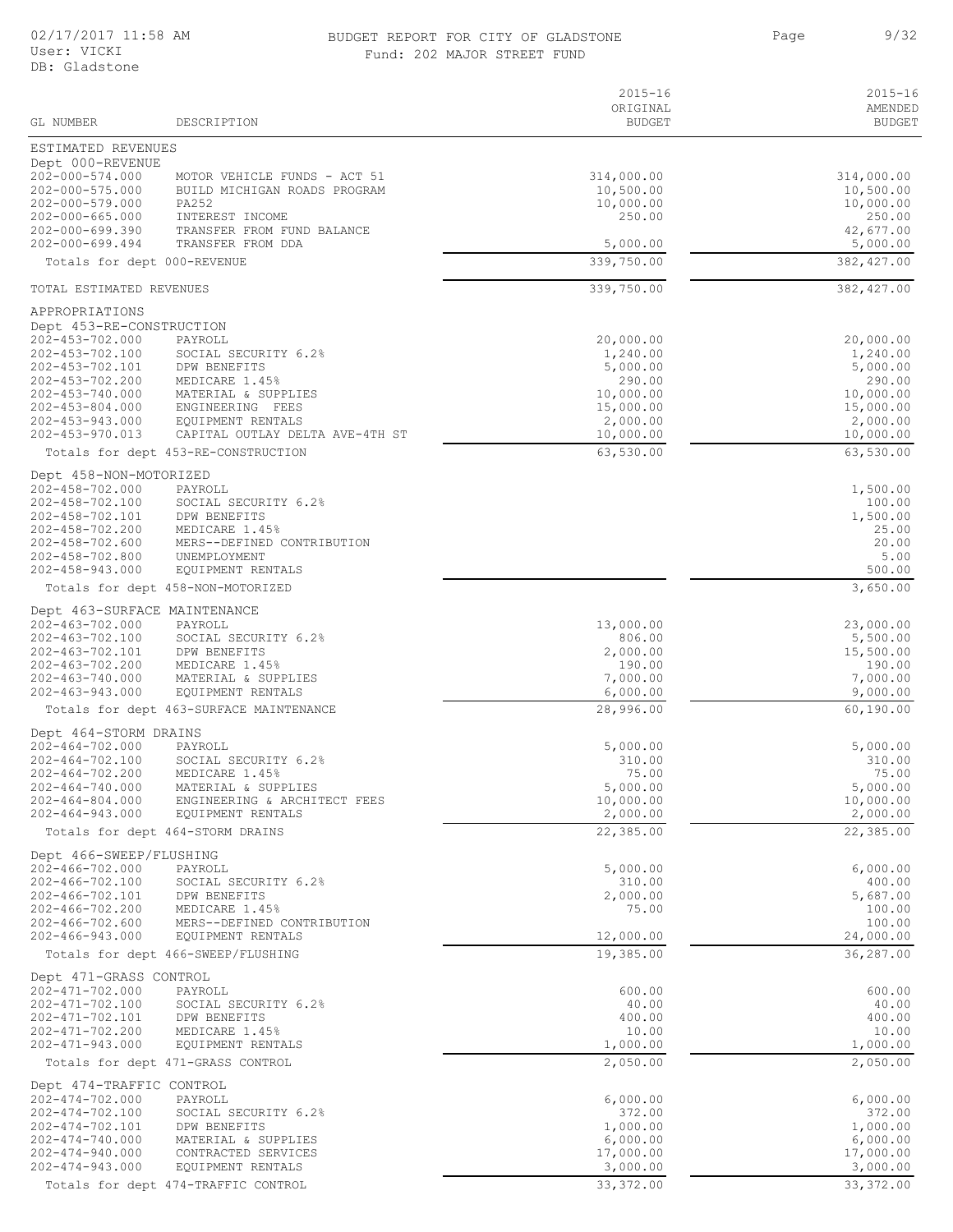### BUDGET REPORT FOR CITY OF GLADSTONE 10/32 Fund: 202 MAJOR STREET FUND

Page

| GL NUMBER                   | DESCRIPTION                            | $2015 - 16$<br>ORIGINAL<br><b>BUDGET</b> | $2015 - 16$<br>AMENDED<br><b>BUDGET</b> |
|-----------------------------|----------------------------------------|------------------------------------------|-----------------------------------------|
| APPROPRIATIONS              |                                        |                                          |                                         |
| Dept 478-WINTER MAINTENANCE |                                        |                                          |                                         |
| $202 - 478 - 702.000$       | PAYROLL                                | 30,000.00                                | 30,000.00                               |
| 202-478-702.100             | SOCIAL SECURITY 6.2%                   | 1,860.00                                 | 1,860.00                                |
| 202-478-702.101             | DPW BENEFITS                           | 8,000.00                                 | 8,000.00                                |
| 202-478-702.200             | MEDICARE 1.45%                         | 435.00                                   | 435.00                                  |
| 202-478-740.000             | MATERIAL & SUPPLIES                    | 20,000.00                                | 20,000.00                               |
| 202-478-943.000             | EQUIPMENT RENTALS                      | 30,000.00                                | 30,000.00                               |
|                             | Totals for dept 478-WINTER MAINTENANCE | 90,295.00                                | 90,295.00                               |
| Dept 537-ADMINISTRATIVE     |                                        |                                          |                                         |
| 202-537-702.000             | PAYROLL                                | 3,500.00                                 | 3,500.00                                |
| 202-537-702.100             | SOCIAL SECURITY 6.2%                   | 217.00                                   | 217.00                                  |
| 202-537-702.101             | DPW BENEFITS                           | 1,400.00                                 | 1,400.00                                |
| 202-537-702.200             | MEDICARE 1.45%                         | 51.00                                    | 51.00                                   |
| $202 - 537 - 802.000$       | <b>AUDIT FEES</b>                      | 3,000.00                                 | 3,000.00                                |
| 202-537-940.100             | GTS                                    | 2,500.00                                 | 2,500.00                                |
| $202 - 537 - 998.203$       | TRANSFER TO LOCAL STREET               | 50,000.00                                | 50,000.00                               |
| 202-537-998.390             | TRANSFER TO FUND BALANCE               | 9,069.00                                 |                                         |
| 202-537-998.661             | TRANSFER TO EOUIPMENT FUND             | 10,000.00                                | 10,000.00                               |
|                             | Totals for dept 537-ADMINISTRATIVE     | 79,737.00                                | 70,668.00                               |
| TOTAL APPROPRIATIONS        |                                        | 339,750.00                               | 382, 427.00                             |
|                             |                                        |                                          |                                         |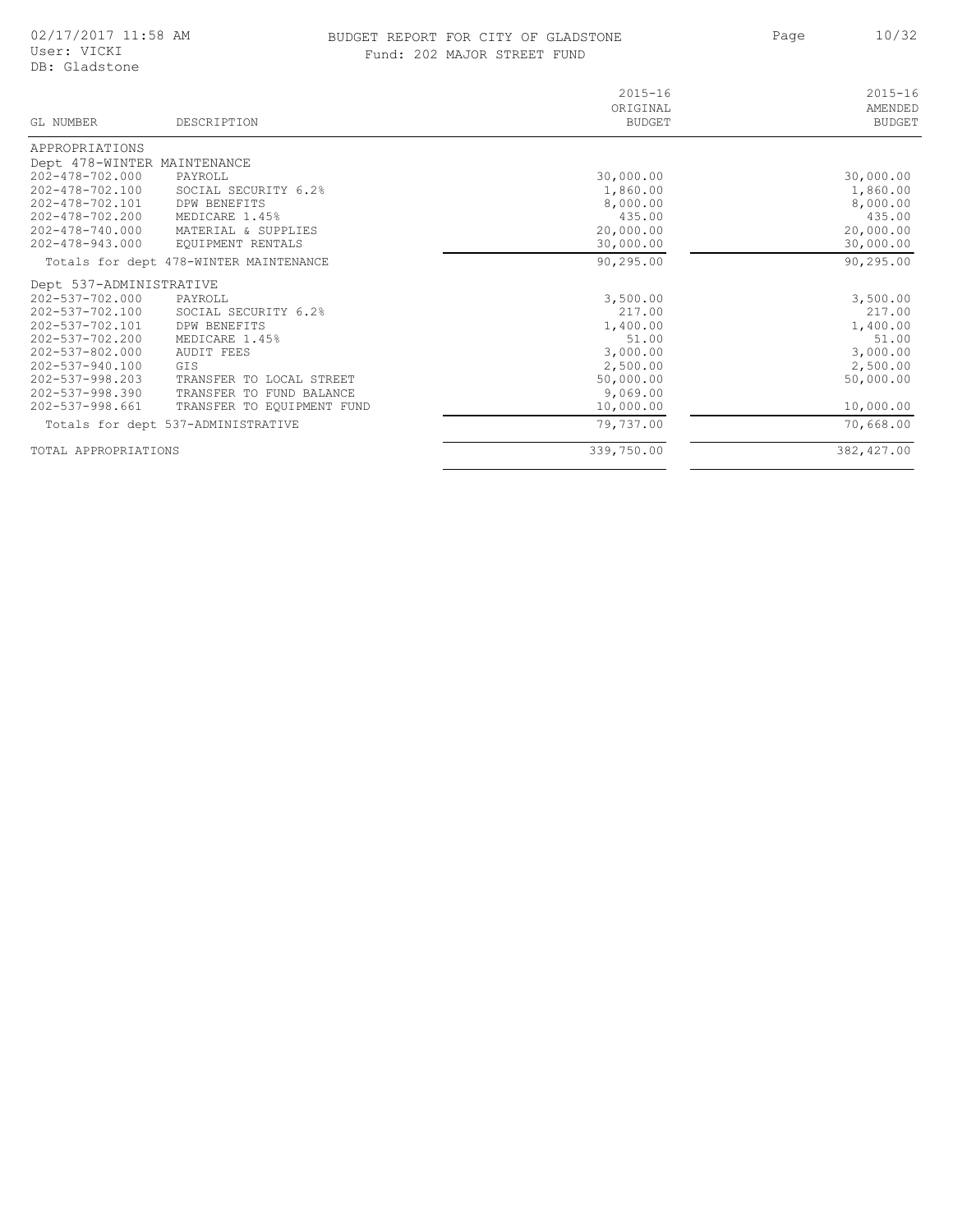#### 02/17/2017 11:58 AM BUDGET REPORT FOR CITY OF GLADSTONE Page 11/32 Fund: 203 LOCAL STREET FUND

Page 11/32

| GL NUMBER                                                                                                                                                                          | DESCRIPTION                                                                                                                                                                                                          | $2015 - 16$<br>ORIGINAL<br><b>BUDGET</b>                                             | $2015 - 16$<br>AMENDED<br><b>BUDGET</b>                                                  |
|------------------------------------------------------------------------------------------------------------------------------------------------------------------------------------|----------------------------------------------------------------------------------------------------------------------------------------------------------------------------------------------------------------------|--------------------------------------------------------------------------------------|------------------------------------------------------------------------------------------|
| ESTIMATED REVENUES                                                                                                                                                                 |                                                                                                                                                                                                                      |                                                                                      |                                                                                          |
| Dept 000-REVENUE<br>203-000-574.000<br>$203 - 000 - 575.000$<br>203-000-577.000<br>$203 - 000 - 665.000$<br>203-000-672.314<br>203-000-699.202<br>203-000-699.390                  | MOTOR VEHICLE FUNDS - ACT 51<br>BUILD MICHIGAN ROADS PROGRAM<br>METRO ACT PA 48 STABALIZATION AUTH<br>INTEREST ON INVESTMENTS<br>SPECIAL ASSESSMENT #314<br>TRANSFER FROM MAJOR STREET<br>TRANSFER FROM FUND BALANCE | 120,000.00<br>4,000.00<br>21,000.00<br>250.00<br>10,000.00<br>50,000.00<br>54,446.00 | 120,000.00<br>4,000.00<br>21,000.00<br>250.00<br>10,000.00<br>50,000.00<br>95,288.00     |
| Totals for dept 000-REVENUE                                                                                                                                                        |                                                                                                                                                                                                                      | 259,696.00                                                                           | 300,538.00                                                                               |
| TOTAL ESTIMATED REVENUES                                                                                                                                                           |                                                                                                                                                                                                                      | 259,696.00                                                                           | 300,538.00                                                                               |
| APPROPRIATIONS<br>Dept 452-NEW CONSTRUCTION<br>203-452-702.000<br>203-452-702.100<br>203-452-702.200<br>203-452-702.600                                                            | PAYROLL<br>SOCIAL SECURITY 6.2%<br>MEDICARE 1.45%<br>MERS--DEFINED CONTRIBUTION<br>Totals for dept 452-NEW CONSTRUCTION                                                                                              |                                                                                      | 115.00<br>7.00<br>2.00<br>13.00<br>137.00                                                |
| Dept 453-RE-CONSTRUCTION                                                                                                                                                           |                                                                                                                                                                                                                      |                                                                                      |                                                                                          |
| 203-453-970.026                                                                                                                                                                    | DAKOTA BETWEEN 9TH & 10TH                                                                                                                                                                                            | 80,000.00                                                                            | 80,000.00                                                                                |
|                                                                                                                                                                                    | Totals for dept 453-RE-CONSTRUCTION                                                                                                                                                                                  | 80,000.00                                                                            | 80,000.00                                                                                |
| Dept 458-NON-MOTORIZED<br>203-458-740.000<br>203-458-943.000                                                                                                                       | MATERIAL & SUPPLIES<br>EQUIPMENT RENTALS                                                                                                                                                                             |                                                                                      | 1,000.00<br>300.00                                                                       |
|                                                                                                                                                                                    | Totals for dept 458-NON-MOTORIZED                                                                                                                                                                                    |                                                                                      | 1,300.00                                                                                 |
| Dept 463-SURFACE MAINTENANCE<br>203-463-702.000<br>203-463-702.100<br>203-463-702.101<br>203-463-702.200<br>203-463-740.000<br>$203 - 463 - 940.000$<br>203-463-943.000            | PAYROLL<br>SOCIAL SECURITY 6.2%<br>DPW BENEFITS<br>MEDICARE 1.45%<br>MATERIAL & SUPPLIES<br>CONTRACTED SERVICES<br>EQUIPMENT RENTALS                                                                                 | 10,000.00<br>620.00<br>4,000.00<br>145.00<br>10,000.00<br>5,000.00<br>15,000.00      | 17,000.00<br>620.00<br>4,000.00<br>145.00<br>10,000.00<br>5,000.00<br>15,000.00          |
|                                                                                                                                                                                    | Totals for dept 463-SURFACE MAINTENANCE                                                                                                                                                                              | 44,765.00                                                                            | 51,765.00                                                                                |
| Dept 464-STORM DRAINS<br>$203 - 464 - 702.000$<br>203-464-702.100<br>203-464-702.101<br>203-464-702.200<br>$203 - 464 - 702.600$<br>$203 - 464 - 740.000$<br>$203 - 464 - 943.000$ | PAYROLL<br>SOCIAL SECURITY 6.2%<br>DPW BENEFITS<br>MEDICARE 1.45%<br>MERS--DEFINED CONTRIBUTION<br>MATERIAL & SUPPLIES<br>EQUIPMENT RENTALS<br>Totals for dept 464-STORM DRAINS                                      | 5,000.00<br>155.00<br>2,000.00<br>40.00<br>3,000.00<br>4,000.00<br>14,195.00         | 8,500.00<br>550.00<br>10,000.00<br>150.00<br>250.00<br>3,000.00<br>7,500.00<br>29,950.00 |
|                                                                                                                                                                                    |                                                                                                                                                                                                                      |                                                                                      |                                                                                          |
| Dept 466-SWEEP/FLUSHING<br>203-466-702.000<br>203-466-702.100<br>203-466-702.101<br>203-466-702.200<br>203-466-702.300<br>203-466-702.600<br>203-466-740.000<br>203-466-943.000    | PAYROLL<br>SOCIAL SECURITY 6.2%<br>DPW BENEFITS<br>MEDICARE 1.45%<br>MERS--DEFINED BENEFIT<br>MERS--DEFINED CONTRIBUTION<br>MATERIAL & SUPPLIES<br>EQUIPMENT RENTALS                                                 | 4,000.00<br>250.00<br>1,600.00<br>60.00<br>12,000.00                                 | 5,000.00<br>250.00<br>4,000.00<br>60.00<br>50.00<br>50.00<br>150.00<br>20,000.00         |
|                                                                                                                                                                                    | Totals for dept 466-SWEEP/FLUSHING                                                                                                                                                                                   | 17,910.00                                                                            | 29,560.00                                                                                |
| Dept 471-GRASS CONTROL<br>203-471-702.000<br>203-471-702.100<br>203-471-702.101<br>203-471-702.200<br>203-471-943.000                                                              | PAYROLL<br>SOCIAL SECURITY 6.2%<br>DPW BENEFITS<br>MEDICARE 1.45%<br>EQUIPMENT RENTALS<br>Totals for dept 471-GRASS CONTROL                                                                                          | 600.00<br>37.00<br>240.00<br>9.00<br>1,500.00<br>2,386.00                            | 600.00<br>37.00<br>240.00<br>9.00<br>1,500.00<br>2,386.00                                |
| Dept 474-TRAFFIC CONTROL                                                                                                                                                           |                                                                                                                                                                                                                      |                                                                                      |                                                                                          |
| 203-474-702.000<br>203-474-702.100<br>203-474-702.101<br>203-474-702.200<br>203-474-740.000<br>203-474-940.000<br>203-474-943.000                                                  | PAYROLL<br>SOCIAL SECURITY 6.2%<br>DPW BENEFITS<br>MEDICARE 1.45%<br>MATERIAL & SUPPLIES<br>CONTRACTED SERVICES<br>EQUIPMENT RENTALS                                                                                 | 5,000.00<br>310.00<br>2,000.00<br>75.00<br>5,000.00<br>4,000.00<br>2,000.00          | 5,000.00<br>310.00<br>2,000.00<br>75.00<br>5,000.00<br>4,000.00<br>2,000.00              |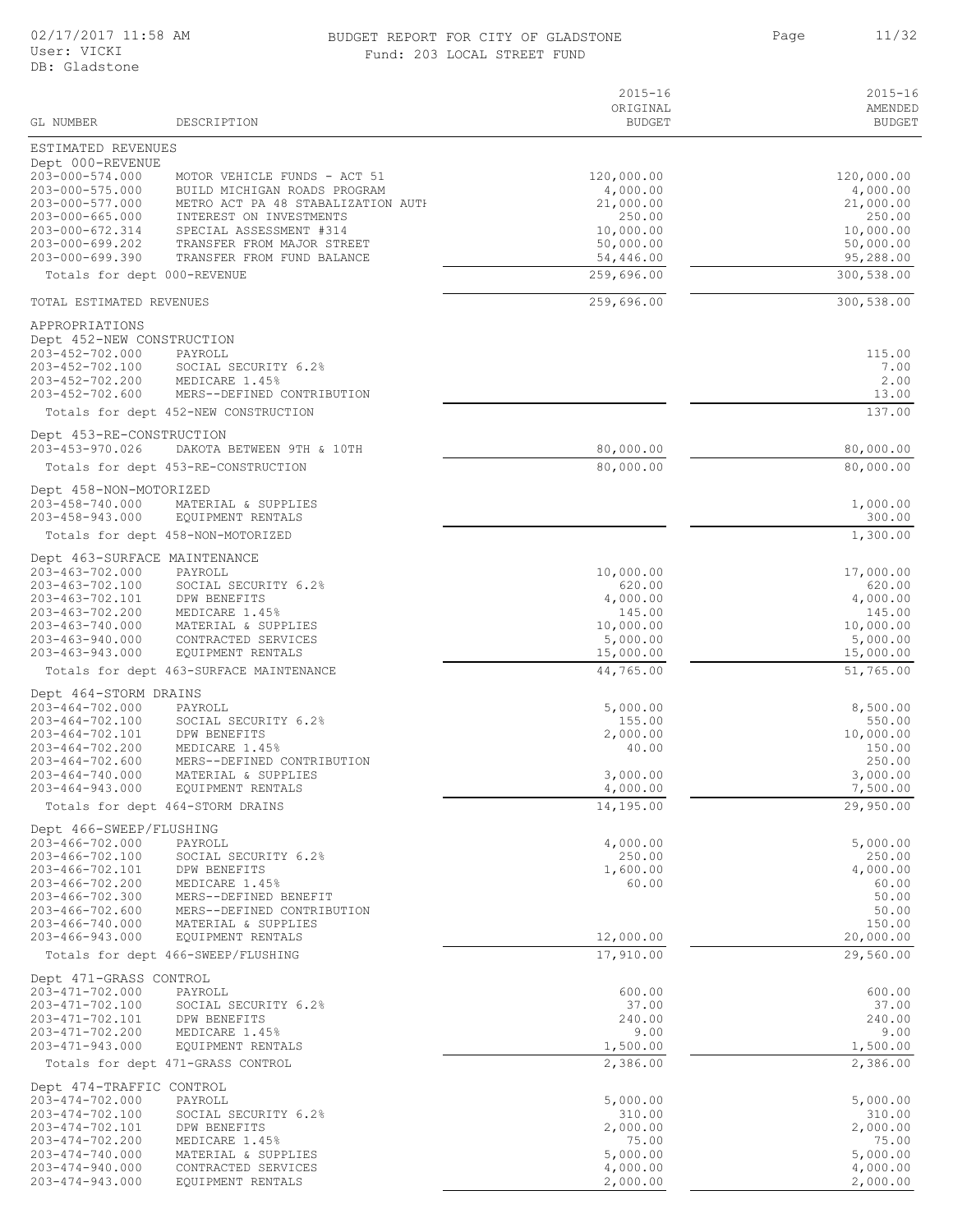### BUDGET REPORT FOR CITY OF GLADSTONE 12/32 Fund: 203 LOCAL STREET FUND

Page

| GL NUMBER                   | DESCRIPTION                            | $2015 - 16$<br>ORIGINAL<br><b>BUDGET</b> | $2015 - 16$<br>AMENDED<br><b>BUDGET</b> |
|-----------------------------|----------------------------------------|------------------------------------------|-----------------------------------------|
| APPROPRIATIONS              |                                        |                                          |                                         |
| Dept 474-TRAFFIC CONTROL    |                                        |                                          |                                         |
|                             | Totals for dept 474-TRAFFIC CONTROL    | 18,385.00                                | 18,385.00                               |
| Dept 478-WINTER MAINTENANCE |                                        |                                          |                                         |
| 203-478-702.000             | PAYROLL                                | 25,000.00                                | 25,000.00                               |
| 203-478-702.100             | SOCIAL SECURITY 6.2%                   | 1,550.00                                 | 1,550.00                                |
| 203-478-702.101             | <b>DPW BENEFITS</b>                    | 8,000.00                                 | 8,000.00                                |
| 203-478-702.200             | MEDICARE 1.45%                         | 365.00                                   | 365.00                                  |
| 203-478-740.000             | MATERIAL & SUPPLIES                    | 5,000.00                                 | 5,000.00                                |
| 203-478-943.000             | EQUIPMENT RENTALS                      | 20,000.00                                | 20,000.00                               |
|                             | Totals for dept 478-WINTER MAINTENANCE | 59,915.00                                | 59,915.00                               |
| Dept 537-ADMINISTRATIVE     |                                        |                                          |                                         |
| 203-537-702.000             | PAYROLL                                | 3,000.00                                 | 3,000.00                                |
| 203-537-702.100             | SOCIAL SECURITY 6.2%                   | 190.00                                   | 190.00                                  |
| 203-537-702.101             | DPW BENEFITS                           | 1,200.00                                 | 1,200.00                                |
| 203-537-702.200             | MEDICARE 1.45%                         | 50.00                                    | 50.00                                   |
| 203-537-702.600             | MERS--DEFINED CONTRIBUTION             |                                          | 5,000.00                                |
| 203-537-702.900             | WORKER'S COMPENSATION                  | 1,400.00                                 | 1,400.00                                |
| 203-537-703.000             | CLOTHING ALLOWANCE                     | 300.00                                   | 300.00                                  |
| $203 - 537 - 740.000$       | MATERIAL & SUPPLIES                    | 500.00                                   | 500.00                                  |
| $203 - 537 - 802,000$       | AUDIT FEES                             | 3,000.00                                 | 3,000.00                                |
| 203-537-998.401             | TRANSFER TO CAPITAL PROJECTS           | 2,500.00                                 | 2,500.00                                |
| 203-537-998.661             | TRANSFER TO EQUIPMENT FUND             | 10,000.00                                | 10,000.00                               |
|                             | Totals for dept 537-ADMINISTRATIVE     | 22,140.00                                | 27,140.00                               |
| TOTAL APPROPRIATIONS        |                                        | 259,696.00                               | 300,538.00                              |

 $\sim$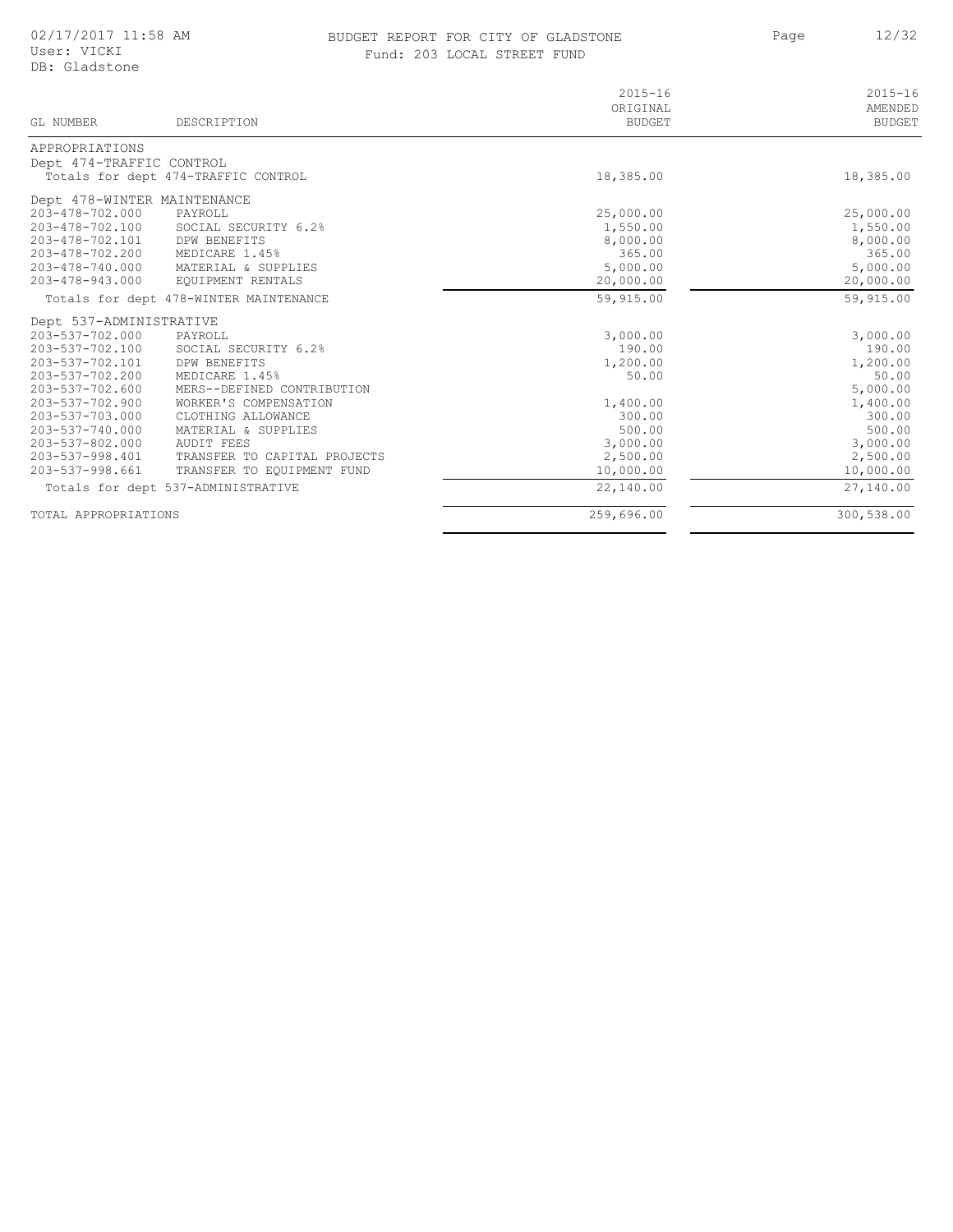### BUDGET REPORT FOR CITY OF GLADSTONE 13/32 Fund: 204 STATE TRUNKLINE FUND

|                                                                                                                                                                                  |                                                                                                                      | $2015 - 16$<br>ORIGINAL                                      | $2015 - 16$<br>AMENDED                                       |
|----------------------------------------------------------------------------------------------------------------------------------------------------------------------------------|----------------------------------------------------------------------------------------------------------------------|--------------------------------------------------------------|--------------------------------------------------------------|
| GT. NUMBER                                                                                                                                                                       | DESCRIPTION                                                                                                          | <b>BUDGET</b>                                                | <b>BUDGET</b>                                                |
| ESTIMATED REVENUES<br>Dept 000-REVENUE                                                                                                                                           |                                                                                                                      |                                                              |                                                              |
| $204 - 000 - 698.000$<br>$204 - 000 - 698.001$                                                                                                                                   | MDOT TRUNKLINE CONTRACT<br>MDOT CONTRACT - 11% ADMIN FEE                                                             | 5,000.00<br>600.00                                           | 5,000.00<br>600.00                                           |
| Totals for dept 000-REVENUE                                                                                                                                                      |                                                                                                                      | 5,600.00                                                     | 5,600.00                                                     |
| TOTAL ESTIMATED REVENUES                                                                                                                                                         |                                                                                                                      | 5,600.00                                                     | 5,600.00                                                     |
| APPROPRIATIONS<br>Dept 465-FULL- WITH LITTER PICKUP<br>$204 - 465 - 702.000$<br>$204 - 465 - 702.100$<br>$204 - 465 - 702.200$<br>$204 - 465 - 702.600$<br>$204 - 465 - 943.000$ | PAYROLL<br>SOCIAL SECURITY 6.2%<br>MEDICARE 1.45%<br>MERS--DEFINED CONTRIBUTION<br>EQUIPMENT RENTALS                 | 250.00<br>7.00<br>3.00<br>25.00<br>150.00                    | 250.00<br>7.00<br>3.00<br>25.00<br>150.00                    |
|                                                                                                                                                                                  | Totals for dept 465-FULL- WITH LITTER PICKUP                                                                         | 435.00                                                       | 435.00                                                       |
| Dept 466-SWEEP/FLUSHING<br>204-466-702.000                                                                                                                                       | PAYROLL                                                                                                              |                                                              | 100.00                                                       |
|                                                                                                                                                                                  | Totals for dept 466-SWEEP/FLUSHING                                                                                   |                                                              | 100.00                                                       |
| Dept 471-GRASS CONTROL<br>$204 - 471 - 702.000$<br>204-471-702.100<br>$204 - 471 - 702.101$<br>204-471-702.200<br>$204 - 471 - 702.600$<br>$204 - 471 - 943.000$                 | PAYROLL<br>SOCIAL SECURITY 6.2%<br>DPW BENEFITS<br>MEDICARE 1.45%<br>MERS--DEFINED CONTRIBUTION<br>EQUIPMENT RENTALS | 1,150.00<br>72.00<br>1,053.00<br>17.00<br>115.00<br>2,400.00 | 1,400.00<br>81.00<br>1,220.00<br>17.00<br>115.00<br>2,600.00 |
|                                                                                                                                                                                  | Totals for dept 471-GRASS CONTROL                                                                                    | 4,807.00                                                     | 5,433.00                                                     |
| Dept 478-WINTER MAINTENANCE<br>204-478-702.000<br>204-478-702.100<br>204-478-702.200<br>$204 - 478 - 702.600$                                                                    | PAYROLL<br>SOCIAL SECURITY 6.2%<br>MEDICARE 1.45%<br>MERS--DEFINED CONTRIBUTION                                      | 300.00<br>19.00<br>4.00<br>35.00                             | 300.00<br>19.00<br>4.00<br>35.00                             |
|                                                                                                                                                                                  | Totals for dept 478-WINTER MAINTENANCE                                                                               | 358.00                                                       | 358.00                                                       |
| Dept 537-ADMINISTRATIVE<br>204-537-702.501<br>$204 - 537 - 702.600$                                                                                                              | HSA EMPLOYER<br>MERS--DEFINED CONTRIBUTION                                                                           |                                                              | 100.00<br>100.00                                             |
|                                                                                                                                                                                  | Totals for dept 537-ADMINISTRATIVE                                                                                   |                                                              | 200.00                                                       |
| TOTAL APPROPRIATIONS                                                                                                                                                             |                                                                                                                      | 5,600.00                                                     | 6,526.00                                                     |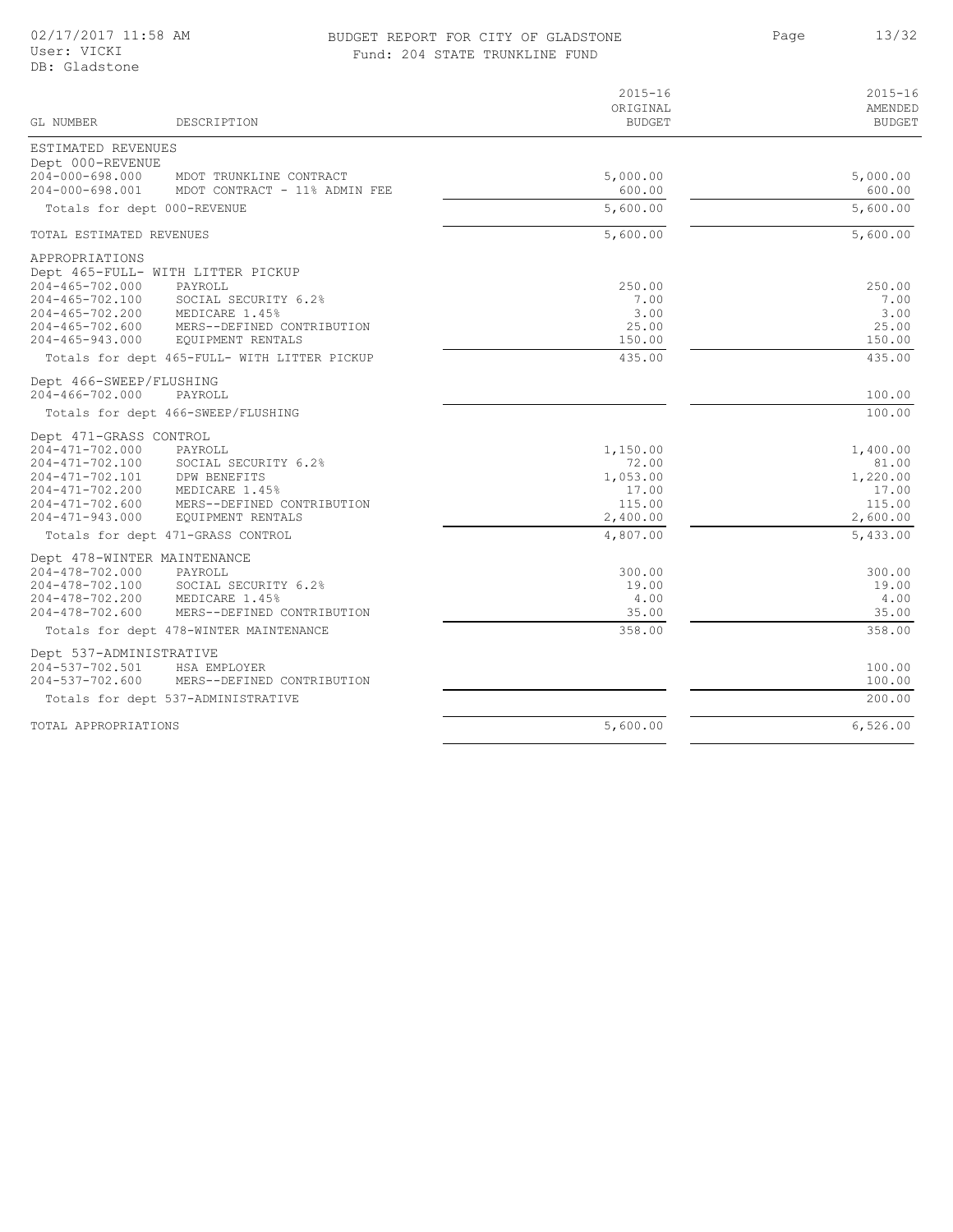### BUDGET REPORT FOR CITY OF GLADSTONE 14/32 Fund: 250 DR MARY CRETENS COMMUNITY FOUNDATION

Page 14/32

| GL NUMBER<br>DESCRIPTION                                                                                             | $2015 - 16$<br>ORIGINAL<br><b>BUDGET</b> | $2015 - 16$<br>AMENDED<br><b>BUDGET</b> |
|----------------------------------------------------------------------------------------------------------------------|------------------------------------------|-----------------------------------------|
| ESTIMATED REVENUES                                                                                                   |                                          |                                         |
| Dept 000-REVENUE<br>$250 - 000 - 605.000$<br>ANNUAL CONTRIBUTION<br>$250 - 000 - 665.000$<br>INTEREST ON INVESTMENTS | 160,000.00<br>2,000.00                   | 160,000.00<br>2,000.00                  |
| Totals for dept 000-REVENUE                                                                                          | 162,000.00                               | 162,000.00                              |
| TOTAL ESTIMATED REVENUES                                                                                             | 162,000.00                               | 162,000.00                              |
| APPROPRIATIONS<br>Dept 537-ADMINISTRATIVE                                                                            |                                          |                                         |
| 250-537-998.101<br>TRANSFER TO GENERAL FUND<br>250-537-998.390<br>TRANSFER TO FUND BALANCE                           | 140,582.00<br>21,418.00                  | 140,582.00<br>21,418.00                 |
| Totals for dept 537-ADMINISTRATIVE                                                                                   | 162,000.00                               | 162,000.00                              |
| TOTAL APPROPRIATIONS                                                                                                 | 162,000.00                               | 162,000.00                              |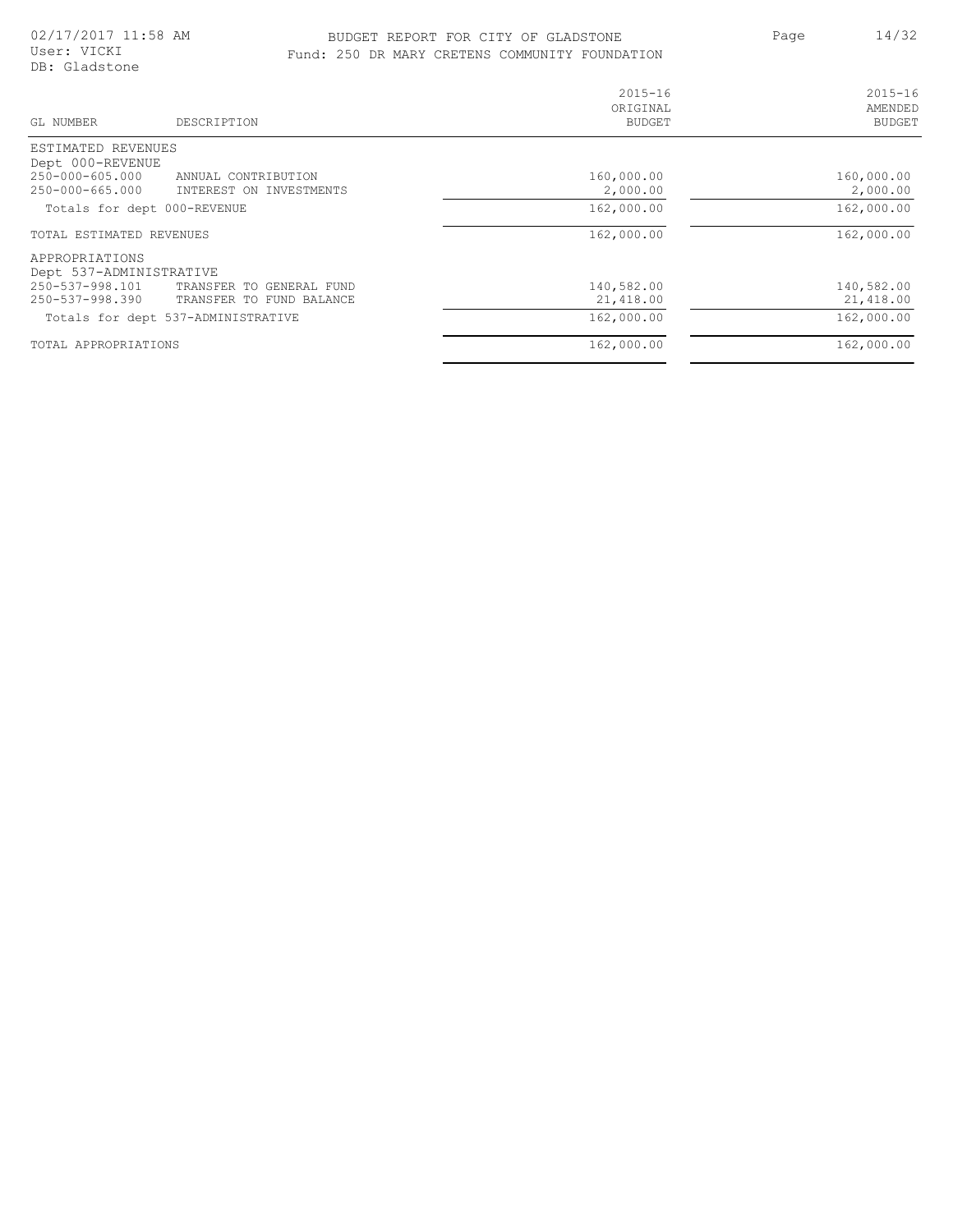### BUDGET REPORT FOR CITY OF GLADSTONE 15/32 Fund: 393 ECONOMIC DEVELOPMENT FUND

| GL NUMBER                                 | DESCRIPTION                               | $2015 - 16$<br>ORIGINAL<br><b>BUDGET</b> | $2015 - 16$<br>AMENDED<br><b>BUDGET</b> |
|-------------------------------------------|-------------------------------------------|------------------------------------------|-----------------------------------------|
| ESTIMATED REVENUES                        |                                           |                                          |                                         |
| Dept 000-REVENUE                          |                                           |                                          |                                         |
| 393-000-688.000                           | SALE OF LAND                              | 10,000.00                                | 10,000.00                               |
| $393 - 000 - 699.390$                     | TRANSFER FROM FUND BALANCE                | 15,497.00                                | 16,457.00                               |
| Totals for dept 000-REVENUE               |                                           | 25,497.00                                | 26,457.00                               |
| TOTAL ESTIMATED REVENUES                  |                                           | 25,497.00                                | 26,457.00                               |
| APPROPRIATIONS<br>Dept 537-ADMINISTRATIVE |                                           |                                          |                                         |
| 393-537-801.000                           | LEGAL FEES                                | 2,000.00                                 | 2,000.00                                |
| 393-537-802.000                           | AUDIT FEES                                | 200.00                                   | 200.00                                  |
| 393-537-940.000                           | CONTRACTED SERVICES                       | 10,000.00                                | 10,000.00                               |
| 393-537-998.101                           | TRANSFER TO GENERAL FUND                  | 6, 297.00                                | 6, 297.00                               |
|                                           | Totals for dept 537-ADMINISTRATIVE        | 18,497.00                                | 18,497.00                               |
|                                           | Dept 545-RESERVOIR & ELEV TANK            |                                          |                                         |
| 393-545-968.000                           | DEPRECIATION - CURRENT                    |                                          | 960.00                                  |
|                                           | Totals for dept 545-RESERVOIR & ELEV TANK |                                          | 960.00                                  |
|                                           | Dept 728-ECONOMIC DEV ALLIANCE            |                                          |                                         |
| 393-728-791.000                           | ECONOMIC DEVELOPMENT ALLIANCE             | 7,000.00                                 | 7,000.00                                |
|                                           | Totals for dept 728-ECONOMIC DEV ALLIANCE | 7,000.00                                 | 7,000.00                                |
| TOTAL APPROPRIATIONS                      |                                           | 25,497.00                                | 26,457.00                               |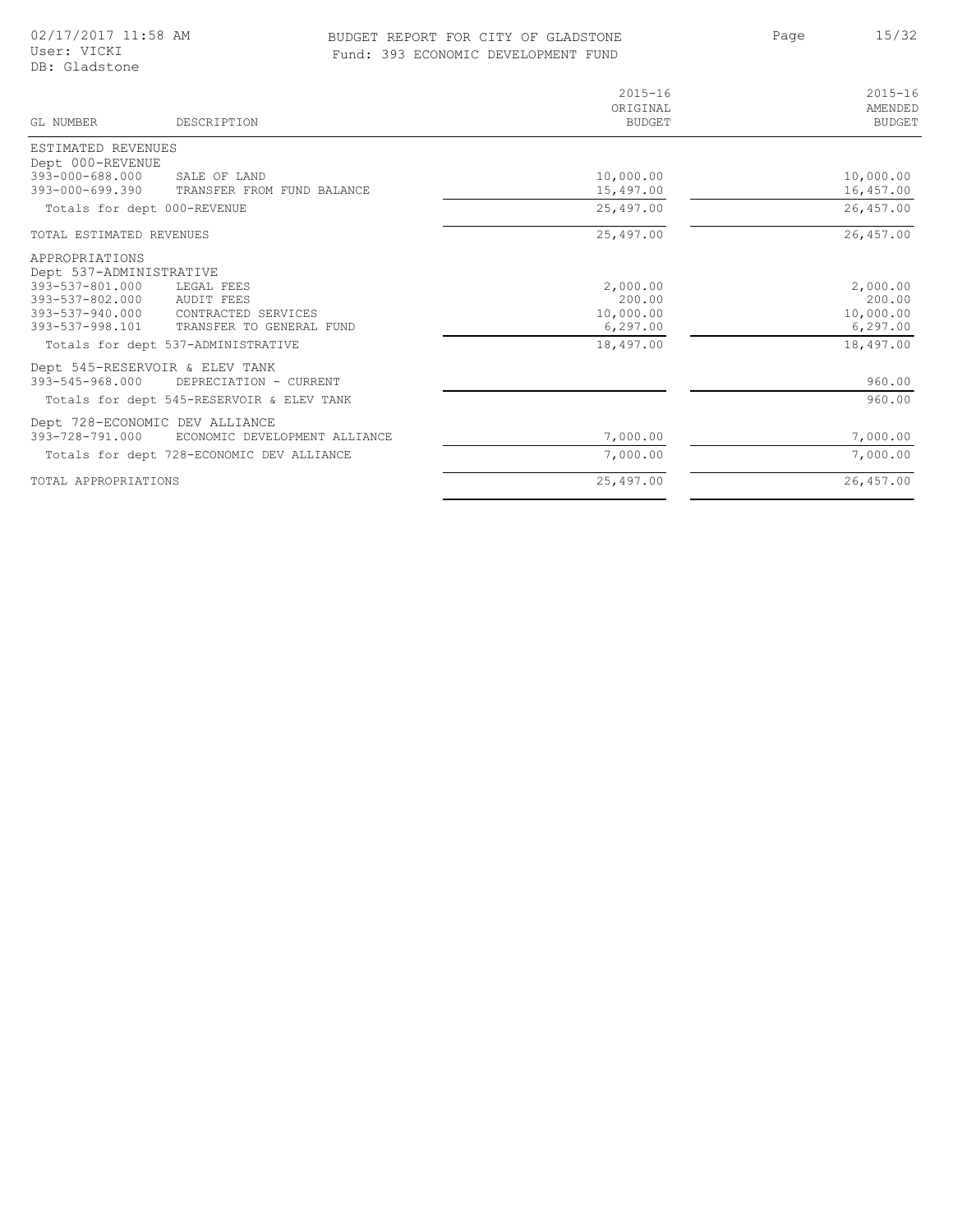### BUDGET REPORT FOR CITY OF GLADSTONE 16/32 Fund: 401 CAPITAL PROJECTS FUND

Page 16/32

| GL NUMBER                                                                                                                                | DESCRIPTION                                                                  | $2015 - 16$<br>ORIGINAL<br><b>BUDGET</b> | $2015 - 16$<br>AMENDED<br><b>BUDGET</b>                      |
|------------------------------------------------------------------------------------------------------------------------------------------|------------------------------------------------------------------------------|------------------------------------------|--------------------------------------------------------------|
| ESTIMATED REVENUES                                                                                                                       |                                                                              |                                          |                                                              |
| Dept 000-REVENUE                                                                                                                         |                                                                              |                                          |                                                              |
| $401 - 000 - 661.003$                                                                                                                    | BESSE PLAYGROUND/CONCESSION                                                  |                                          | 250,000.00                                                   |
| $401 - 000 - 699.101$                                                                                                                    | TRANSFER FROM GENERAL FUND                                                   | 3,375.00                                 | 3,375.00                                                     |
| $401 - 000 - 699.582$                                                                                                                    | TRANSTER FROM ELEC FUND                                                      | 5,000.00                                 | 5,000.00                                                     |
| 401-000-699.590                                                                                                                          | TRANSFER FROM WASTE WATER FUND                                               | 5,000.00                                 | 5,000.00                                                     |
| $401 - 000 - 699.591$                                                                                                                    | TRANSFER FROM WATER FUND                                                     | 5,000.00                                 | 5,000.00                                                     |
| Totals for dept 000-REVENUE                                                                                                              |                                                                              | 18,375.00                                | 268,375.00                                                   |
| TOTAL ESTIMATED REVENUES                                                                                                                 |                                                                              | 18,375.00                                | 268,375.00                                                   |
| APPROPRIATIONS<br>Dept 510-PROJECTS<br>401-510-970.000<br>$401 - 510 - 970.014$<br>401-510-970.047<br>401-510-970.048<br>401-510-970.049 | CAPITAL OUTLAY<br>GIS<br>BESSE PLAYGROUND<br>BESSE CONCESSION STAND<br>TRAIL | 18,375.00                                | 10,000.00<br>35,000.00<br>200,534.00<br>2,594.00<br>2,000.00 |
| Totals for dept 510-PROJECTS                                                                                                             |                                                                              | 18,375.00                                | 250,128.00                                                   |
| TOTAL APPROPRIATIONS                                                                                                                     |                                                                              | 18,375.00                                | 250,128.00                                                   |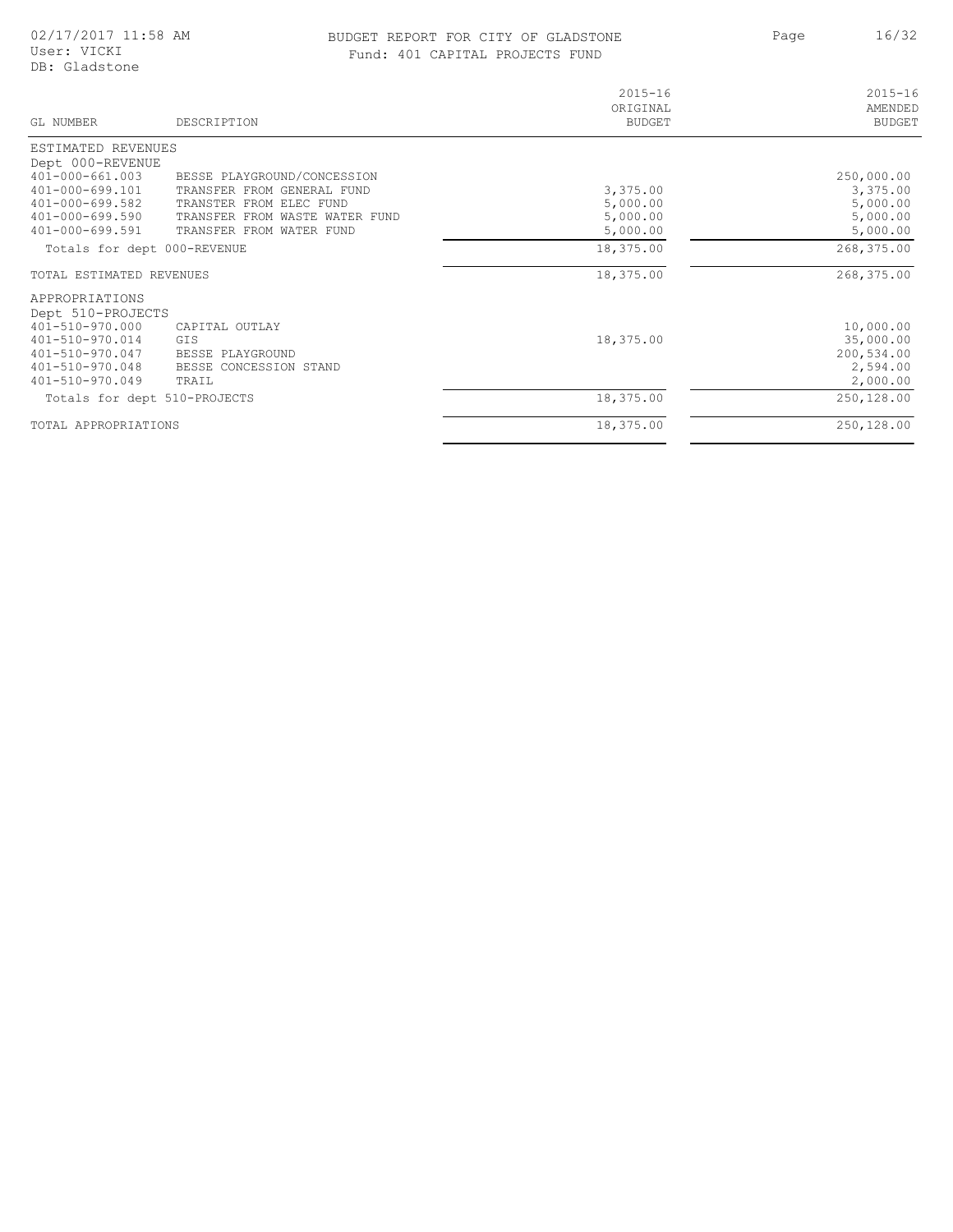### BUDGET REPORT FOR CITY OF GLADSTONE 17/32 Fund: 494 DOWNTOWN DEVELOPMENT AUTHORITY FUND

Page 17/32

| ye |  |  |  |
|----|--|--|--|
|    |  |  |  |

| GL NUMBER                                  | DESCRIPTION                                             | $2015 - 16$<br>ORIGINAL<br><b>BUDGET</b> | $2015 - 16$<br>AMENDED<br><b>BUDGET</b> |
|--------------------------------------------|---------------------------------------------------------|------------------------------------------|-----------------------------------------|
| ESTIMATED REVENUES                         |                                                         |                                          |                                         |
| Dept 000-REVENUE                           |                                                         |                                          |                                         |
| 494-000-437.001                            | CITY REAL                                               | 138,000.00                               | 138,000.00                              |
| 494-000-437.005                            | COLLEGE REAL                                            | 33,000.00                                | 33,000.00                               |
| 494-000-437.009<br>494-000-437.013         | COUNTY REAL<br>ROAD PATROL REAL                         | 50,000.00<br>9,000.00                    | 50,000.00<br>9,000.00                   |
| 494-000-437.015                            | COMM ACTION REAL                                        | 6,000.00                                 | 6,000.00                                |
| 494-000-437.019                            | 911 DISPATCH - REAL                                     | 3,000.00                                 | 3,000.00                                |
| 494-000-437.021                            | DATA - REAL                                             | 6,000.00                                 | 6,000.00                                |
| 494-000-665.000                            | INTEREST ON INVESTMENTS                                 | 2,300.00                                 | 1,000.00                                |
| 494-000-679.000<br>494-000-680.000         | FARMERS MARKET                                          | 2,000.00                                 | 3,000.00                                |
| 494-000-680.003                            | CRAZY DAZE REVENUE<br>GUS MACKER REVENUE                | 3,500.00                                 | 3,100.00<br>1,200.00                    |
| 494-000-680.005                            | FALL FEST REVENUE                                       |                                          | 800.00                                  |
| 494-000-685.000                            | DDA FACADE OWNER'S MATCH                                | 11,250.00                                | 25,000.00                               |
| 494-000-690.000                            | DDA BUILDING RENTAL REVENUE                             |                                          | 1,500.00                                |
| 494-000-699.390                            | TRANSFER FROM FUND BALANCE                              | 135,650.00                               | 79,400.00                               |
| Totals for dept 000-REVENUE                |                                                         | 399,700.00                               | 360,000.00                              |
| TOTAL ESTIMATED REVENUES                   |                                                         | 399,700.00                               | 360,000.00                              |
| APPROPRIATIONS                             |                                                         |                                          |                                         |
| Dept 537-ADMINISTRATIVE                    |                                                         |                                          | 32,000.00                               |
| 494-537-702.000<br>494-537-802.000         | PAYROLL<br>AUDIT FEES                                   | 32,000.00<br>1,200.00                    | 1,000.00                                |
| 494-537-880.001                            | CHRISTMAS CELEBRATION                                   | 2,500.00                                 | 2,500.00                                |
| 494-537-880.002                            | CRAZY DAZE                                              | 6,000.00                                 | 7,400.00                                |
| 494-537-880.003                            | FARMKERS MARKET                                         | 5,000.00                                 | 5,000.00                                |
| 494-537-880.004                            | CENTRAL GATHERING PLACE                                 | 10,000.00                                |                                         |
| 494-537-880.007<br>494-537-880.008         | FALL FUN FEST<br>GUSMACKER                              | 1,200.00<br>10,000.00                    | 1,500.00<br>11,200.00                   |
| 494-537-880.009                            | ADDITIONAL EVENTS                                       | 5,000.00                                 | 5,000.00                                |
| 494-537-900.000                            | PRINTING & PUBLISHING                                   | 5,000.00                                 | 5,000.00                                |
| 494-537-940.000                            | CONTRACTED SERVICES-DOWNTOWN CONCI                      | 8,000.00                                 | 8,000.00                                |
| 494-537-942.000<br>494-537-943.000         | COPIER RENTAL<br>EQUIPMENT RENTALS                      | 4,500.00                                 | 1,000.00                                |
| 494-537-960.000                            | EDUCATION & TRAINING                                    | 2,000.00                                 | 4,500.00<br>2,000.00                    |
| 494-537-965.000                            | FACADE GRANT PROGRAM                                    | 45,000.00                                | 88,300.00                               |
| 494-537-965.001                            | FACADE PROGRAM OWNER'S MATCH                            | 11,250.00                                | 25,000.00                               |
| 494-537-970.000                            | CAPITAL OUTLAY                                          | 35,000.00                                | 15,000.00                               |
| 494-537-998.101<br>494-537-998.401         | TRANSFER TO GENERAL FUND                                | 25,000.00                                | 25,000.00<br>5,000.00                   |
| 494-537-998.508                            | TRANSFER TO CAPITAL PROJECTS<br>TRANSFER TO HARBOR FUND | 5,000.00<br>100,000.00                   |                                         |
| 494-537-998.591                            | TRANSFER TO WATER FUND                                  |                                          | 60,000.00                               |
|                                            | Totals for dept 537-ADMINISTRATIVE                      | 313,650.00                               | 304,400.00                              |
| Dept 555-BUILDING & GROUNDS                |                                                         |                                          |                                         |
| 494-555-850.000 TELEPHONE                  |                                                         | 1,200.00                                 | 1,200.00                                |
| 494-555-910.000                            | INSURANCE - LIABILTIY                                   | 125.00                                   | 125.00                                  |
| 494-555-911.000<br>494-555-921.000         | INSURANCE - BUILDING<br>ELECTRICITY                     | 125.00<br>800.00                         | 125.00<br>800.00                        |
| 494-555-922.000                            | NATURAL GAS                                             | 1,000.00                                 | 1,000.00                                |
| 494-555-923.000                            | WATER & SEWER                                           | 700.00                                   | 700.00                                  |
| 494-555-936.000                            | REPAIRS & MAINTENANCE - BUILDING                        | 71,500.00                                | 41,050.00                               |
|                                            | Totals for dept 555-BUILDING & GROUNDS                  | 75,450.00                                | 45,000.00                               |
| Dept 762-BEAUTIFICATION<br>494-762-702.000 | PAYROLL                                                 | 6,000.00                                 | 6,000.00                                |
| 494-762-702.100                            | SOCIAL SECURITY 6.2%                                    | 380.00                                   | 380.00                                  |
| 494-762-702.200                            | MEDICARE 1.45%                                          | 100.00                                   | 100.00                                  |
| 494-762-702.800                            | UNEMPLOYMENT                                            | 20.00                                    | 20.00                                   |
| 494-762-740.000                            | MATERIAL & SUPPLIES                                     | 3,000.00                                 | 3,000.00                                |
| 494-762-923.000<br>494-762-943.000         | WATER & SEWER<br>EQUIPMENT RENTALS                      | 400.00<br>700.00                         | 400.00<br>700.00                        |
|                                            | Totals for dept 762-BEAUTIFICATION                      | 10,600.00                                | 10,600.00                               |
| TOTAL APPROPRIATIONS                       |                                                         | 399,700.00                               | 360,000.00                              |
|                                            |                                                         |                                          |                                         |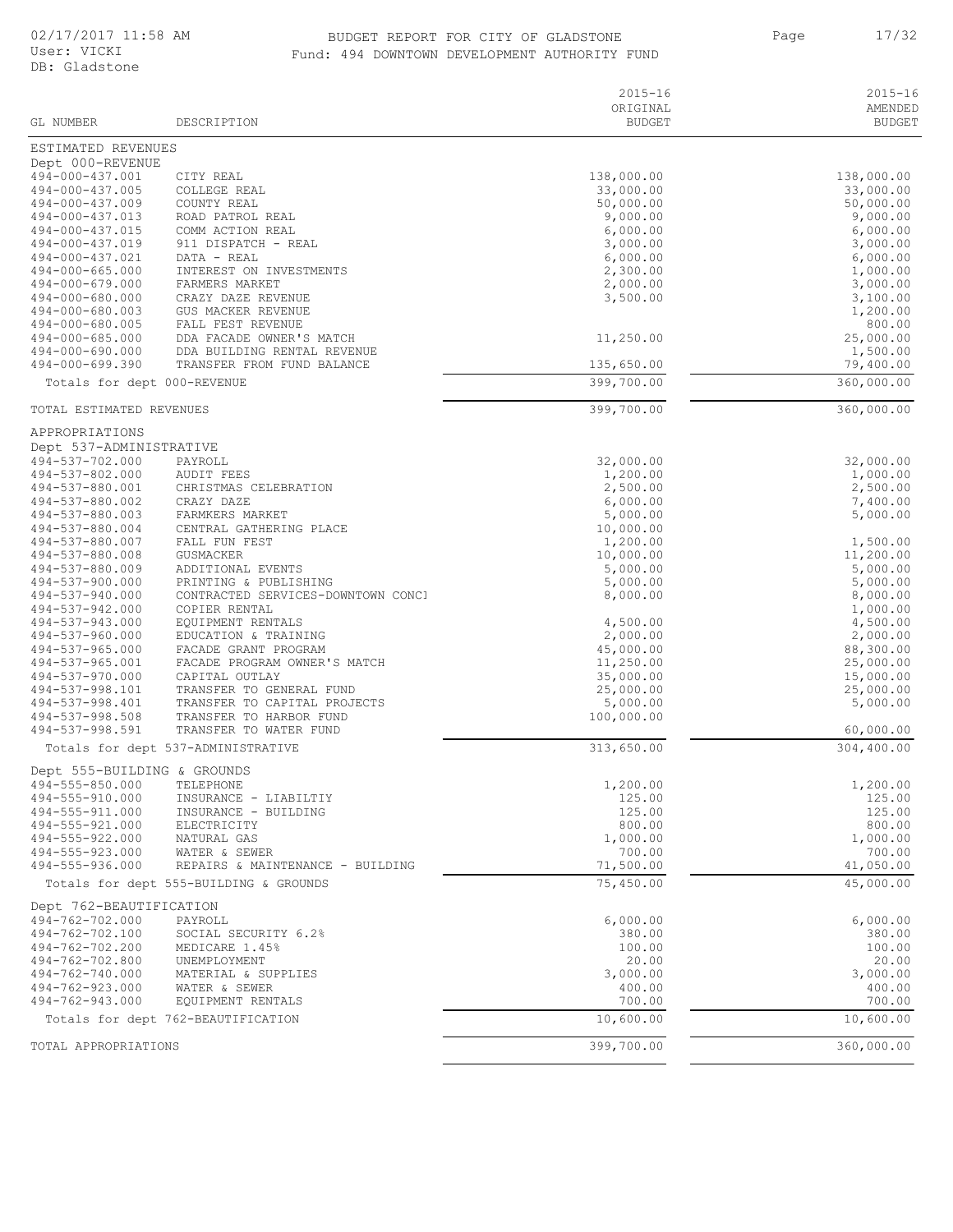#### BUDGET REPORT FOR CITY OF GLADSTONE 18/32 Fund: 508 HARBOR FUND

Page 18/32

| GL NUMBER                                      | DESCRIPTION                         | $2015 - 16$<br>ORIGINAL<br><b>BUDGET</b> | $2015 - 16$<br>AMENDED<br><b>BUDGET</b> |
|------------------------------------------------|-------------------------------------|------------------------------------------|-----------------------------------------|
| ESTIMATED REVENUES                             |                                     |                                          |                                         |
| Dept 000-REVENUE                               |                                     |                                          |                                         |
| 508-000-641.000                                | HARBOR - SEASONAL DOCKAGE           | 55,000.00                                | 55,000.00                               |
| $508 - 000 - 642.000$                          | HARBOR - TRANSIENT DOCKAGE          | 5,800.00                                 | 5,800.00                                |
| $508 - 000 - 643.000$                          | SEASONAL LAUNCH PERMITS             | 4,000.00                                 | 4,000.00                                |
| $508 - 000 - 644.000$                          | DAILY LAUNCH PERMITS                | 3,000.00                                 | 3,000.00                                |
| 508-000-644.001                                | BOAT LAUNCH VIOLATIONS              | 150.00                                   | 150.00                                  |
| $508 - 000 - 645.000$<br>$508 - 000 - 646.000$ | GAS & OIL SALES<br>SEWAGE PUMP OUTS | 10,000.00<br>20.00                       | 10,000.00<br>20.00                      |
| $508 - 000 - 663.000$                          | LIABILITY & PROP INS REIMBURSEMENT  | 45.00                                    | 45.00                                   |
| $508 - 000 - 665.000$                          | INTEREST ON INVESTMENTS             | 75.00                                    | 75.00                                   |
| 508-000-699.390                                | TRANSFER FROM FUND BALANCE          | 6,530.00                                 | 6,530.00                                |
| Totals for dept 000-REVENUE                    |                                     | 84,620.00                                | 84,620.00                               |
|                                                |                                     |                                          |                                         |
| TOTAL ESTIMATED REVENUES                       |                                     | 84,620.00                                | 84,620.00                               |
| APPROPRIATIONS                                 |                                     |                                          |                                         |
| Dept 537-ADMINISTRATIVE<br>508-537-702.600     |                                     | 20.00                                    | 20.00                                   |
|                                                | MERS--DEFINED CONTRIBUTION          |                                          |                                         |
|                                                | Totals for dept 537-ADMINISTRATIVE  | 20.00                                    | 20.00                                   |
| Dept 753-HARBOR                                |                                     |                                          |                                         |
| 508-753-702.000                                | PAYROLL                             | 10,000.00                                | 10,000.00                               |
| 508-753-702.100                                | SOCIAL SECURITY 6.2%                | 800.00                                   | 800.00                                  |
| 508-753-702.200                                | MEDICARE 1.45%                      | 250.00                                   | 250.00                                  |
| 508-753-702.600                                | MERS--DEFINED CONTRIBUTION          | 300.00                                   | 300.00                                  |
| 508-753-702.800                                | UNEMPLOYMENT                        | 100.00                                   | 100.00                                  |
| 508-753-702.900                                | WORKER'S COMPENSATION               | 300.00                                   | 300.00                                  |
| 508-753-740.000                                | MATERIAL & SUPPLIES                 | 2,500.00                                 | 2,500.00<br>350.00                      |
| 508-753-800.000                                | CREDIT CARD FEES                    | 350.00                                   |                                         |
| 508-753-810.000<br>$508 - 753 - 850.000$       | STATE LICENSING FEE<br>TELEPHONE    | 200.00<br>700.00                         | 200.00<br>700.00                        |
| $508 - 753 - 865.000$                          | GAS & OIL                           | 7,000.00                                 | 7,000.00                                |
| 508-753-865.001                                | FUEL                                | 300.00                                   | 300.00                                  |
| $508 - 753 - 900.000$                          | PRINTING & PUBLISHING               | 2,000.00                                 | 2,000.00                                |
| $508 - 753 - 910.000$                          | INSURANCE - LIABILTIY               | 600.00                                   | 600.00                                  |
| $508 - 753 - 911.000$                          | INSURANCE - BUILDING                | 100.00                                   | 100.00                                  |
| $508 - 753 - 921.000$                          | ELECTRICITY                         | 8,000.00                                 | 8,000.00                                |
| $508 - 753 - 925.000$                          | CABLE EXPENSES                      | 500.00                                   | 500.00                                  |
| $508 - 753 - 930.000$                          | GARBAGE COLLECTION                  | 300.00                                   | 300.00                                  |
| $508 - 753 - 940.000$                          | CONTRACTED SERVICES                 | 3,000.00                                 | 3,000.00                                |
| $508 - 753 - 943.000$                          | EQUIPMENT RENTALS                   | 100.00                                   | 100.00                                  |
| $508 - 753 - 960.000$                          | EDUCATION & TRAINING                | 200.00                                   | 200.00                                  |
| 508-753-968.000                                | DEPRECIATION - CURRENT              | 23,000.00                                | 23,000.00                               |
| 508-753-970.002                                | BUILDING LOAN PAYMENT               | 24,000.00                                | 24,000.00                               |
| Totals for dept 753-HARBOR                     |                                     | 84,600.00                                | 84,600.00                               |
| TOTAL APPROPRIATIONS                           |                                     | 84,620.00                                | 84,620.00                               |
|                                                |                                     |                                          |                                         |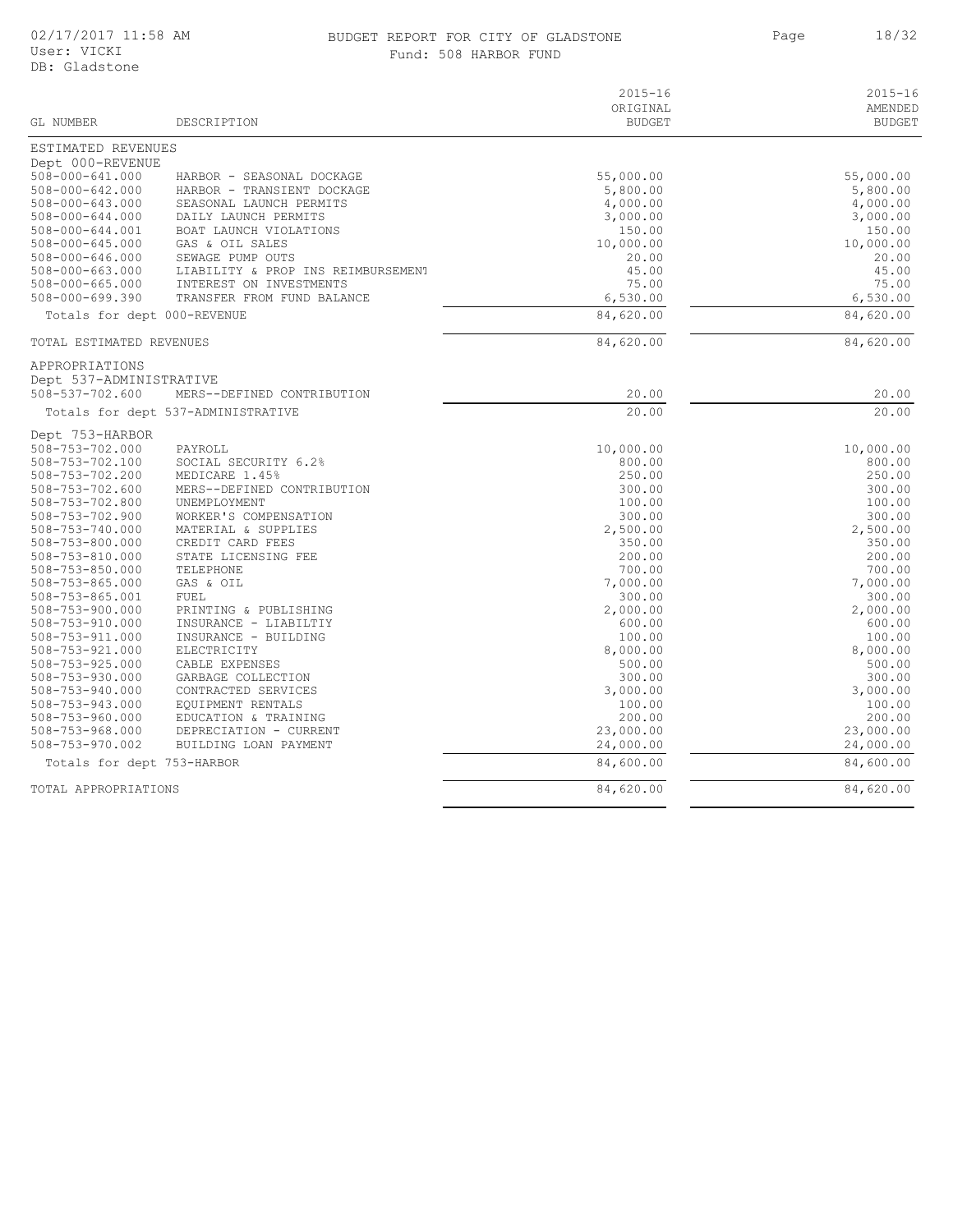#### 02/17/2017 11:58 AM BUDGET REPORT FOR CITY OF GLADSTONE Page 19/32 Fund: 540 SOLID WASTE FUND

Page 19/32

| GL NUMBER                                       | DESCRIPTION                                            | $2015 - 16$<br>ORIGINAL<br><b>BUDGET</b> | $2015 - 16$<br>AMENDED<br><b>BUDGET</b> |
|-------------------------------------------------|--------------------------------------------------------|------------------------------------------|-----------------------------------------|
|                                                 |                                                        |                                          |                                         |
| ESTIMATED REVENUES<br>Dept 000-REVENUE          |                                                        |                                          |                                         |
| $540 - 000 - 613.000$                           | GARBAGE COLLECTION FEES                                | 410,000.00                               | 410,000.00                              |
| 540-000-667.000<br>$540 - 000 - 699.390$        | PENALTY INCOME<br>TRANSFER FROM FUND BALANCE           | 4,800.00                                 | 4,800.00<br>35,292.00                   |
| Totals for dept 000-REVENUE                     |                                                        | 414,800.00                               | 450,092.00                              |
| TOTAL ESTIMATED REVENUES                        |                                                        | 414,800.00                               |                                         |
|                                                 |                                                        |                                          | 450,092.00                              |
| APPROPRIATIONS<br>Dept 442-FORESTRY             |                                                        |                                          |                                         |
| 540-442-702.000                                 | PAYROLL                                                | 15,000.00                                | 17,500.00                               |
| 540-442-702.100<br>540-442-702.200              | SOCIAL SECURITY 6.2%                                   | 600.00                                   | 1,000.00                                |
| 540-442-702.600                                 | MEDICARE 1.45%<br>MERS--DEFINED CONTRIBUTION           | 160.00<br>800.00                         | 250.00<br>800.00                        |
| 540-442-702.800                                 | UNEMPLOYMENT                                           | 75.00                                    | 75.00                                   |
| 540-442-740.000<br>540-442-940.000              | MATERIAL & SUPPLIES<br>CONTRACTED SERVICES             | 12,000.00<br>5,000.00                    | 12,000.00<br>5,000.00                   |
| $540 - 442 - 943.000$                           | EQUIPMENT RENTALS                                      | 5,000.00                                 | 8,500.00                                |
| Totals for dept 442-FORESTRY                    |                                                        | 38,635.00                                | 45,125.00                               |
| Dept 470-ALLEY MAINTENANCE                      |                                                        |                                          |                                         |
| 540-470-702.000<br>$540 - 470 - 702.100$        | PAYROLL<br>SOCIAL SECURITY 6.2%                        | 12,000.00<br>750.00                      | 12,000.00<br>750.00                     |
| 540-470-702.101                                 | DPW BENEFITS                                           | 3,000.00                                 | 3,000.00                                |
| 540-470-702.200                                 | MEDICARE 1.45%                                         | 400.00                                   | 400.00                                  |
| 540-470-702.600<br>540-470-740.000              | MERS--DEFINED CONTRIBUTION<br>MATERIAL & SUPPLIES      | 1,000.00<br>10,000.00                    | 1,000.00<br>10,000.00                   |
| $540 - 470 - 943.000$                           | EOUIPMENT RENTALS                                      | 6,000.00                                 | 6,000.00                                |
|                                                 | Totals for dept 470-ALLEY MAINTENANCE                  | 33,150.00                                | 33,150.00                               |
| Dept 523-COMPOSTING                             |                                                        |                                          |                                         |
| 540-523-702.000<br>540-523-702.100              | PAYROLL<br>SOCIAL SECURITY 6.2%                        | 12,000.00<br>744.00                      | 12,000.00<br>744.00                     |
| 540-523-702.101                                 | DPW BENEFITS                                           | 4,800.00                                 | 4,800.00                                |
| 540-523-702.200<br>540-523-740.000              | MEDICARE 1.45%<br>MATERIAL & SUPPLIES                  | 174.00<br>2,000.00                       | 174.00<br>2,000.00                      |
| 540-523-940.000                                 | CONTRACTED SERVICES                                    | 10,000.00                                | 10,000.00                               |
| 540-523-943.000                                 | EQUIPMENT RENTALS                                      | 16,000.00                                | 16,000.00                               |
|                                                 | Totals for dept 523-COMPOSTING                         | 45,718.00                                | 45,718.00                               |
| Dept 524-LEAF/RAKE OUT<br>$540 - 524 - 900.000$ | PRINTING & PUBLISHING                                  | 500.00                                   | 500.00                                  |
|                                                 | Totals for dept 524-LEAF/RAKE OUT                      | 500.00                                   | 500.00                                  |
| Dept 525-GARBAGE COLLECTION                     |                                                        |                                          |                                         |
| 540-525-702.000 PAYROLL                         |                                                        | 45,000.00                                | 55,500.00                               |
| 540-525-702.100<br>540-525-702.101              | SOCIAL SECURITY 6.2%<br>DPW BENEFITS                   | 2,790.00<br>4,950.00                     | 2,790.00<br>10,500.00                   |
| 540-525-702.200                                 | MEDICARE 1.45%                                         | 653.00                                   | 653.00                                  |
| 540-525-702.500<br>540-525-740.000              | HEALTH INSURANCE<br>MATERIAL & SUPPLIES                | 1,500.00                                 | 15,000.00<br>1,500.00                   |
| $540 - 525 - 825.000$                           | LANDFILL TIPPING FEES                                  | 80,000.00                                | 80,000.00                               |
| 540-525-900.000                                 | PRINTING & PUBLISHING                                  | 1,200.00                                 | 1,200.00                                |
|                                                 | Totals for dept 525-GARBAGE COLLECTION                 | 136,093.00                               | 167, 143.00                             |
| Dept 526-CITY CLEAN UP<br>540-526-702.000       | PAYROLL                                                | 300.00                                   | 300.00                                  |
| 540-526-702.100                                 | SOCIAL SECURITY 6.2%                                   | 19.00                                    | 19.00                                   |
| 540-526-702.200                                 | MEDICARE 1.45%                                         | 4.00                                     | 4.00                                    |
| 540-526-825.000<br>540-526-900.000              | LANDFILL TIPPING FEES<br>PRINTING & PUBLISHING         | 6,500.00<br>500.00                       | 7,600.00<br>500.00                      |
|                                                 | Totals for dept 526-CITY CLEAN UP                      | 7,323.00                                 | 8,423.00                                |
| Dept 537-ADMINISTRATIVE                         |                                                        |                                          |                                         |
| 540-537-702.000                                 | PAYROLL                                                | 14,000.00                                | 14,000.00                               |
| 540-537-702.100<br>540-537-702.200              | SOCIAL SECURITY 6.2%<br>MEDICARE 1.45%                 | 868.00<br>203.00                         | 868.00<br>203.00                        |
| 540-537-702.300                                 | MERS--DEFINED BENEFIT                                  |                                          | 20,000.00                               |
| 540-537-802.000<br>540-537-817.000              | AUDIT FEES<br>RETIREES BENEFITS                        | 1,200.00<br>8,600.00                     | 1,200.00<br>8,600.00                    |
| 540-537-968.000                                 | DEPRECIATION - CURRENT                                 | 32,000.00                                | 32,000.00                               |
| 540-537-998.101                                 | TRANSFER TO GENERAL FUND                               | 12,318.00                                | 12,318.00                               |
| $540 - 537 - 998.390$<br>540-537-998.661        | TRANSFER TO FUND BALANCE<br>TRANSFER TO EQUIPMENT FUND | 23,348.00<br>10,000.00                   | 10,000.00                               |
|                                                 | Totals for dept 537-ADMINISTRATIVE                     | 102,537.00                               | 99,189.00                               |

Dept 539-METER READING & BILLING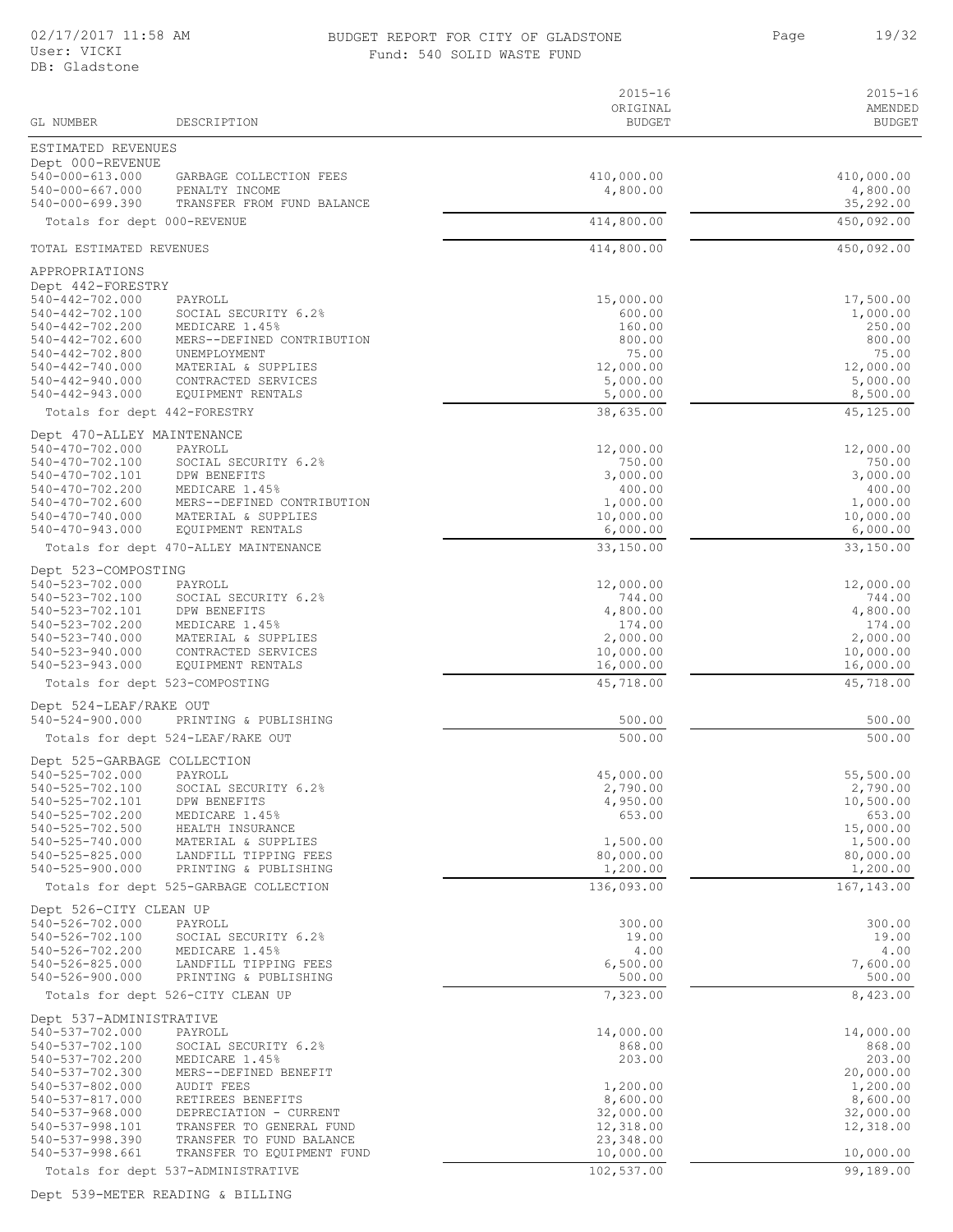### BUDGET REPORT FOR CITY OF GLADSTONE 20/32 Fund: 540 SOLID WASTE FUND

| GL NUMBER<br>DESCRIPTION                      | $2015 - 16$<br>ORIGINAL<br><b>BUDGET</b> | $2015 - 16$<br>AMENDED<br><b>BUDGET</b> |
|-----------------------------------------------|------------------------------------------|-----------------------------------------|
| APPROPRIATIONS                                |                                          |                                         |
| Dept 539-METER READING & BILLING              |                                          |                                         |
| 540-539-702.000<br>PAYROLL                    | 4,500.00                                 | 4,500.00                                |
| 540-539-702.100<br>SOCIAL SECURITY 6.2%       | 279.00                                   | 279.00                                  |
| 540-539-702.200<br>MEDICARE 1.45%             | 65.00                                    | 65.00                                   |
| 540-539-730.000<br>POSTAGE                    | 1,500.00                                 | 1,500.00                                |
| 540-539-814.000<br>COMPUTER MAINT & CONTRACTS | 500.00                                   | 500.00                                  |
| Totals for dept 539-METER READING & BILLING   | 6,844.00                                 | 6,844.00                                |
| Dept 560-VEHICLE EXPENSE                      |                                          |                                         |
| 540-560-740.030<br>OLD GARBAGE TRUCK          | 5,000.00                                 | 5,000.00                                |
| 540-560-740.031 2012 GARBAGE TRUCK            | 20,000.00                                | 20,000.00                               |
| 540-560-865.000<br>GAS & OIL                  | 18,000.00                                | 18,000.00                               |
| 540-560-913.000<br>INSURANCE - VEHICLE        | 1,000.00                                 | 1,000.00                                |
| Totals for dept 560-VEHICLE EXPENSE           | 44,000.00                                | 44,000.00                               |
| TOTAL APPROPRIATIONS                          | 414,800.00                               | 450,092.00                              |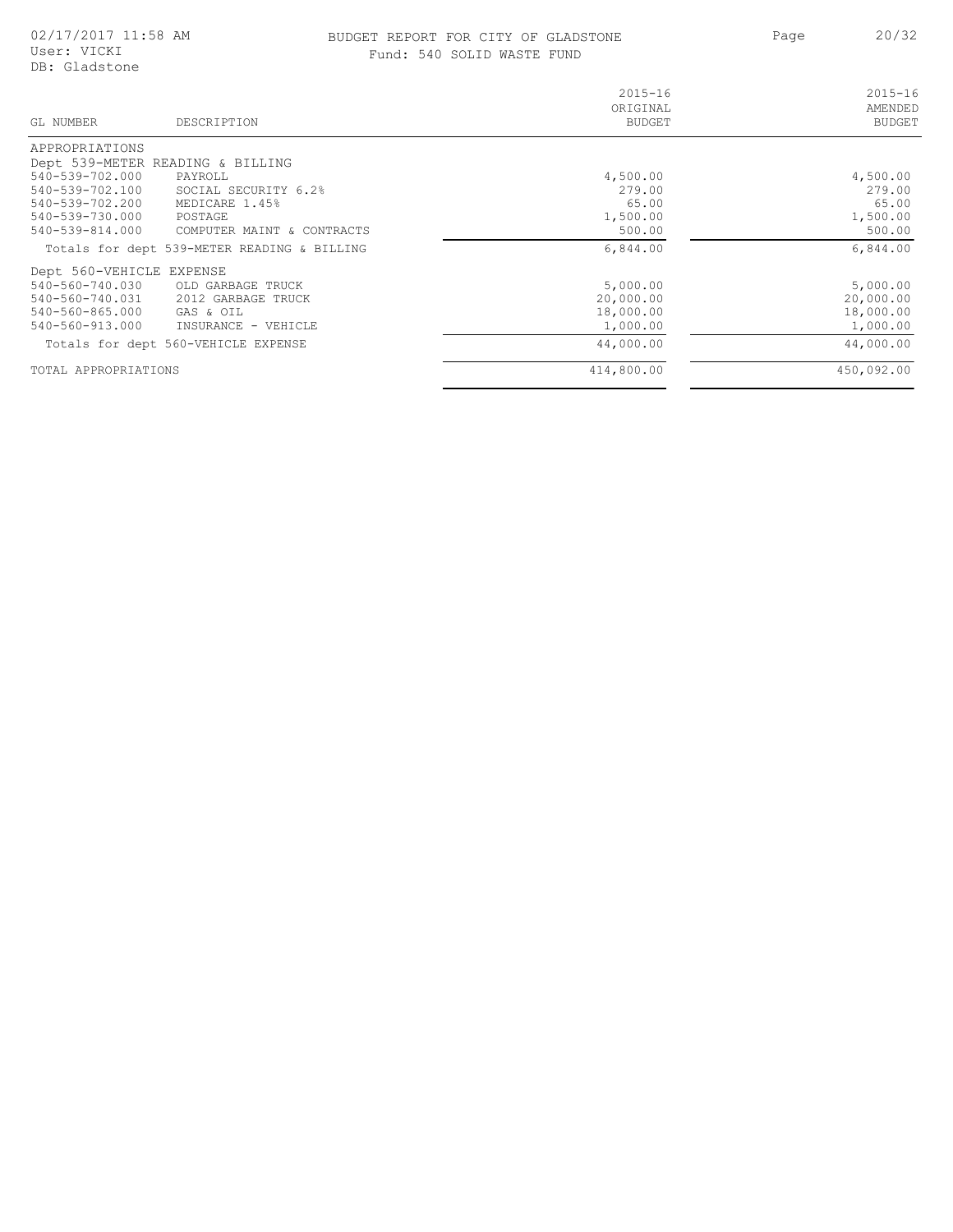### BUDGET REPORT FOR CITY OF GLADSTONE 21/32 Fund: 582 ELECTRIC FUND

Page 21/32

|  | d: 582 ELECTRIC FUND |  |
|--|----------------------|--|
|  |                      |  |

|                                                |                                                            | $2015 - 16$                | $2015 - 16$                  |
|------------------------------------------------|------------------------------------------------------------|----------------------------|------------------------------|
|                                                |                                                            | ORIGINAL                   | AMENDED                      |
| GL NUMBER                                      | DESCRIPTION                                                | <b>BUDGET</b>              | <b>BUDGET</b>                |
| ESTIMATED REVENUES                             |                                                            |                            |                              |
| Dept 000-REVENUE                               |                                                            |                            |                              |
| $582 - 000 - 642.000$<br>582-000-642.001       | RESIDENTIAL SALES<br>SALES TAX                             | 2,142,971.00<br>145,791.00 | 2, 142, 971.00<br>145,791.00 |
| 582-000-642.002                                | ENERGY OPTIMIZATION                                        | 39,000.00                  | 39,000.00                    |
| 582-000-642.003                                | ENERGY OPTIMIZATION - C & I                                | 47,000.00                  | 47,000.00                    |
| 582-000-642.004                                | LIEAF COLLECTIONS                                          |                            | 17,700.00                    |
| 582-000-643.000                                | WATER HEATER SALES                                         | 60,602.00                  | 60,602.00                    |
| $582 - 000 - 644.000$<br>$582 - 000 - 645.000$ | COMMERCIAL SALES<br>SMALL & LARGE POWER SALES              | 949,064.00<br>715,883.00   | 949,064.00<br>715,883.00     |
| 582-000-645.001                                | STREET LIGHTS                                              | 95,901.00                  | 95,901.00                    |
| 582-000-646.000                                | HOOKUP & RECONNECT CHARGES                                 | 3,000.00                   | 3,000.00                     |
| 582-000-647.000                                | ATC O&M                                                    | 12,000.00                  | 12,000.00                    |
| 582-000-649.000                                | PCAC                                                       | 15,000.00                  | 56,000.00                    |
| $582 - 000 - 650.000$                          | CONSUMER SERVICE REIMBURSEMENT                             | 2,000.00                   | 7,200.00                     |
| 582-000-651.000<br>$582 - 000 - 652.000$       | ALGER DELTA PROPERTY RENT<br>COMMUNICATION TOWER - CELLCOM | 1,200.00<br>9,150.00       | 1,200.00<br>9,150.00         |
| 582-000-652.001                                | COMMUNICATION TOWER - ALLTEL                               | 8,400.00                   | 10,700.00                    |
| $582 - 000 - 660.000$                          | UTILITY POLE RENTAL                                        | 21,000.00                  | 21,000.00                    |
| 582-000-663.000                                | LIABILITY & PROP INS REIMBURSEMENT                         | 3,000.00                   | 8,700.00                     |
| $582 - 000 - 664.000$                          | ATC INVESTMENT REVENUE                                     | 30,000.00                  | 30,000.00                    |
| $582 - 000 - 665.000$                          | INTEREST ON INVESTMENTS                                    | 10,000.00                  | 10,000.00                    |
| $582 - 000 - 665.002$<br>582-000-667.000       | INTEREST INCOME--LOANS<br>PENALTY INCOME                   | 6,000.00<br>30,000.00      | 6,000.00<br>30,000.00        |
| 582-000-667.001                                | DOOR HANGER CHARGES                                        | 11,000.00                  | 22,000.00                    |
| 582-000-668.000                                | WPPI-COMMUNITY RELATIONS REIMBURSE                         | 8,000.00                   | 8,000.00                     |
| 582-000-699.390                                | TRANSFER FROM FUND BALANCE                                 |                            | 313,183.00                   |
| Totals for dept 000-REVENUE                    |                                                            | 4,365,962.00               | 4,762,045.00                 |
| TOTAL ESTIMATED REVENUES                       |                                                            | 4,365,962.00               | 4,762,045.00                 |
|                                                |                                                            |                            |                              |
| APPROPRIATIONS                                 |                                                            |                            |                              |
| Dept 537-ADMINISTRATIVE<br>582-537-702.000     | PAYROLL                                                    | 63,000.00                  | 63,000.00                    |
| 582-537-702.100                                | SOCIAL SECURITY 6.2%                                       | 2,046.00                   | 2,046.00                     |
| 582-537-702.200                                | MEDICARE 1.45%                                             | 479.00                     | 479.00                       |
| 582-537-702.300                                | MERS--DEFINED BENEFIT                                      | 95,000.00                  | 95,000.00                    |
| 582-537-702.400                                | FORT DEARBORN LIFE INSURANCE                               | 1,000.00                   | 1,000.00                     |
| 582-537-702.500                                | HEALTH INSURANCE                                           | 74,000.00                  | 74,000.00                    |
| 582-537-702.501<br>582-537-702.600             | HSA EMPLOYER<br>MERS--DEFINED CONTRIBUTION                 | 7,000.00<br>9,400.00       | 7,000.00<br>9,400.00         |
| 582-537-702.800                                | UNEMPLOYMENT                                               | 350.00                     | 350.00                       |
| 582-537-702.900                                | WORKER'S COMPENSATION                                      | 9,000.00                   | 9,000.00                     |
| 582-537-703.000                                | CLOTHING ALLOWANCE                                         | 300.00                     | 300.00                       |
| 582-537-728.000                                | OFFICE SUPPLIES                                            | 1,000.00                   | 1,000.00                     |
| 582-537-730.000                                | POSTAGE                                                    | 100.00                     | 100.00                       |
| 582-537-740.000<br>582-537-800.000             | MATERIAL & SUPPLIES<br>CREDIT CARD CHARGES                 | 500.00<br>5,000.00         | 500.00<br>5,000.00           |
| 582-537-801.000                                | LEGAL FEES                                                 | 2,000.00                   | 2,000.00                     |
| 582-537-802.000                                | AUDIT FEES                                                 | 3,800.00                   | 3,800.00                     |
| 582-537-817.000                                | RETIREES BENEFITS                                          | 35,000.00                  | 35,000.00                    |
| 582-537-820.000                                | INTEREST ON LIGHT DEPOSITS                                 | 1,000.00                   | 1,000.00                     |
| 582-537-831.000<br>582-537-850.000             | MEMBERSHIPS & DUES<br>TELEPHONE                            | 6,300.00<br>4,700.00       | 6,300.00<br>4,700.00         |
| 582-537-860.000                                | TRANSPORTATION & LODGING                                   | 6,000.00                   | 6,000.00                     |
| 582-537-910.000                                | INSURANCE - LIABILTIY                                      | 6,000.00                   | 6,000.00                     |
| $582 - 537 - 940.000$                          | CONTRACTED SERVICES                                        | 2,000.00                   | 2,000.00                     |
| 582-537-947.000                                | POLE RENTAL - U.P POWER                                    | 100.00                     | 100.00                       |
| 582-537-947.001                                | RR UTILITY CROSSING                                        | 700.00                     | 700.00                       |
| $582 - 537 - 960.000$<br>582-537-960.001       | EDUCATION & TRAINING (CDL)<br>DRUG ALCOHOL CDL TESTING     | 100.00<br>650.00           | 100.00<br>650.00             |
| 582-537-963.000                                | MISCELLANEOUS                                              | 500.00                     | 500.00                       |
| 582-537-968.000                                | DEPRECIATION - CURRENT                                     | 185,000.00                 | 185,000.00                   |
| 582-537-998.101                                | TRANSFER TO GENERAL FUND                                   | 203,010.00                 | 296, 475.00                  |
| 582-537-998.390                                | TRANSFER TO FUND BALANCE                                   | 132,572.00                 |                              |
| 582-537-998.508<br>582-537-998.540             | TRANSFER TO HARBOR FUND<br>TRANSFER TO SOLID WASTE         |                            | 85,000.00<br>230,000.00      |
| 582-537-998.590                                | TRANSFER TO WASTEWATER FUND                                |                            | 800.00                       |
| 582-537-998.591                                | TRANSFER TO WATER FUND                                     |                            | 800.00                       |
| 582-537-998.661                                | TRANSFER TO EQUIPMENT FUND                                 |                            | 22,500.00                    |
|                                                | Totals for dept 537-ADMINISTRATIVE                         | 857,607.00                 | 1,157,600.00                 |
|                                                | Dept 538-SAFETY TRAINING PROGRAM                           |                            |                              |
| 582-538-702.000                                | PAYROLL                                                    | 2,000.00                   | 2,000.00                     |
| 582-538-702.100                                | SOCIAL SECURITY 6.2%                                       | 124.00                     | 124.00                       |
| 582-538-702.200<br>582-538-702.501             | MEDICARE 1.45%<br>HSA EMPLOYER                             | 29.00                      | 29.00<br>4,000.00            |
| 582-538-702.600                                | MERS--DEFINED CONTRIBUTION                                 | 100.00                     | 100.00                       |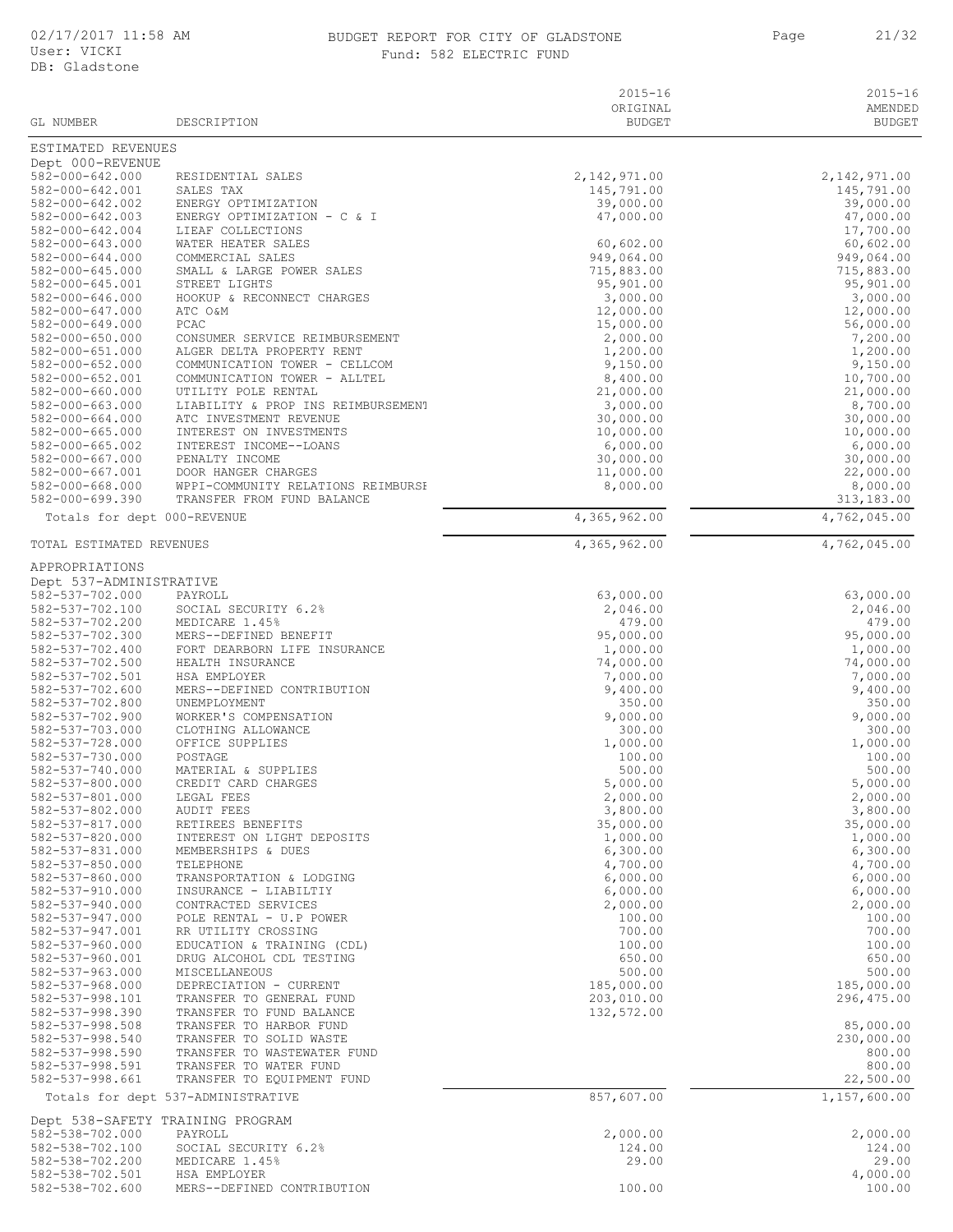#### 02/17/2017 11:58 AM BUDGET REPORT FOR CITY OF GLADSTONE 22/32 Fund: 582 ELECTRIC FUND

|                                                |                                                     | $2015 - 16$           | $2015 - 16$              |
|------------------------------------------------|-----------------------------------------------------|-----------------------|--------------------------|
| GL NUMBER                                      | DESCRIPTION                                         | ORIGINAL<br>BUDGET    | AMENDED<br><b>BUDGET</b> |
|                                                |                                                     |                       |                          |
| APPROPRIATIONS                                 |                                                     |                       |                          |
| 582-538-703.000                                | Dept 538-SAFETY TRAINING PROGRAM<br>SAFETY CLOTHING | 7,000.00              | 7,000.00                 |
| 582-538-740.000                                | MATERIAL & SUPPLIES                                 | 500.00                | 500.00                   |
| 582-538-940.001                                | MEUW SAFETY                                         | 6,000.00              | 6,000.00                 |
|                                                | Totals for dept 538-SAFETY TRAINING PROGRAM         | 15,753.00             | 19,753.00                |
|                                                | Dept 539-METER READING & BILLING                    |                       |                          |
| 582-539-702.000                                | PAYROLL                                             | 47,500.00             | 47,500.00                |
| 582-539-702.100<br>582-539-702.200             | SOCIAL SECURITY 6.2%<br>MEDICARE 1.45%              | 2,945.00<br>689.00    | 2,945.00<br>689.00       |
| 582-539-702.500                                | HEALTH INSURANCE                                    | 10,000.00             | 10,000.00                |
| 582-539-702.501                                | HSA EMPLOYER                                        | 1,600.00              | 1,600.00                 |
| 582-539-702.600<br>582-539-702.800             | MERS--DEFINED CONTRIBUTION<br>UNEMPLOYMENT          | 1,200.00<br>20.00     | 1,200.00<br>20.00        |
| 582-539-702.900                                | WORKER'S COMPENSATION                               | 375.00                | 375.00                   |
| 582-539-703.000                                | CLOTHING ALLOWANCE                                  | 300.00                | 300.00                   |
| 582-539-730.000                                | POSTAGE                                             | 10,500.00             | 10,500.00                |
| 582-539-740.000<br>582-539-814.000             | MATERIAL & SUPPLIES<br>COMPUTER MAINT & CONTRACTS   | 1,000.00<br>8,000.00  | 1,000.00<br>30,000.00    |
| 582-539-850.000                                | TELEPHONE                                           | 350.00                | 350.00                   |
| 582-539-940.000                                | CONTRACTED SERVICES                                 | 3,000.00              | 3,000.00                 |
| 582-539-942.000<br>582-539-960.000             | COPIER RENTAL<br>EDUCATION & TRAINING               | 500.00<br>600.00      | 500.00<br>600.00         |
| 582-539-963.400                                | LIEF DISBURSEMENT                                   |                       | 17,500.00                |
|                                                | Totals for dept 539-METER READING & BILLING         | 88,579.00             | 128,079.00               |
| Dept 540-CONSUMER SERVICES                     |                                                     |                       |                          |
| 582-540-702.000                                | PAYROLL                                             | 15,000.00             | 25,000.00                |
| 582-540-702.001                                | PAYROLL & FRINGES MIS DIG                           | 6,000.00              | 6,000.00                 |
| 582-540-702.100<br>582-540-702.200             | SOCIAL SECURITY 6.2%<br>MEDICARE 1.45%              | 1,300.00<br>300.00    | 1,300.00<br>300.00       |
| 582-540-702.501                                | HSA EMPLOYER                                        | 600.00                | 600.00                   |
| $582 - 540 - 702.600$                          | MERS--DEFINED CONTRIBUTION                          | 700.00                | 700.00                   |
| 582-540-740.000<br>582-540-740.001             | MATERIAL & SUPPLIES<br>MATERIAL & SUPPLIES-MISS DIG | 2,000.00<br>200.00    | 2,000.00<br>200.00       |
| 582-540-940.000                                | CONTRACTED SERVICES                                 | 250.00                | 250.00                   |
|                                                | Totals for dept 540-CONSUMER SERVICES               | 26,350.00             | 36,350.00                |
|                                                | Dept 541-WPPI COMMUNITY SERVICES                    |                       |                          |
| 582-541-740.001                                | SCHOLARSHIPS                                        | 1,000.00              | 1,000.00                 |
| 582-541-740.002                                | COMMUNITY RELTAIONS                                 | 7,000.00              | 7,500.00                 |
|                                                | Totals for dept 541-WPPI COMMUNITY SERVICES         | 8,000.00              | 8,500.00                 |
| Dept 542-NEW CONSTRUCTION                      |                                                     |                       |                          |
| 582-542-702.000                                | PAYROLL                                             | 5,000.00              | 5,000.00                 |
| 582-542-702.100                                | SOCIAL SECURITY 6.2%                                | 310.00                | 310.00                   |
| 582-542-702.200<br>582-542-702.600             | MEDICARE 1.45%<br>MERS--DEFINED CONTRIBUTION        | 73.00<br>550.00       | 73.00<br>550.00          |
| 582-542-740.000                                | MATERIAL & SUPPLIES                                 | 5,000.00              | 11,000.00                |
|                                                | Totals for dept 542-NEW CONSTRUCTION                | 10,933.00             | 16,933.00                |
| Dept 543-STREET LIGHTING                       |                                                     |                       |                          |
| 582-543-702.000                                | PAYROLL                                             | 17,000.00             | 17,000.00                |
| 582-543-702.100                                | SOCIAL SECURITY 6.2%                                | 1,054.00              | 1,054.00                 |
| 582-543-702.200<br>582-543-702.600             | MEDICARE 1.45%<br>MERS--DEFINED CONTRIBUTION        | 247.00<br>1,870.00    | 247.00<br>1,870.00       |
| 582-543-740.000                                | MATERIAL & SUPPLIES                                 | 3,000.00              | 5,400.00                 |
| 582-543-921.000                                | ELECTRICITY                                         | 80,000.00             | 95,000.00                |
| 582-543-940.000<br>582-543-970.000             | CONTRACTED SERVICES<br>CAPITAL OUTLAY               | 1,200.00<br>30,000.00 | 1,200.00<br>30,000.00    |
|                                                | Totals for dept 543-STREET LIGHTING                 | 134,371.00            | 151,771.00               |
|                                                |                                                     |                       |                          |
| Dept 544-LINE MAINTENANCE<br>582-544-702.000   | PAYROLL                                             | 120,000.00            | 135,000.00               |
| 582-544-702.100                                | SOCIAL SECURITY 6.2%                                | 7,440.00              | 8,370.00                 |
| 582-544-702.101                                | DPW BENEFITS                                        |                       | 1,500.00                 |
| 582-544-702.200<br>582-544-702.501             | MEDICARE 1.45%<br>HSA EMPLOYER                      | 1,740.00<br>3,600.00  | 2,000.00<br>3,600.00     |
| 582-544-702.600                                | MERS--DEFINED CONTRIBUTION                          | 13,200.00             | 13,200.00                |
| 582-544-733.000                                | TOOLS                                               | 1,000.00              | 1,000.00                 |
| $582 - 544 - 740.000$<br>$582 - 544 - 940.000$ | MATERIAL & SUPPLIES                                 | 10,000.00             | 10,000.00                |
| $582 - 544 - 940.100$                          | CONTRACTED SERVICES<br>GIS                          | 10,000.00<br>5,000.00 | 10,000.00<br>5,000.00    |
|                                                | Totals for dept 544-LINE MAINTENANCE                | 171,980.00            | 189,670.00               |
| Dept 546-INVENTORY CONTROL                     |                                                     |                       |                          |
|                                                |                                                     |                       |                          |

582-546-702.000 PAYROLL 3,000.00 4,000.00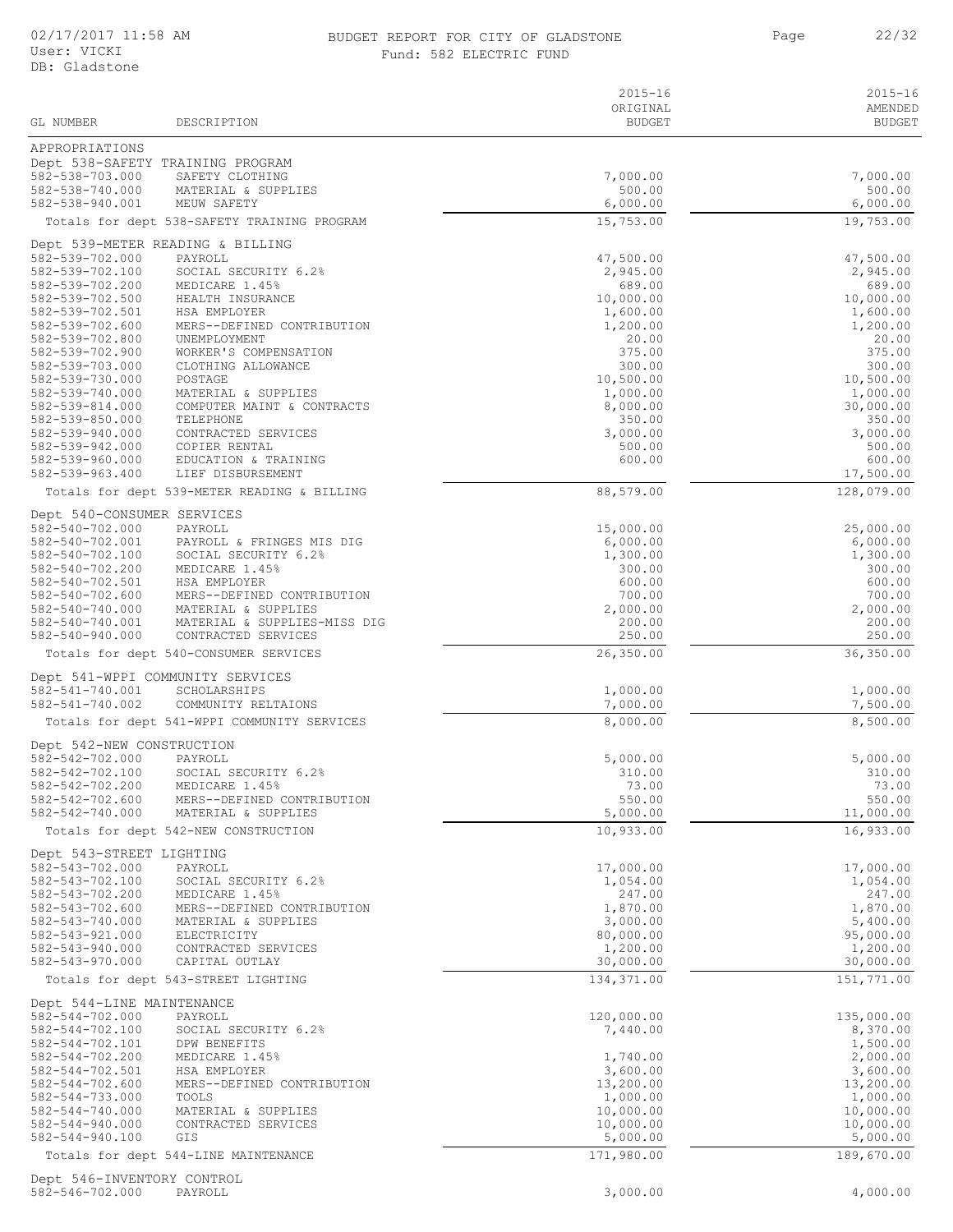### BUDGET REPORT FOR CITY OF GLADSTONE 23/32 Fund: 582 ELECTRIC FUND

|                                              |                                                                         | $2015 - 16$           | $2015 - 16$             |
|----------------------------------------------|-------------------------------------------------------------------------|-----------------------|-------------------------|
| GL NUMBER                                    |                                                                         | ORIGINAL              | AMENDED                 |
|                                              | DESCRIPTION                                                             | <b>BUDGET</b>         | <b>BUDGET</b>           |
| APPROPRIATIONS<br>Dept 546-INVENTORY CONTROL |                                                                         |                       |                         |
| 582-546-702.100                              | SOCIAL SECURITY 6.2%                                                    | 200.00                | 200.00                  |
| 582-546-702.200                              | MEDICARE 1.45%                                                          | 45.00                 | 45.00                   |
| 582-546-702.501                              | HSA EMPLOYER                                                            | 50.00                 | 50.00                   |
| 582-546-702.600<br>582-546-740.000           | MERS--DEFINED CONTRIBUTION<br>MATERIAL & SUPPLIES                       | 300.00<br>500.00      | 300.00<br>500.00        |
|                                              | Totals for dept 546-INVENTORY CONTROL                                   | 4,095.00              | 5,095.00                |
| Dept 547-METER MAINTENANCE                   |                                                                         |                       |                         |
| 582-547-702.000                              | PAYROLL                                                                 | 100.00                | 100.00                  |
| 582-547-702.100                              | SOCIAL SECURITY 6.2%                                                    | 6.00                  | 6.00                    |
| 582-547-702.200                              | MEDICARE 1.45%                                                          | 1.00                  | 1.00                    |
| 582-547-702.600<br>582-547-940.000           | MERS--DEFINED CONTRIBUTION<br>CONTRACTED SERVICES                       | 10.00<br>500.00       | 10.00<br>500.00         |
| 582-547-970.000                              | CAPITAL OUTLAY                                                          | 5,000.00              | 5,000.00                |
|                                              | Totals for dept 547-METER MAINTENANCE                                   | 5,617.00              | 5,617.00                |
| Dept 550-ENERGY & SUBSTATION                 |                                                                         |                       |                         |
| 582-550-702.000                              | PAYROLL                                                                 | 600.00                | 600.00                  |
| 582-550-702.001<br>582-550-702.100           | PAYROLL & FRINGES - COMMON FACILIT<br>SOCIAL SECURITY 6.2%              | 50.00<br>40.00        | 50.00<br>40.00          |
| 582-550-702.200                              | MEDICARE 1.45%                                                          | 9.00                  | 9.00                    |
| 582-550-702.501                              | HSA EMPLOYER                                                            | 100.00                | 100.00                  |
| 582-550-702.600                              | MERS--DEFINED CONTRIBUTION                                              | 60.00                 | 60.00                   |
| 582-550-740.000<br>582-550-921.001           | MATERIAL & SUPPLIES<br>ELECTRICITY - NBS                                | 500.00<br>2,500.00    | 500.00<br>2,500.00      |
| $582 - 550 - 924.000$                        | ENERGY---WPPI                                                           | 2,750,000.00          | 2,750,000.00            |
| 582-550-940.000                              | CONTRACTED SERVICES                                                     | 5,000.00              | 5,000.00                |
| 582-550-964.000                              | ELECTRIC SALES TAX                                                      | 145,790.00            | 145,790.00              |
|                                              | Totals for dept 550-ENERGY & SUBSTATION                                 | 2,904,649.00          | 2,904,649.00            |
| Dept 552-ENERGY OPTIMIZATION                 |                                                                         |                       |                         |
| 582-552-963.000                              | EO - RESIDENTIAL                                                        | 50,160.00             | 50,160.00               |
| 582-552-963.001                              | VACCINES                                                                | 33,441.00             | 33, 441.00<br>83,601.00 |
|                                              | Totals for dept 552-ENERGY OPTIMIZATION                                 | 83,601.00             |                         |
| Dept 555-BUILDING & GROUNDS                  |                                                                         |                       |                         |
| 582-555-702.000<br>582-555-702.100           | PAYROLL<br>SOCIAL SECURITY 6.2%                                         | 500.00<br>30.00       | 500.00<br>30.00         |
| 582-555-702.200                              | MEDICARE 1.45%                                                          | 10.00                 | 10.00                   |
| 582-555-702.501                              | HSA EMPLOYER                                                            | 10.00                 | 10.00                   |
| 582-555-702.600<br>582-555-740.000           | MERS--DEFINED CONTRIBUTION                                              | 50.00<br>500.00       | 50.00<br>500.00         |
| 582-555-911.000                              | MATERIAL & SUPPLIES<br>INSURANCE - SHOP BUILDING                        | 2,000.00              | 2,000.00                |
| 582-555-921.000                              | ELECTRICITY                                                             | 4,000.00              | 4,000.00                |
| 582-555-921.001                              | STORAGE BLDG - UTILITIES                                                | 400.00                | 400.00                  |
| 582-555-921.002<br>582-555-922.000           | UTILITIES-TRUCK GARAGE<br>NATURAL GAS                                   | 650.00<br>3,000.00    | 650.00<br>3,000.00      |
| 582-555-922.001                              | NATURAL GAS-TRUCK GARAGE                                                | 1,000.00              | 1,000.00                |
| $582 - 555 - 940.000$                        | CONTRACTED SERVICES                                                     | 15,000.00             | 15,000.00               |
|                                              | Totals for dept 555-BUILDING & GROUNDS                                  | 27,150.00             | 27,150.00               |
| Dept 560-VEHICLE EXPENSE                     |                                                                         |                       |                         |
| 582-560-702.001                              | E1--2011 INT BUCKET                                                     | 100.00                | 100.00                  |
| 582-560-702.007<br>582-560-702.010           | PAYROLL & FRINGES-1999 BUCKET TRU(<br>PAYROLL & FRINGES - 03 GMC PICKUP | 100.00<br>50.00       | 100.00<br>50.00         |
| 582-560-702.100                              | SOCIAL SECURITY 6.2%                                                    | 20.00                 | 20.00                   |
| 582-560-702.200                              | MEDICARE 1.45%                                                          | 2.00                  | 2.00                    |
| 582-560-702.501                              | HSA EMPLOYER                                                            | 5.00                  | 5.00                    |
| 582-560-740.000<br>$582 - 560 - 865.000$     | MATERIAL & SUPPLIES<br>GAS & OIL                                        | 3,000.00<br>13,000.00 | 3,000.00<br>13,000.00   |
| 582-560-913.000                              | INSURANCE - VEHICLE                                                     | 3,000.00              | 3,000.00                |
| 582-560-940.000                              | CONTRACTED SERVICES                                                     | 8,000.00              | 8,000.00                |
|                                              | Totals for dept 560-VEHICLE EXPENSE                                     | 27, 277.00            | 27, 277.00              |
| TOTAL APPROPRIATIONS                         |                                                                         | 4,365,962.00          | 4,762,045.00            |
|                                              |                                                                         |                       |                         |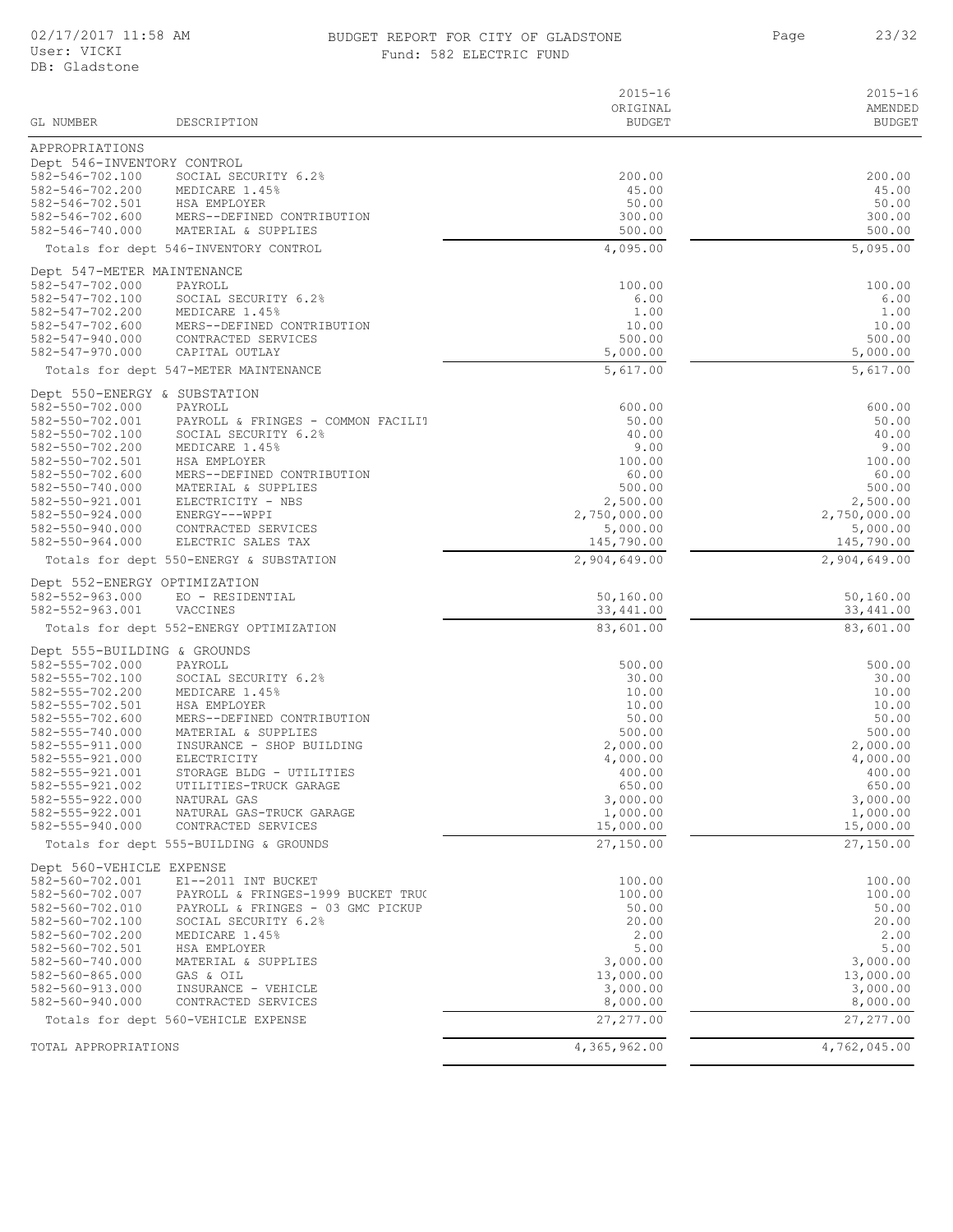### BUDGET REPORT FOR CITY OF GLADSTONE 24/32 Fund: 590 WASTE WATER FUND

| GL NUMBER                                                    | DESCRIPTION                                                   | $2015 - 16$<br>ORIGINAL<br><b>BUDGET</b> | $2015 - 16$<br>AMENDED<br><b>BUDGET</b> |
|--------------------------------------------------------------|---------------------------------------------------------------|------------------------------------------|-----------------------------------------|
| ESTIMATED REVENUES                                           |                                                               |                                          |                                         |
| Dept 000-REVENUE<br>$590 - 000 - 642.000$<br>590-000-642.001 | SEWER CHARGE REVENUE<br>SEWER CHARGE-RAPID RIVER              | 700,000.00<br>150,000.00                 | 700,000.00<br>150,000.00                |
| 590-000-643.000<br>590-000-643.001                           | SEWER CONNECTIONS & CLEANING<br>TAP FEES-SOUTH BLUFF (\$2000) | 500.00<br>2,000.00                       | 500.00<br>2,000.00                      |
| 590-000-643.002                                              | NLSD TAP FEE                                                  | 1,100.00                                 | 1,100.00                                |
| 590-000-650.000<br>590-000-650.001                           | CONSUMER SERVICE REIMBURSEMENT<br>MASONVILLE TWP REVENUE      | 1,500.00<br>500.00                       | 10,250.00<br>10,830.00                  |
| 590-000-650.002                                              | EPA REVENUE                                                   | 27,000.00                                | 27,000.00                               |
| 590-000-663.000                                              | LIABILITY & PROP INS REIMBURSEMENT                            | 5,900.00                                 | 10,750.00                               |
| 590-000-665.000<br>590-000-665.001                           | INTEREST ON INVESTMENTS<br>INTEREST INCOME - TAP FEES         | 2,600.00<br>50.00                        | 2,600.00<br>50.00                       |
| 590-000-667.000                                              | PENALTY INCOME                                                | 11,000.00                                | 11,000.00                               |
| 590-000-669.000<br>590-000-669.006                           | MISCELLANEOUS INCOME<br>TIMBER SALES                          | 55,500.00<br>19,910.00                   | 20,560.00<br>19,910.00                  |
| 590-000-699.390                                              | TRANSFER FROM FUND BALANCE                                    | 164,060.00                               | 97,280.00                               |
| Totals for dept 000-REVENUE                                  |                                                               | 1,141,620.00                             | 1,063,830.00                            |
| TOTAL ESTIMATED REVENUES                                     |                                                               | 1,141,620.00                             | 1,063,830.00                            |
| APPROPRIATIONS<br>Dept 534-NEW LINES                         |                                                               |                                          |                                         |
| 590-534-702.000                                              | PAYROLL                                                       | 500.00                                   | 500.00                                  |
| 590-534-702.100                                              | SOCIAL SECURITY 6.2%                                          | 30.00                                    | 30.00                                   |
| 590-534-702.200<br>590-534-740.000                           | MEDICARE 1.45%<br>MATERIAL & SUPPLIES                         | 15.00<br>500.00                          | 15.00<br>500.00                         |
| $590 - 534 - 970.000$                                        | CAPITAL OUTLAY                                                | 40,000.00                                |                                         |
| Totals for dept 534-NEW LINES                                |                                                               | 41,045.00                                | 1,045.00                                |
|                                                              | Dept 536-RAPID RIVER SEWER PROJECT                            |                                          |                                         |
| 590-536-702.000<br>590-536-702.100                           | PAYROLL<br>SOCIAL SECURITY 6.2%                               | 7,900.00<br>490.00                       | 7,900.00<br>490.00                      |
| 590-536-702.200                                              | MEDICARE 1.45%                                                | 115.00                                   | 115.00                                  |
| 590-536-740.000                                              | MATERIAL & SUPPLIES                                           | 1,000.00                                 | 12,900.00                               |
| 590-536-940.000<br>590-536-999.000                           | CONTRACTED SERVICES<br>PMT TO MASONVILLE TWP                  | 500.00<br>77,280.00                      | 500.00<br>77,280.00                     |
|                                                              | Totals for dept 536-RAPID RIVER SEWER PROJECT                 | 87,285.00                                | 99,185.00                               |
| Dept 537-ADMINISTRATIVE                                      |                                                               |                                          |                                         |
| 590-537-702.000                                              | PAYROLL                                                       | 66,000.00                                | 53,000.00                               |
| 590-537-702.100<br>590-537-702.200                           | SOCIAL SECURITY 6.2%<br>MEDICARE 1.45%                        | 4,100.00<br>960.00                       | 4,100.00<br>960.00                      |
| 590-537-702.300                                              | MERS--DEFINED BENEFIT                                         | 26,470.00                                | 26,470.00                               |
| 590-537-702.400                                              | FORT DEARBORN LIFE INSURANCE                                  | 450.00                                   | 450.00                                  |
| 590-537-702.500<br>590-537-702.501                           | HEALTH INSURANCE<br>HSA EMPLOYER                              | 69,270.00<br>7,800.00                    | 69,270.00<br>7,800.00                   |
| 590-537-702.600                                              | MERS--DEFINED CONTRIBUTION                                    | 19,640.00                                | 19,640.00                               |
| 590-537-702.900                                              | WORKER'S COMPENSATION                                         | 4,680.00                                 | 4,680.00                                |
| 590-537-703.000<br>590-537-728.000                           | CLOTHING ALLOWANCE<br>OFFICE SUPPLIES                         | 1,050.00<br>300.00                       | 1,050.00<br>300.00                      |
| 590-537-730.000                                              | POSTAGE                                                       | 25.00                                    | 25.00                                   |
| 590-537-740.000                                              | MATERIAL & SUPPLIES                                           | 150.00                                   | 150.00                                  |
| 590-537-800.000<br>590-537-801.000                           | CREDIT CARD FEES<br>LEGAL FEES                                | 2,700.00<br>500.00                       | 2,700.00<br>500.00                      |
| 590-537-802.000                                              | AUDIT FEES                                                    | 3,400.00                                 | 3,400.00                                |
| 590-537-810.000                                              | STATE LICENSING FEE                                           | 4,000.00                                 | 4,000.00                                |
| 590-537-831.000<br>590-537-850.000                           | MEMBERSHIPS & DUES<br>TELEPHONE                               | 500.00<br>1,900.00                       | 500.00<br>1,900.00                      |
| 590-537-860.000                                              | TRANSPORTATION & LODGING                                      | 100.00                                   | 100.00                                  |
| 590-537-910.000                                              | INSURANCE - LIABILTIY                                         | 4,500.00                                 | 4,500.00                                |
| 590-537-911.000<br>$590 - 537 - 940.000$                     | INSURANCE - BUILDING<br>CONTRACTED SERVICES                   | 4,000.00<br>2,200.00                     | 4,000.00<br>2,200.00                    |
| 590-537-940.100                                              | GIS                                                           | 5,000.00                                 | 5,000.00                                |
| 590-537-941.000                                              | COMPUTER                                                      | 500.00                                   | 500.00                                  |
| 590-537-942.000                                              | COPIER RENTAL                                                 | 150.00                                   | 150.00                                  |
| $590 - 537 - 960.000$<br>590-537-960.001                     | EDUCATION & TRAINING<br>CDL DRUG/ALCOHOL TESTING              | 2,400.00<br>400.00                       | 2,400.00<br>400.00                      |
| 590-537-963.000                                              | MISCELLANEOUS                                                 | 200.00                                   | 200.00                                  |
| $590 - 537 - 968.000$                                        | DEPRECIATION - CURRENT                                        | 110,000.00                               | 110,000.00                              |
| 590-537-991.001<br>$590 - 537 - 992.000$                     | SRF PRINCIPLE<br>BOND INTEREST                                | 55,000.00<br>12,120.00                   | 55,000.00<br>12,120.00                  |
| 590-537-998.101                                              | TRANSFER TO GENERAL FUND                                      | 65,840.00                                | 65,840.00                               |
| 590-537-998.661                                              | TRANSFER TO EQUIPMENT FUND                                    |                                          | 5,240.00                                |
|                                                              | Totals for dept 537-ADMINISTRATIVE                            | 476,305.00                               | 468,545.00                              |
| Dept 538-SAFETY TRAINING PROGRAM                             |                                                               |                                          |                                         |

590-538-702.000 PAYROLL 600.00 600.00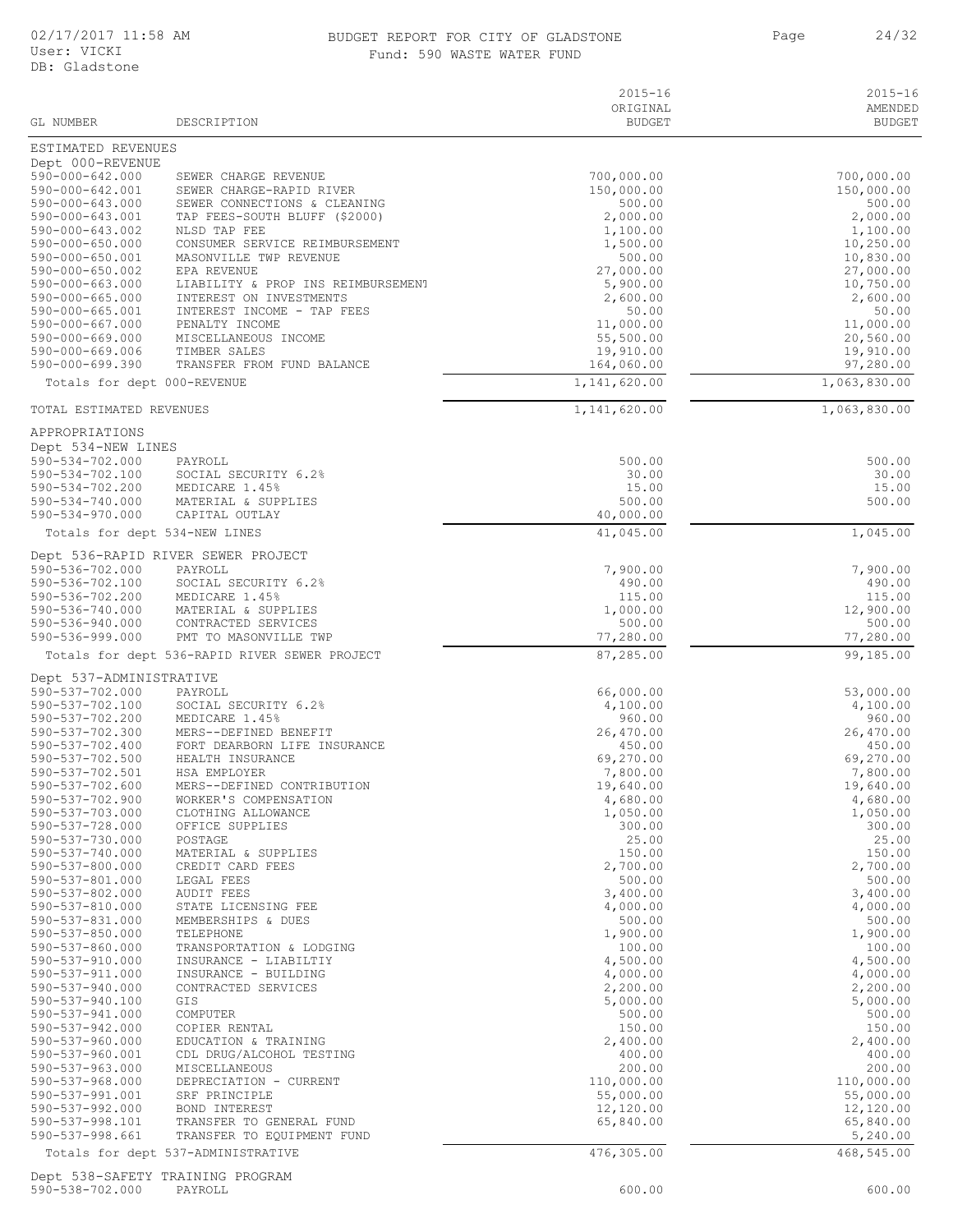#### BUDGET REPORT FOR CITY OF GLADSTONE 25/32 Fund: 590 WASTE WATER FUND

| GL NUMBER                                     | DESCRIPTION                                       | $2015 - 16$<br>ORIGINAL<br><b>BUDGET</b> | $2015 - 16$<br>AMENDED<br><b>BUDGET</b> |
|-----------------------------------------------|---------------------------------------------------|------------------------------------------|-----------------------------------------|
| APPROPRIATIONS                                |                                                   |                                          |                                         |
|                                               | Dept 538-SAFETY TRAINING PROGRAM                  |                                          |                                         |
| 590-538-702.100<br>590-538-702.200            | SOCIAL SECURITY 6.2%<br>MEDICARE 1.45%            | 40.00<br>10.00                           | 40.00<br>10.00                          |
| 590-538-740.000                               | MATERIAL & SUPPLIES                               | 800.00                                   | 800.00                                  |
| 590-538-940.000                               | CONTRACTED SERVICES                               | 4,000.00                                 | 4,000.00                                |
|                                               | Totals for dept 538-SAFETY TRAINING PROGRAM       | 5,450.00                                 | 5,450.00                                |
| 590-539-702.000                               | Dept 539-METER READING & BILLING<br>PAYROLL       | 20,000.00                                |                                         |
| 590-539-702.100                               | SOCIAL SECURITY 6.2%                              | 1,240.00                                 | 15,000.00<br>1,240.00                   |
| 590-539-702.200                               | MEDICARE 1.45%                                    | 290.00                                   | 290.00                                  |
| 590-539-702.500<br>590-539-702.501            | HEALTH INSURANCE<br>HSA EMPLOYER                  | 6,000.00<br>1,100.00                     | 6,000.00<br>1,100.00                    |
| 590-539-702.600                               | MERS--DEFINED CONTRIBUTION                        | 100.00                                   | 100.00                                  |
| 590-539-730.000<br>590-539-740.000            | POSTAGE<br>MATERIAL & SUPPLIES                    | 4,200.00<br>500.00                       | 4,200.00<br>500.00                      |
| 590-539-801.000                               | LEGAL FEES                                        | 100.00                                   | 100.00                                  |
| 590-539-814.000                               | COMPUTER MAINT & CONTRACTS                        | 3,500.00                                 | 3,500.00                                |
| 590-539-850.000<br>590-539-940.000            | TELEPHONE<br>CONTRACTED SERVICES                  | 100.00<br>200.00                         | 100.00<br>200.00                        |
| 590-539-942.000                               | COPIER RENTAL                                     | 350.00                                   | 350.00                                  |
| 590-539-960.000<br>590-539-963.000            | EDUCATION & TRAINING<br>MISCELLANEOUS             | 500.00<br>50.00                          | 500.00<br>50.00                         |
|                                               | Totals for dept 539-METER READING & BILLING       | 38,230.00                                | 33,230.00                               |
| Dept 540-CONSUMER SERVICES                    |                                                   |                                          |                                         |
| 590-540-702.000                               | PAYROLL                                           | 5,000.00                                 | 5,000.00                                |
| 590-540-702.100                               | SOCIAL SECURITY 6.2%                              | 310.00                                   | 310.00                                  |
| 590-540-702.101<br>590-540-702.200            | DPW BENEFITS<br>MEDICARE 1.45%                    | 1,500.00<br>120.00                       | 1,500.00<br>120.00                      |
| 590-540-702.600                               | MERS--DEFINED CONTRIBUTION                        | 200.00                                   | 200.00                                  |
| 590-540-740.000<br>590-540-940.000            | MATERIAL & SUPPLIES<br>CONTRACTED SERVICES        | 1,000.00<br>2,000.00                     | 1,000.00<br>2,000.00                    |
| 590-540-943.000                               | EQUIPMENT RENTALS                                 | 1,000.00                                 | 1,000.00                                |
| 590-540-970.000                               | CAPITAL OUTLAY                                    | 5,000.00                                 | 10,000.00                               |
|                                               | Totals for dept 540-CONSUMER SERVICES             | 16,130.00                                | 21,130.00                               |
| Dept 544-LINE MAINTENANCE<br>590-544-702.000  | PAYROLL                                           | 8,240.00                                 | 8,240.00                                |
| 590-544-702.100                               | SOCIAL SECURITY 6.2%                              | 510.00                                   | 510.00                                  |
| 590-544-702.101<br>590-544-702.200            | DPW BENEFITS<br>MEDICARE 1.45%                    | 1,500.00<br>120.00                       | 1,500.00<br>120.00                      |
| 590-544-702.600                               | MERS--DEFINED CONTRIBUTION                        | 150.00                                   | 150.00                                  |
| 590-544-702.800                               | UNEMPLOYMENT                                      | 10.00                                    | 10.00                                   |
| $590 - 544 - 740.000$<br>590-544-940.000      | MATERIAL & SUPPLIES<br>CONTRACTED SERVICES        | 2,000.00<br>3,000.00                     | 2,000.00<br>3,000.00                    |
| 590-544-943.000                               | EQUIPMENT RENTALS                                 | 1,000.00                                 | 1,000.00                                |
| 590-544-970.000                               | CAPITAL OUTLAY                                    | 11,000.00                                | 11,000.00                               |
|                                               | Totals for dept 544-LINE MAINTENANCE              | 27,530.00                                | 27,530.00                               |
| Dept 547-METER MAINTENANCE<br>590-547-702.000 | PAYROLL                                           | 13,000.00                                | 13,000.00                               |
| 590-547-702.100                               | SOCIAL SECURITY 6.2%                              | 810.00                                   | 810.00                                  |
| 590-547-702.200<br>590-547-740.000            | MEDICARE 1.45%<br>MATERIAL & SUPPLIES             | 190.00<br>500.00                         | 190.00<br>500.00                        |
| 590-547-970.000                               | CAPITAL OUTLAY                                    | 4,000.00                                 | 4,000.00                                |
|                                               | Totals for dept 547-METER MAINTENANCE             | 18,500.00                                | 18,500.00                               |
|                                               | Dept 549-PLANT OPERATION & MAINTENANCE            |                                          |                                         |
| 590-549-702.000<br>590-549-702.100            | PAYROLL<br>SOCIAL SECURITY 6.2%                   | 53,200.00<br>3,300.00                    | 53,200.00<br>3,300.00                   |
| 590-549-702.200                               | MEDICARE 1.45%                                    | 770.00                                   | 770.00                                  |
| 590-549-702.800                               | UNEMPLOYMENT                                      | 10.00                                    | 10.00                                   |
| 590-549-733.000<br>590-549-740.000            | TOOLS<br>MATERIAL & SUPPLIES                      | 1,000.00<br>4,000.00                     | 1,000.00<br>10,000.00                   |
| 590-549-796.000                               | TREATMENT CHEMICALS                               | 18,000.00                                | 18,000.00                               |
| 590-549-921.000<br>590-549-922.000            | ELECTRICITY<br>NATURAL GAS                        | 30,000.00<br>8,000.00                    | 30,000.00<br>8,000.00                   |
| $590 - 549 - 923.000$                         | WATER & SEWER                                     | 600.00                                   | 600.00                                  |
| 590-549-940.000<br>590-549-970.000            | CONTRACTED SERVICES<br>CAPITAL OUTLAY             | 1,500.00                                 | 6,500.00<br>5,000.00                    |
|                                               | Totals for dept 549-PLANT OPERATION & MAINTENANCE | 120,380.00                               | 136,380.00                              |
| Dept 551-LAB                                  |                                                   |                                          |                                         |
| 590-551-702.000                               | PAYROLL                                           | 38,300.00                                | 38,300.00                               |
| 590-551-702.100<br>590-551-702.200            | SOCIAL SECURITY 6.2%<br>MEDICARE 1.45%            | 2,380.00<br>560.00                       | 2,380.00<br>560.00                      |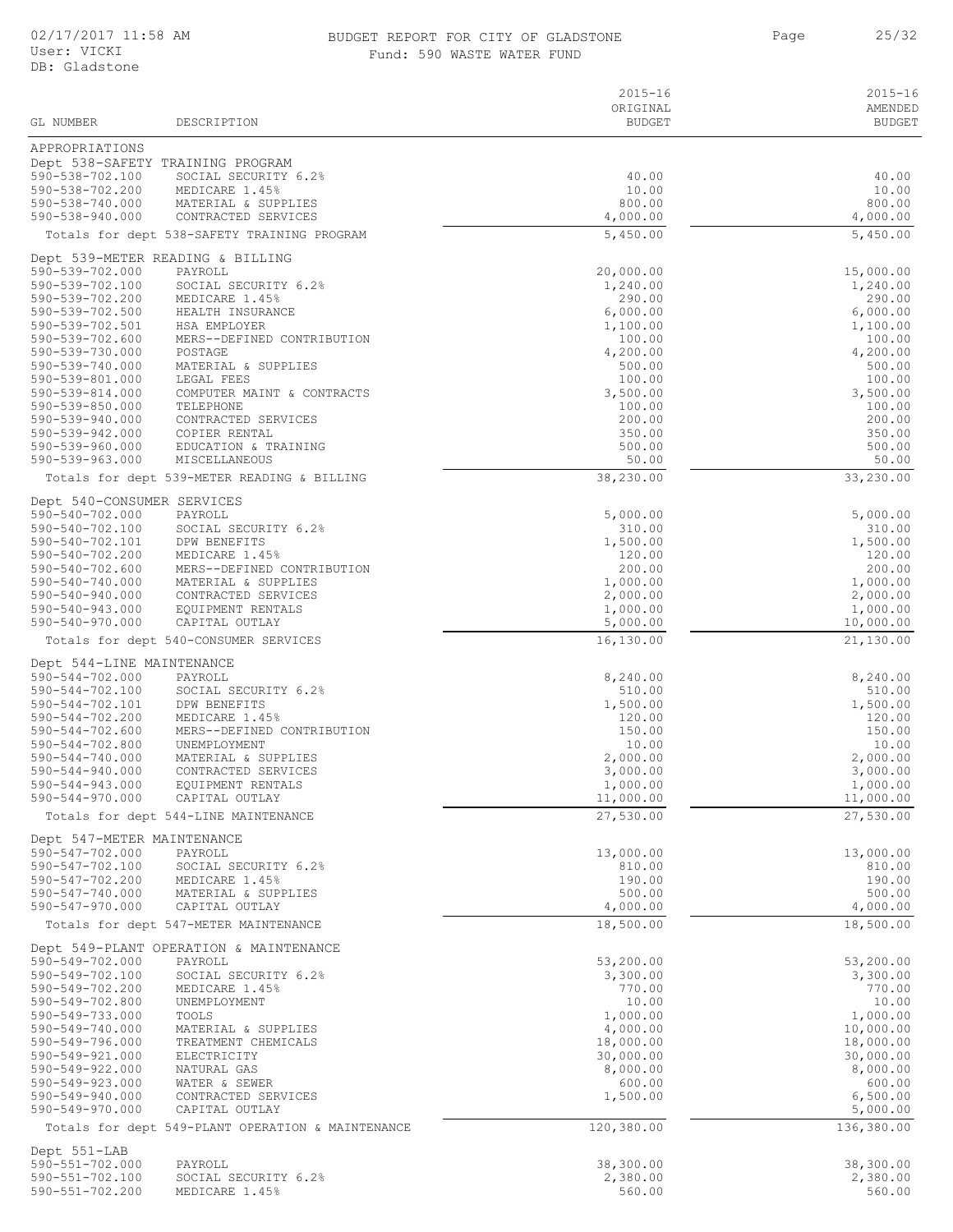### BUDGET REPORT FOR CITY OF GLADSTONE 26/32 Fund: 590 WASTE WATER FUND

| GL NUMBER                      | DESCRIPTION                            | $2015 - 16$<br>ORIGINAL<br><b>BUDGET</b> | $2015 - 16$<br>AMENDED<br><b>BUDGET</b> |
|--------------------------------|----------------------------------------|------------------------------------------|-----------------------------------------|
|                                |                                        |                                          |                                         |
| APPROPRIATIONS<br>Dept 551-LAB |                                        |                                          |                                         |
| 590-551-702.800                | UNEMPLOYMENT                           | 10.00                                    | 10.00                                   |
| 590-551-740.000                | MATERIAL & SUPPLIES                    | 4,000.00                                 | 4,000.00                                |
| $590 - 551 - 940.000$          | CONTRACTED SERVICES                    | 7,000.00                                 | 7,000.00                                |
| Totals for dept 551-LAB        |                                        | 52,250.00                                | 52,250.00                               |
| Dept 553-LIFT STATIONS         |                                        |                                          |                                         |
| 590-553-702.000                | PAYROLL                                | 10,000.00                                | 10,000.00                               |
| 590-553-702.100                | SOCIAL SECURITY 6.2%                   | 620.00                                   | 620.00                                  |
| 590-553-702.200                | MEDICARE 1.45%                         | 145.00                                   | 145.00                                  |
| 590-553-740.000                | MATERIAL & SUPPLIES                    | 2,000.00                                 | 2,000.00                                |
| $590 - 553 - 850.000$          | TELEPHONE                              | 500.00                                   | 500.00                                  |
| 590-553-921.000                | ELECTRICITY                            | 8,400.00                                 | 8,400.00                                |
| 590-553-940.000                | CONTRACTED SERVICES                    | 500.00                                   | 500.00                                  |
| $590 - 553 - 970.000$          | CAPITAL OUTLAY                         | 24,000.00                                | 15,000.00                               |
|                                | Totals for dept 553-LIFT STATIONS      | 46,165.00                                | 37,165.00                               |
| Dept 555-BUILDING & GROUNDS    |                                        |                                          |                                         |
| 590-555-702.000                | PAYROLL                                | 15,100.00                                | 15,100.00                               |
| 590-555-702.100                | SOCIAL SECURITY 6.2%                   | 940.00                                   | 940.00                                  |
| 590-555-702.200                | MEDICARE 1.45%                         | 220.00                                   | 220.00                                  |
| 590-555-740.000                | MATERIAL & SUPPLIES                    | 3,000.00                                 | 3,000.00                                |
| 590-555-940.000                | CONTRACTED SERVICES                    | 1,200.00                                 | 1,200.00                                |
| 590-555-970.000                | CAPITAL OUTLAY                         | 50,000.00                                | 1,070.00                                |
|                                | Totals for dept 555-BUILDING & GROUNDS | 70,460.00                                | 21,530.00                               |
| Dept 557-SOLIDS HANDLING       |                                        |                                          |                                         |
| 590-557-702.000                | PAYROLL                                | 7,400.00                                 | 7,400.00                                |
| 590-557-702.100                | SOCIAL SECURITY 6.2%                   | 460.00                                   | 460.00                                  |
| 590-557-702.200                | MEDICARE 1.45%                         | 110.00                                   | 110.00                                  |
| 590-557-740.000                | MATERIAL & SUPPLIES                    | 300.00                                   | 300.00                                  |
| 590-557-825.000                | LANDFILL TIPPING FEES                  | 1,000.00                                 | 1,000.00                                |
| $590 - 557 - 940.000$          | CONTRACTED SERVICES                    | 3,000.00                                 | 3,000.00                                |
|                                | Totals for dept 557-SOLIDS HANDLING    | 12,270.00                                | 12,270.00                               |
| Dept 560-VEHICLE EXPENSE       |                                        |                                          |                                         |
| 590-560-702.001                | TRUCK #1-PICKUP                        | 300.00                                   | 300.00                                  |
| 590-560-702.002                | TRUCK #2 TANKER                        | 1,900.00                                 | 1,900.00                                |
| 590-560-740.001                | MATERIAL & SUPPLIES                    | 400.00                                   | 400.00                                  |
| 590-560-740.002                | MATERIAL & SUPPLIES                    | 1,500.00                                 | 1,500.00                                |
| 590-560-740.003                | MATERIAL & SUPPLIES-LAWN MOWER         | 300.00                                   | 300.00                                  |
| 590-560-865.000                | GAS & OIL                              | 4,000.00                                 | 4,000.00                                |
| 590-560-866.000                | TRUCK LOAN PAYMENT                     | 4,480.00                                 | 4,480.00                                |
| 590-560-913.000                | INSURANCE - VEHICLE                    | 740.00                                   | 740.00                                  |
| 590-560-970.004                | CAPITAL OUTLAY---VACTOR TRUCK          | 116,000.00                               | 116,000.00                              |
|                                | Totals for dept 560-VEHICLE EXPENSE    | 129,620.00                               | 129,620.00                              |
| TOTAL APPROPRIATIONS           |                                        | 1,141,620.00                             | 1,063,830.00                            |
|                                |                                        |                                          |                                         |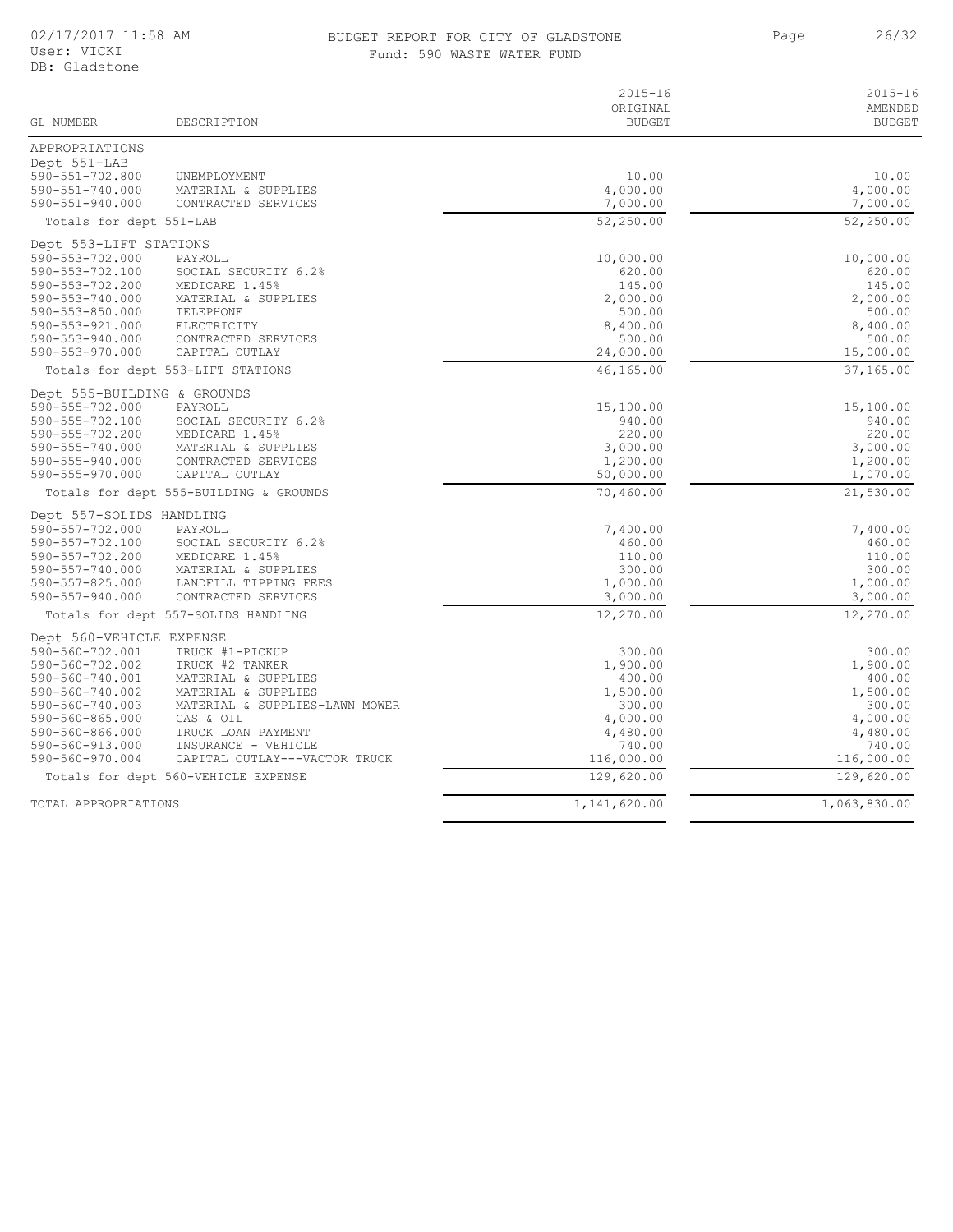#### 02/17/2017 11:58 AM BUDGET REPORT FOR CITY OF GLADSTONE 27/32 Fund: 591 WATER FUND

|                                                |                                                                    | $2015 - 16$               | $2015 - 16$              |
|------------------------------------------------|--------------------------------------------------------------------|---------------------------|--------------------------|
| GL NUMBER                                      | DESCRIPTION                                                        | ORIGINAL<br><b>BUDGET</b> | AMENDED<br><b>BUDGET</b> |
| ESTIMATED REVENUES<br>Dept 000-REVENUE         |                                                                    |                           |                          |
| $591 - 000 - 642.000$                          | SALES TO CUSTOMERS                                                 | 717,000.00                | 717,000.00               |
| 591-000-642.002                                | WATER CHARGE--MAPLERIDGE TWP                                       |                           | 41,800.00                |
| 591-000-643.000                                | SERVICE CHARGES/WATER TAPS                                         | 1,000.00                  | 1,000.00                 |
| 591-000-643.001<br>$591 - 000 - 644.000$       | TAP FEES-SOUTH BLUFF (\$2000)<br>WELL POINTS & WATER TESTING       | 1,500.00<br>2,500.00      | 1,500.00                 |
| $591 - 000 - 645.000$                          | RECONNECT CHARGES                                                  | 2,700.00                  | 2,500.00<br>2,700.00     |
| 591-000-646.000                                | PUBLIC FIRE PROTECTION CHARGE                                      | 42,320.00                 | 42,320.00                |
| $591 - 000 - 650.000$                          | CONSUMER SERVICE REIMBURSEMENT                                     | 8,000.00                  | 8,000.00                 |
| $591 - 000 - 650.003$<br>$591 - 000 - 663.000$ | MAPLERIDGE TWP REVENUE--CITY<br>LIABILITY & PROP INS REIMBURSEMENT | 7,000.00                  | 4,200.00                 |
| $591 - 000 - 665.000$                          | INTEREST INCOME                                                    | 3,000.00                  | 15,630.00<br>3,000.00    |
| 591-000-665.001                                | INTEREST INCOME - TAP FEES                                         | 50.00                     | 50.00                    |
| 591-000-667.000                                | PENALTIES INCOME                                                   | 9,000.00                  | 9,000.00                 |
| 591-000-669.000<br>591-000-669.001             | MISCELLANEOUS INCOME<br>FLUORIDE GRANT                             | 500.00<br>8,000.00        | 500.00<br>8,000.00       |
| 591-000-699.002                                | TRANSFER FROM DDA                                                  | 100,000.00                | 100,000.00               |
| $591 - 000 - 699.202$                          | TRANSFER FROM MAJOR STREET                                         | 10,000.00                 | 10,000.00                |
| $591 - 000 - 699.390$                          | TRANSFER FROM FUND BALANCE                                         | 322,500.00                | 380,780.00               |
| Totals for dept 000-REVENUE                    |                                                                    | 1,235,070.00              | 1,347,980.00             |
| TOTAL ESTIMATED REVENUES                       |                                                                    | 1,235,070.00              | 1,347,980.00             |
| APPROPRIATIONS<br>Dept 534-NEW LINES           |                                                                    |                           |                          |
| 591-534-702.000                                | PAYROLL                                                            | 500.00                    | 500.00                   |
| 591-534-702.100<br>591-534-702.200             | SOCIAL SECURITY 6.2%<br>MEDICARE 1.45%                             | 30.00<br>10.00            | 30.00<br>10.00           |
| $591 - 534 - 970.000$                          | CAPITAL OUTLAY                                                     | 392,630.00                |                          |
| $591 - 534 - 970.027$                          | NEW LINES CDBG                                                     |                           | 376,500.00               |
| $591 - 534 - 970.045$                          | 3RD AVENUE PROJECT                                                 |                           | 2,500.00                 |
| Totals for dept 534-NEW LINES                  |                                                                    | 393,170.00                | 379,540.00               |
| Dept 537-ADMINISTRATIVE                        |                                                                    |                           |                          |
| 591-537-702.000<br>591-537-702.100             | PAYROLL<br>SOCIAL SECURITY 6.2%                                    | 77,500.00<br>4,800.00     | 77,500.00<br>4,800.00    |
| 591-537-702.200                                | MEDICARE 1.45%                                                     | 1,130.00                  | 1,130.00                 |
| 591-537-702.300                                | MERS--DEFINED BENEFIT                                              | 39,700.00                 | 39,700.00                |
| 591-537-702.400                                | FORT DEARBORN LIFE INSURANCE                                       | 750.00                    | 750.00                   |
| 591-537-702.500<br>591-537-702.501             | HEALTH INSURANCE<br>HSA EMPLOYER                                   | 52,610.00<br>7,800.00     | 52,610.00<br>7,800.00    |
| 591-537-702.600                                | MERS--DEFINED CONTRIBUTION                                         | 12,500.00                 | 12,500.00                |
| 591-537-702.800                                | UNEMPLOYMENT                                                       | 10.00                     | 10.00                    |
| 591-537-702.900                                | WORKER'S COMPENSATION                                              | 7,220.00                  | 7,220.00                 |
| 591-537-703.000<br>591-537-728.000             | CLOTHING ALLOWANCE-\$100 MAX<br>OFFICE SUPPLIES                    | 1,050.00<br>400.00        | 1,050.00<br>400.00       |
| 591-537-730.000                                | POSTAGE                                                            | 30.00                     | 30.00                    |
| 591-537-740.000                                | MATERIAL & SUPPLIES                                                | 100.00                    | 100.00                   |
| 591-537-800.000                                | CREDIT CARD FEES                                                   | 2,700.00                  | 2,700.00                 |
| 591-537-801.000<br>591-537-802.000             | LEGAL FEES<br>AUDIT FEES                                           | 500.00<br>3,400.00        | 500.00<br>3,400.00       |
| 591-537-810.000                                | STATE LICENSING FEE                                                | 1,400.00                  | 1,400.00                 |
| 591-537-831.000                                | MEMBERSHIPS & DUES                                                 | 700.00                    | 700.00                   |
| $591 - 537 - 850.000$                          | TELEPHONE                                                          | 3,600.00                  | 3,600.00                 |
| $591 - 537 - 860.000$<br>591-537-900.000       | TRANSPORTATION & LODGING<br>PRINTING & PUBLISHING                  | 450.00<br>470.00          | 450.00<br>470.00         |
| $591 - 537 - 910.000$                          | INSURANCE - LIABILTIY                                              | 6,000.00                  | 6,000.00                 |
| 591-537-911.000                                | INSURANCE - BUILDING                                               | 7,290.00                  | 7,290.00                 |
| 591-537-940.000                                | CONTRACTED SERVICES                                                | 2,000.00                  | 2,000.00                 |
| 591-537-940.100<br>591-537-942.000             | GIS<br>COPIER RENTAL                                               | 5,000.00<br>150.00        | 5,000.00<br>150.00       |
| $591 - 537 - 960.000$                          | EDUCATION & TRAINING                                               | 3,600.00                  | 3,600.00                 |
| 591-537-960.001                                | CDL DRUG/ALCOHOL TESTING                                           | 300.00                    | 300.00                   |
| $591 - 537 - 963.000$                          | MISCELLANEOUS                                                      | 500.00                    | 500.00                   |
| $591 - 537 - 968.000$<br>591-537-998.101       | DEPRECIATION - CURRENT<br>TRANSFER TO GENERAL FUND                 | 82,800.00<br>64,240.00    | 82,800.00<br>64,240.00   |
| 591-537-998.661                                | TRANSFER TO EQUIPMENT FUND                                         |                           | 5,240.00                 |
|                                                | Totals for dept 537-ADMINISTRATIVE                                 | 390,700.00                | 395,940.00               |
|                                                | Dept 538-SAFETY TRAINING PROGRAM                                   |                           |                          |
| 591-538-702.000<br>591-538-702.100             | PAYROLL<br>SOCIAL SECURITY 6.2%                                    | 800.00<br>50.00           | 800.00<br>50.00          |
| 591-538-702.200                                | MEDICARE 1.45%                                                     | 20.00                     | 20.00                    |
| 591-538-740.000                                | MATERIAL & SUPPLIES                                                | 500.00                    | 500.00                   |
| 591-538-940.000                                | CONTRACTED SERVICES                                                | 3,400.00                  | 3,400.00                 |
|                                                | Totals for dept 538-SAFETY TRAINING PROGRAM                        | 4,770.00                  | 4,770.00                 |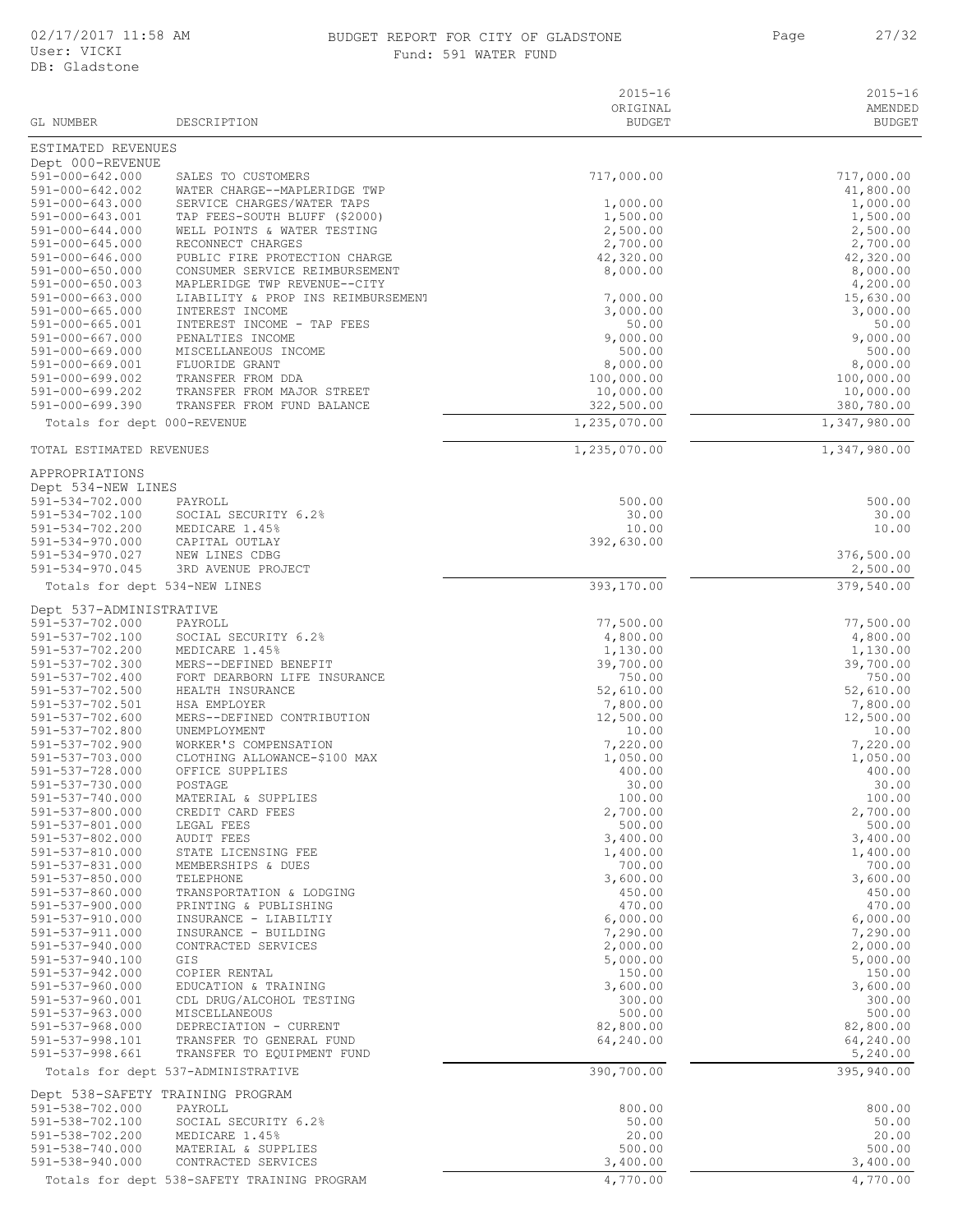| 02/17/2017 11:58 AM<br>BUDGET REPORT FOR CITY OF GLADSTONE<br>User: VICKI<br>Fund: 591 WATER FUND<br>DB: Gladstone |                                                   | 28/32<br>Page             |                        |
|--------------------------------------------------------------------------------------------------------------------|---------------------------------------------------|---------------------------|------------------------|
|                                                                                                                    |                                                   | $2015 - 16$               | $2015 - 16$<br>AMENDED |
| GL NUMBER                                                                                                          | DESCRIPTION                                       | ORIGINAL<br><b>BUDGET</b> | <b>BUDGET</b>          |
| APPROPRIATIONS                                                                                                     |                                                   |                           |                        |
|                                                                                                                    | Dept 539-METER READING & BILLING                  |                           |                        |
| 591-539-702.000                                                                                                    | PAYROLL                                           | 20,000.00                 | 20,000.00              |
| 591-539-702.100<br>591-539-702.200                                                                                 | SOCIAL SECURITY 6.2%<br>MEDICARE 1.45%            | 1,240.00<br>290.00        | 1,240.00               |
| 591-539-702.500                                                                                                    | HEALTH INSURANCE                                  | 6,000.00                  | 290.00<br>6,000.00     |
| 591-539-702.501                                                                                                    | HSA EMPLOYER                                      | 1,100.00                  | 1,100.00               |
| 591-539-702.600                                                                                                    | MERS--DEFINED CONTRIBUTION                        | 100.00                    | 100.00                 |
| 591-539-730.000                                                                                                    | POSTAGE                                           | 4,200.00                  | 4,200.00               |
| 591-539-740.000<br>591-539-801.000                                                                                 | MATERIAL & SUPPLIES<br>LEGAL FEES                 | 500.00<br>100.00          | 500.00<br>100.00       |
| 591-539-814.000                                                                                                    | COMPUTER MAINT & CONTRACTS                        | 3,500.00                  | 3,500.00               |
| 591-539-850.000                                                                                                    | TELEPHONE                                         | 100.00                    | 100.00                 |
| 591-539-940.000                                                                                                    | CONTRACTED SERVICES                               | 200.00                    | 200.00                 |
| 591-539-942.000                                                                                                    | COPIER RENTAL                                     | 350.00                    | 350.00                 |
| 591-539-960.000<br>591-539-963.000                                                                                 | EDUCATION & TRAINING<br>MISCELLANEOUS             | 500.00<br>50.00           | 500.00<br>50.00        |
|                                                                                                                    | Totals for dept 539-METER READING & BILLING       | 38,230.00                 | 38,230.00              |
|                                                                                                                    |                                                   |                           |                        |
| Dept 540-CONSUMER SERVICES<br>591-540-702.000                                                                      | PAYROLL                                           | 13,000.00                 | 13,000.00              |
| 591-540-702.100                                                                                                    | SOCIAL SECURITY 6.2%                              | 810.00                    | 810.00                 |
| 591-540-702.101                                                                                                    | DPW BENEFITS                                      | 5,000.00                  | 5,000.00               |
| 591-540-702.200                                                                                                    | MEDICARE 1.45%                                    | 190.00                    | 190.00                 |
| 591-540-702.600                                                                                                    | MERS--DEFINED CONTRIBUTION                        | 200.00                    | 200.00                 |
| 591-540-740.000<br>591-540-940.000                                                                                 | MATERIAL & SUPPLIES<br>CONTRACTED SERVICES        | 1,000.00<br>8,000.00      | 1,000.00<br>500.00     |
| 591-540-943.000                                                                                                    | EQUIPMENT RENTALS                                 | 1,000.00                  | 1,000.00               |
| 591-540-970.000                                                                                                    | NEW LATERALS                                      | 5,000.00                  | 5,000.00               |
|                                                                                                                    | Totals for dept 540-CONSUMER SERVICES             | 34,200.00                 | 26,700.00              |
| Dept 544-LINE MAINTENANCE                                                                                          |                                                   |                           |                        |
| 591-544-702.000                                                                                                    | PAYROLL                                           | 2,400.00                  | 2,400.00               |
| 591-544-702.100                                                                                                    | SOCIAL SECURITY 6.2%                              | 150.00                    | 150.00                 |
| $591 - 544 - 702.200$                                                                                              | MEDICARE 1.45%                                    | 40.00                     | 40.00                  |
| 591-544-740.000<br>$591 - 544 - 940.000$                                                                           | MATERIAL & SUPPLIES<br>CONTRACTED SERVICES        | 2,000.00<br>2,000.00      | 2,000.00<br>2,000.00   |
| $591 - 544 - 943.000$                                                                                              | EQUIPMENT RENTALS                                 | 300.00                    | 300.00                 |
|                                                                                                                    | Totals for dept 544-LINE MAINTENANCE              | 6,890.00                  | 6,890.00               |
| Dept 545-RESERVOIR & ELEV TANK                                                                                     |                                                   |                           |                        |
| 591-545-702.000                                                                                                    | PAYROLL                                           | 4,000.00                  | 4,000.00               |
| 591-545-702.100                                                                                                    | SOCIAL SECURITY 6.2%                              | 250.00                    | 250.00                 |
| 591-545-702.200                                                                                                    | MEDICARE 1.45%                                    | 60.00                     | 60.00                  |
| 591-545-740.000                                                                                                    | MATERIAL & SUPPLIES                               | 1,000.00                  | 1,000.00               |
| $591 - 545 - 850.000$<br>591-545-911.000                                                                           | TELEPHONE<br>INSURANCE - BUILDING                 | 750.00<br>1,570.00        | 750.00<br>1,570.00     |
| 591-545-921.000                                                                                                    | UTILITIES                                         | 5,000.00                  | 5,000.00               |
| 591-545-940.000                                                                                                    | CONTRACTED SERVICES                               | 4,000.00                  |                        |
|                                                                                                                    | Totals for dept 545-RESERVOIR & ELEV TANK         | 16,630.00                 | 12,630.00              |
| Dept 547-METER MAINTENANCE                                                                                         |                                                   |                           |                        |
| 591-547-702.000                                                                                                    | PAYROLL                                           | 13,000.00                 | 13,000.00              |
| 591-547-702.100                                                                                                    | SOCIAL SECURITY 6.2%                              | 810.00                    | 810.00                 |
| 591-547-702.200<br>591-547-740.000                                                                                 | MEDICARE 1.45%<br>MATERIAL & SUPPLIES             | 190.00<br>500.00          | 190.00<br>500.00       |
| 591-547-970.000                                                                                                    | CAPITAL OUTLAY                                    | 4,000.00                  | 4,000.00               |
|                                                                                                                    | Totals for dept 547-METER MAINTENANCE             | 18,500.00                 | 18,500.00              |
|                                                                                                                    |                                                   |                           |                        |
| 591-549-702.000                                                                                                    | Dept 549-PLANT OPERATION & MAINTENANCE<br>PAYROLL | 33,300.00                 | 33,300.00              |
| 591-549-702.100                                                                                                    | SOCIAL SECURITY 6.2%                              | 2,070.00                  | 2,070.00               |
| 591-549-702.200                                                                                                    | MEDICARE 1.45%                                    | 490.00                    | 490.00                 |
| 591-549-702.600                                                                                                    | MERS--DEFINED CONTRIBUTION                        | 20.00                     | 20.00                  |
| 591-549-733.000                                                                                                    | TOOLS                                             | 1,500.00                  | 1,500.00               |
| 591-549-740.000<br>591-549-796.000                                                                                 | MATERIAL & SUPPLIES<br>TREATMENT CHEMICALS        | 3,000.00<br>60,000.00     | 3,000.00<br>60,000.00  |
| 591-549-921.000                                                                                                    | ELECTRICITY                                       | 35,000.00                 | 35,000.00              |
| 591-549-922.000                                                                                                    | NATURAL GAS                                       | 10,000.00                 | 10,000.00              |
| 591-549-940.000                                                                                                    | CONTRACTED SERVICES                               | 16,000.00                 |                        |
| 591-549-970.000                                                                                                    | CAPITAL OUTLAY                                    | 8,000.00                  | 118,000.00             |
|                                                                                                                    | Totals for dept 549-PLANT OPERATION & MAINTENANCE | 169,380.00                | 263,380.00             |

Dept 551-LAB<br>591-551-702.000<br>591-551-702.100<br>591-551-702.200 591-551-702.000 PAYROLL 50,000.00 50,000.00 591-551-702.100 SOCIAL SECURITY 6.2% 3,100.00 3,100.00 59110200111120201112020111202011120201112020111202011120201112020111202011202011202011202011202010011202011202<br>00.00 730.00 730.00 730.00 730.00 730.00 730.00 730.00  $591 - 551 - 730.000$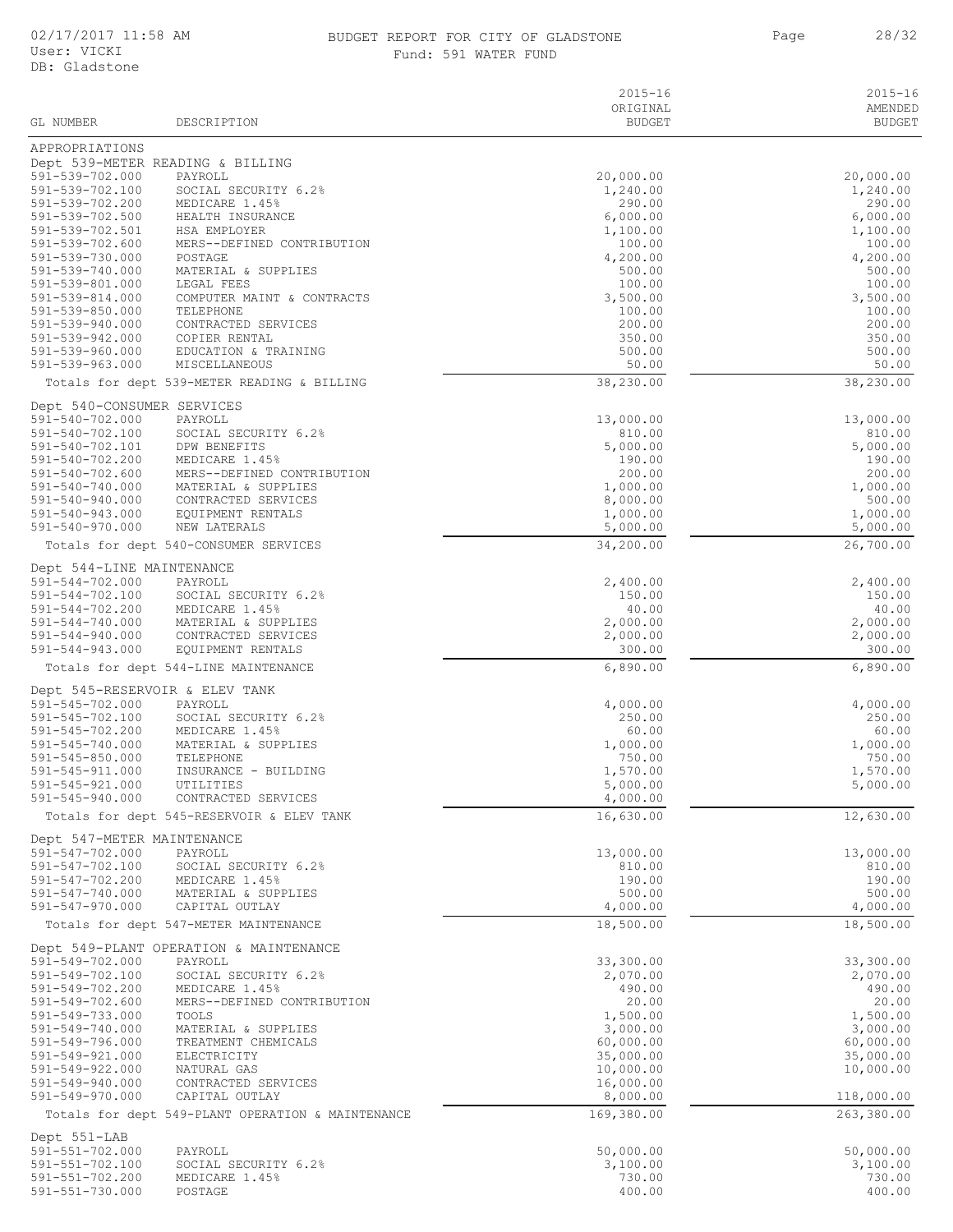#### 02/17/2017 11:58 AM BUDGET REPORT FOR CITY OF GLADSTONE 29/32 Fund: 591 WATER FUND

Page 29/32

| GL NUMBER                              | DESCRIPTION                             | $2015 - 16$<br>ORIGINAL<br><b>BUDGET</b> | $2015 - 16$<br>AMENDED<br><b>BUDGET</b> |
|----------------------------------------|-----------------------------------------|------------------------------------------|-----------------------------------------|
| APPROPRIATIONS                         |                                         |                                          |                                         |
| Dept 551-LAB                           |                                         |                                          |                                         |
| 591-551-740.000                        | MATERIAL & SUPPLIES                     | 6,000.00                                 | 6,000.00                                |
| $591 - 551 - 810.000$                  | STATE LAB CERT FEE                      | 3,000.00                                 | 3,000.00                                |
| $591 - 551 - 940.000$                  | CONTRACTED SERVICES                     | 6,000.00                                 | 6,000.00                                |
| Totals for dept 551-LAB                |                                         | 69,230.00                                | 69,230.00                               |
| Dept 554-HYDRANT MAINTENANCE           |                                         |                                          |                                         |
| $591 - 554 - 702.000$                  | PAYROLL                                 | 2,500.00                                 | 2,500.00                                |
| 591-554-702.100                        | SOCIAL SECURITY 6.2%                    | 160.00                                   | 160.00                                  |
| 591-554-702.200                        | MEDICARE 1.45%                          | 40.00                                    | 40.00                                   |
| $591 - 554 - 740.000$                  | MATERIAL & SUPPLIES                     | 250.00                                   | 250.00                                  |
|                                        | Totals for dept 554-HYDRANT MAINTENANCE | 2,950.00                                 | 2,950.00                                |
| Dept 555-BUILDING & GROUNDS            |                                         |                                          |                                         |
| 591-555-702.000                        | PAYROLL                                 | 7,000.00                                 | 7,000.00                                |
| 591-555-702.100                        | SOCIAL SECURITY 6.2%                    | 430.00                                   | 430.00                                  |
| 591-555-702.200                        | MEDICARE 1.45%                          | 100.00                                   | 100.00                                  |
| 591-555-740.000                        | MATERIAL & SUPPLIES                     | 1,000.00                                 | 1,000.00                                |
| 591-555-940.000                        | CONTRACTED SERVICES                     | 1,500.00                                 | 1,500.00                                |
| Totals for dept 555-BUILDING & GROUNDS |                                         | 10,030.00                                | 10,030.00                               |
| Dept 560-VEHICLE EXPENSE               |                                         |                                          |                                         |
| 591-560-702.002                        | PAYROLL & FRINGES-94 CHEV               | 400.00                                   | 400.00                                  |
| 591-560-702.100                        | SOCIAL SECURITY 6.2%                    | 30.00                                    | 30.00                                   |
| 591-560-702.200                        | MEDICARE 1.45%                          | 10.00                                    | 10.00                                   |
| 591-560-740.002                        | MATERIAL & SUPPLIES-94 CHEV             | 200.00                                   | 200.00                                  |
| 591-560-865.000                        | GAS & OIL                               | 3,000.00                                 | 3,000.00                                |
| 591-560-913.000                        | INSURANCE - VEHICLE                     | 750.00                                   | 750.00                                  |
| 591-560-970.000                        | CAPITAL OUTLAY                          | 76,000.00                                | 81,300.00                               |
|                                        | Totals for dept 560-VEHICLE EXPENSE     | 80,390.00                                | 85,690.00                               |
| Dept 576-ROCK WATER                    |                                         |                                          |                                         |
| 591-576-702.000                        | PAYROLL                                 |                                          | 2,300.00                                |
| 591-576-702.100                        | SOCIAL SECURITY 6.2%                    |                                          | 150.00                                  |
| 591-576-702.200                        | MEDICARE 1.45%                          |                                          | 40.00                                   |
| 591-576-702.800                        | UNEMPLOYMENT                            |                                          | 10.00                                   |
| 591-576-730.000                        | POSTAGE                                 |                                          | 800.00                                  |
| 591-576-999.000                        | PMT TO ROCK                             |                                          | 30,200.00                               |
|                                        | Totals for dept 576-ROCK WATER          |                                          | 33,500.00                               |
| TOTAL APPROPRIATIONS                   |                                         | 1,235,070.00                             | 1,347,980.00                            |
|                                        |                                         |                                          |                                         |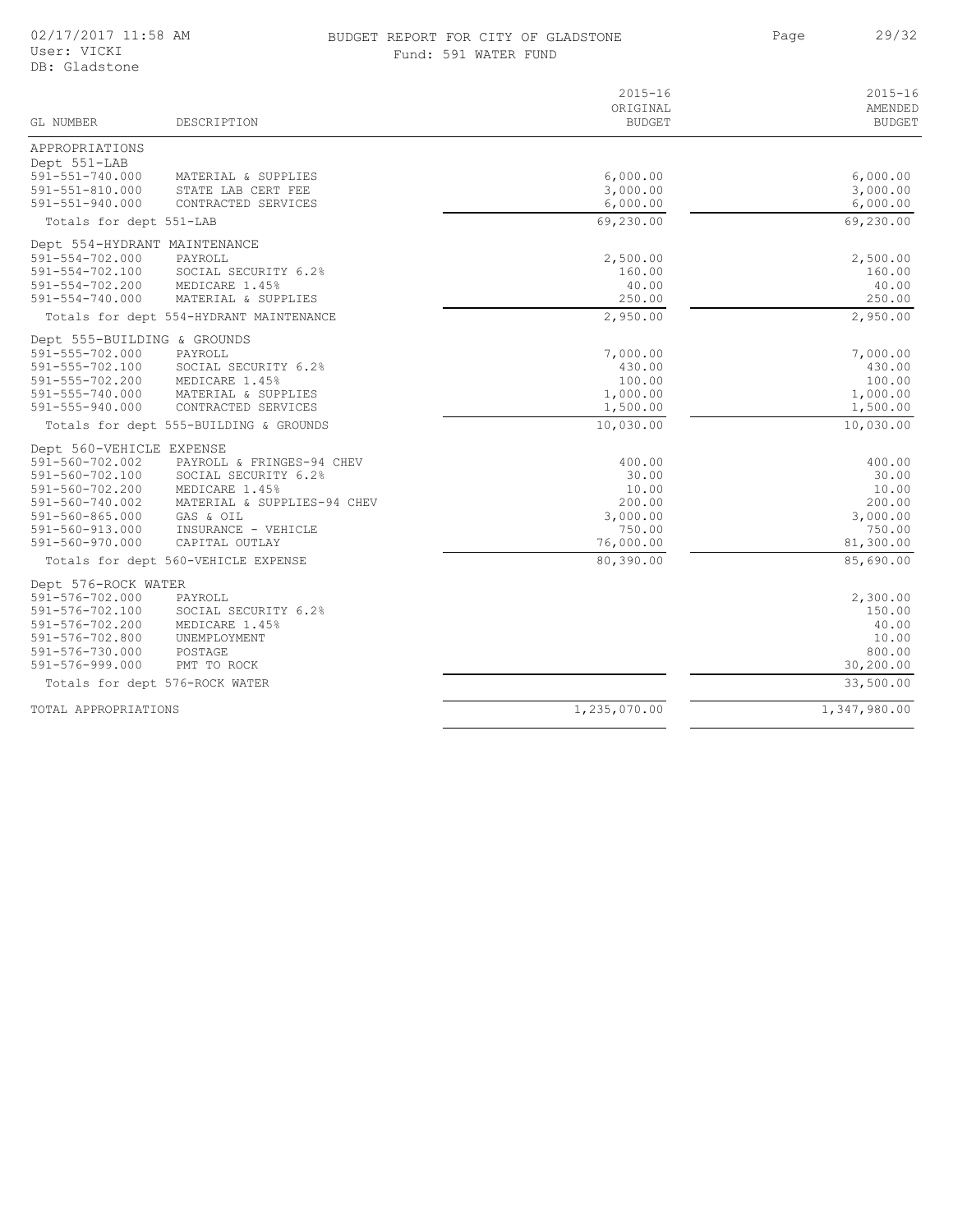#### 02/17/2017 11:58 AM BUDGET REPORT FOR CITY OF GLADSTONE Page 30/32 Fund: 661 EQUIPMENT FUND

| GL NUMBER                                 | DESCRIPTION                                                     | $2015 - 16$<br>ORIGINAL<br><b>BUDGET</b> | $2015 - 16$<br>AMENDED<br><b>BUDGET</b> |
|-------------------------------------------|-----------------------------------------------------------------|------------------------------------------|-----------------------------------------|
| ESTIMATED REVENUES                        |                                                                 |                                          |                                         |
| Dept 000-REVENUE                          |                                                                 |                                          |                                         |
| $661 - 000 - 663.000$                     | LIABILITY & PROP INS REIMBURSEMENT                              |                                          | 2,900.00                                |
| 661-000-673.000<br>661-000-685.000        | GAIN ON SALE OF EQUIP<br>EQUIPMENT RENTAL                       | 5,000.00<br>180,000.00                   | 5,000.00<br>180,000.00                  |
| 661-000-685.001                           | EQUIPMENT RENTAL - PUBLIC SAFETY                                | 4,000.00                                 | 4,000.00                                |
| 661-000-685.002                           | EQUIPMENT RENTAL - REC DEPT                                     | 2,000.00                                 | 2,000.00                                |
| 661-000-685.003<br>661-000-685.004        | EQUIPMENT RENTAL - WATER PLANT<br>EQUIPMENT RENTAL - WASTEWATER | 1,000.00<br>2,500.00                     | 1,000.00<br>2,500.00                    |
| 661-000-685.005                           | EQUIPMENT RENTALS--ELEC DEPT                                    | 2,500.00                                 | 2,500.00                                |
| 661-000-685.006<br>661-000-687.000        | EQUIPMENT RENTALS--SOLID WASTE<br>MISCELLANEOUS                 | 30,000.00<br>5,000.00                    | 30,000.00<br>5,000.00                   |
| 661-000-699.101                           | TRANSFER FROM GENERAL FUND                                      | 3,082.00                                 | 3,082.00                                |
| 661-000-699.202                           | TRANSFER FROM MAJOR STREET                                      | 12,157.00                                | 12,157.00                               |
| 661-000-699.203<br>661-000-699.390        | TRANSFER FROM LOCAL STREET<br>TRANSFER FROM FUND BALANCE        | 12,157.00                                | 12,157.00<br>4,943.79                   |
| 661-000-699.540                           | TRANSFER FROM SOLID WASTE FUND                                  | 20,202.21                                | 20,202.21                               |
| 661-000-699.582                           | TRANSTER FROM ELEC FUND                                         | 6, 164.00                                | 21,800.00                               |
| 661-000-699.590<br>661-000-699.591        | TRANSFER FROM WASTE WATER FUND<br>TRANSFER FROM WATER FUND      | 5,239.00<br>5,239.00                     | 5,239.00<br>5,239.00                    |
| Totals for dept 000-REVENUE               |                                                                 | 296, 240.21                              | 319,720.00                              |
| TOTAL ESTIMATED REVENUES                  |                                                                 | 296,240.21                               | 319,720.00                              |
|                                           |                                                                 |                                          |                                         |
| APPROPRIATIONS<br>Dept 537-ADMINISTRATIVE |                                                                 |                                          |                                         |
| 661-537-702.000                           | PAYROLL                                                         | 3,300.00                                 | 3,300.00                                |
| 661-537-702.100                           | SOCIAL SECURITY 6.2%                                            | 204.00                                   | 204.00                                  |
| 661-537-702.101<br>661-537-702.200        | DPW BENEFITS<br>MEDICARE 1.45%                                  | 1,320.00<br>50.00                        | 1,320.00<br>50.00                       |
| 661-537-728.000                           | OFFICE SUPPLIES                                                 | 200.00                                   | 200.00                                  |
| 661-537-740.000                           | MATERIAL & SUPPLIES                                             | 1,000.00                                 | 1,000.00                                |
| 661-537-802.000<br>661-537-817.000        | <b>AUDIT FEES</b><br>RETIREES BENEFITS                          | 1,900.00<br>8,600.00                     | 1,900.00<br>8,600.00                    |
| 661-537-850.000                           | TELEPHONE                                                       | 1,500.00                                 | 1,500.00                                |
| 661-537-911.000                           | INSURANCE - BUILDING                                            | 500.00                                   | 500.00                                  |
| 661-537-913.000<br>661-537-921.000        | INSURANCE - VEHICLE<br>ELECTRICITY                              | 8,000.00<br>3,200.00                     | 8,000.00<br>3,200.00                    |
| 661-537-922.000                           | NATURAL GAS                                                     | 6,000.00                                 | 6,000.00                                |
| 661-537-923.000                           | WATER & SEWER                                                   | 700.00                                   | 700.00                                  |
| 661-537-950.000<br>661-537-960.000        | INTEREST ON LOANS<br>EDUCATION & TRAINING                       | 3,000.00<br>25.00                        | 3,000.00<br>25.00                       |
| 661-537-960.001                           | CDL DRUG ALCOHOL TESTING                                        | 500.00                                   | 500.00                                  |
| 661-537-968.000                           | DEPRECIATION - CURRENT                                          | 33,000.00                                | 33,000.00                               |
| 661-537-998.101<br>661-537-998.390        | TRANSFER TO GENERAL FUND<br>TRANSFER TO FUND BALANCE            | 4,200.00<br>2,220.21                     | 4,200.00                                |
|                                           | Totals for dept 537-ADMINISTRATIVE                              | 79, 419.21                               | 77,199.00                               |
|                                           | Dept 538-SAFETY TRAINING PROGRAM                                |                                          |                                         |
| 661-538-702.000                           | PAYROLL                                                         | 500.00                                   | 1,500.00                                |
| 661-538-702.100<br>661-538-702.101        | SOCIAL SECURITY 6.2%<br>DPW BENEFITS                            | 31.00<br>200.00                          | 31.00<br>1,000.00                       |
| 661-538-702.200                           | MEDICARE 1.45%                                                  | 7.00                                     | 7.00                                    |
| 661-538-940.000                           | CONTRACTED SERVICES                                             |                                          | 5,900.00                                |
|                                           | Totals for dept 538-SAFETY TRAINING PROGRAM                     | 738.00                                   | 8,438.00                                |
| Dept 548-MOTOR EQUIPMENT POOL             |                                                                 |                                          |                                         |
| 661-548-702.000<br>661-548-702.100        | PAYROLL<br>SOCIAL SECURITY 6.2%                                 | 50,000.00<br>3,100.00                    | 50,000.00<br>3,100.00                   |
| 661-548-702.200                           | MEDICARE 1.45%                                                  | 725.00                                   | 725.00                                  |
| 661-548-702.500                           | HEALTH INSURANCE                                                | 15,673.00                                | 15,673.00                               |
| 661-548-702.501<br>661-548-702.600        | HSA EMPLOYER<br>MERS--DEFINED CONTRIBUTION                      | 520.00<br>5,500.00                       | 520.00<br>5,500.00                      |
| 661-548-703.000                           | CLOTHING ALLOWANCE                                              | 300.00                                   | 300.00                                  |
| 661-548-733.000                           | TOOLS                                                           | 500.00                                   | 500.00                                  |
| 661-548-740.000<br>661-548-865.000        | MATERIAL & SUPPLIES<br>GAS & OIL                                | 70,000.00<br>35,000.00                   | 88,000.00<br>35,000.00                  |
|                                           | Totals for dept 548-MOTOR EQUIPMENT POOL                        | 181, 318.00                              | 199,318.00                              |
| Dept 555-BUILDING & GROUNDS               |                                                                 |                                          |                                         |
| 661-555-702.000                           | PAYROLL                                                         | 10,000.00                                | 10,000.00                               |
| 661-555-702.100                           | SOCIAL SECURITY 6.2%                                            | 620.00                                   | 620.00                                  |
| 661-555-702.101<br>661-555-702.200        | DPW BENEFITS<br>MEDICARE 1.45%                                  | 4,000.00<br>145.00                       | 4,000.00<br>145.00                      |
| 661-555-740.000                           | MATERIAL & SUPPLIES                                             | 5,000.00                                 | 5,000.00                                |
| 661-555-940.000                           | CONTRACTED SERVICES                                             | 15,000.00                                | 15,000.00                               |
|                                           | Totals for dept 555-BUILDING & GROUNDS                          | 34,765.00                                | 34,765.00                               |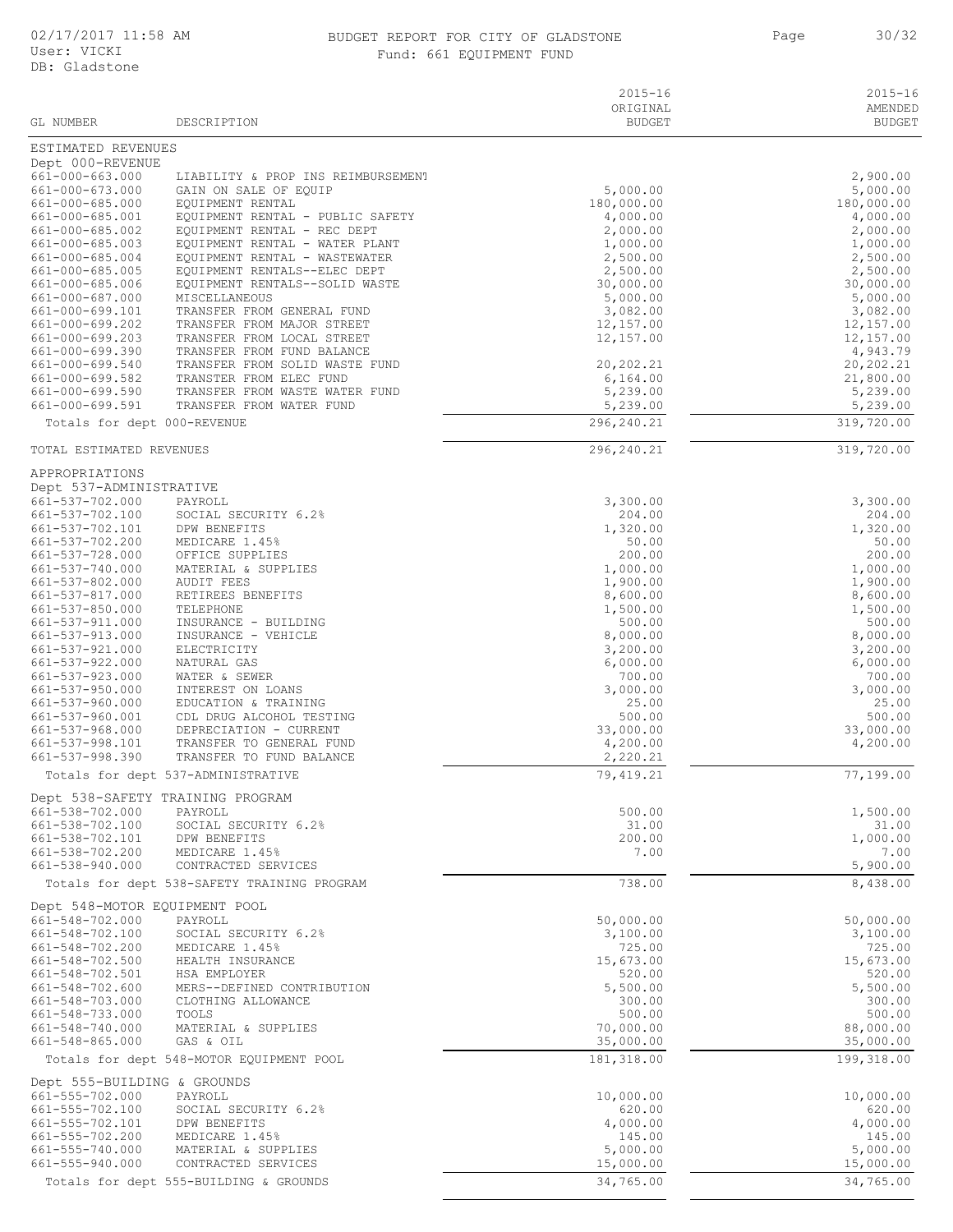| 02/17/2017 11:58 AM<br>User: VICKI<br>DB: Gladstone |             | BUDGET REPORT FOR CITY OF GLADSTONE<br>Fund: 661 EQUIPMENT FUND | Page | 31/32                  |
|-----------------------------------------------------|-------------|-----------------------------------------------------------------|------|------------------------|
|                                                     |             | $2015 - 16$<br>ORIGINAL                                         |      | $2015 - 16$<br>AMENDED |
| GL NUMBER                                           | DESCRIPTION | BUDGET                                                          |      | <b>BUDGET</b>          |
| APPROPRIATIONS<br>TOTAL APPROPRIATIONS              |             | 296,240.21                                                      |      | 319,720.00             |